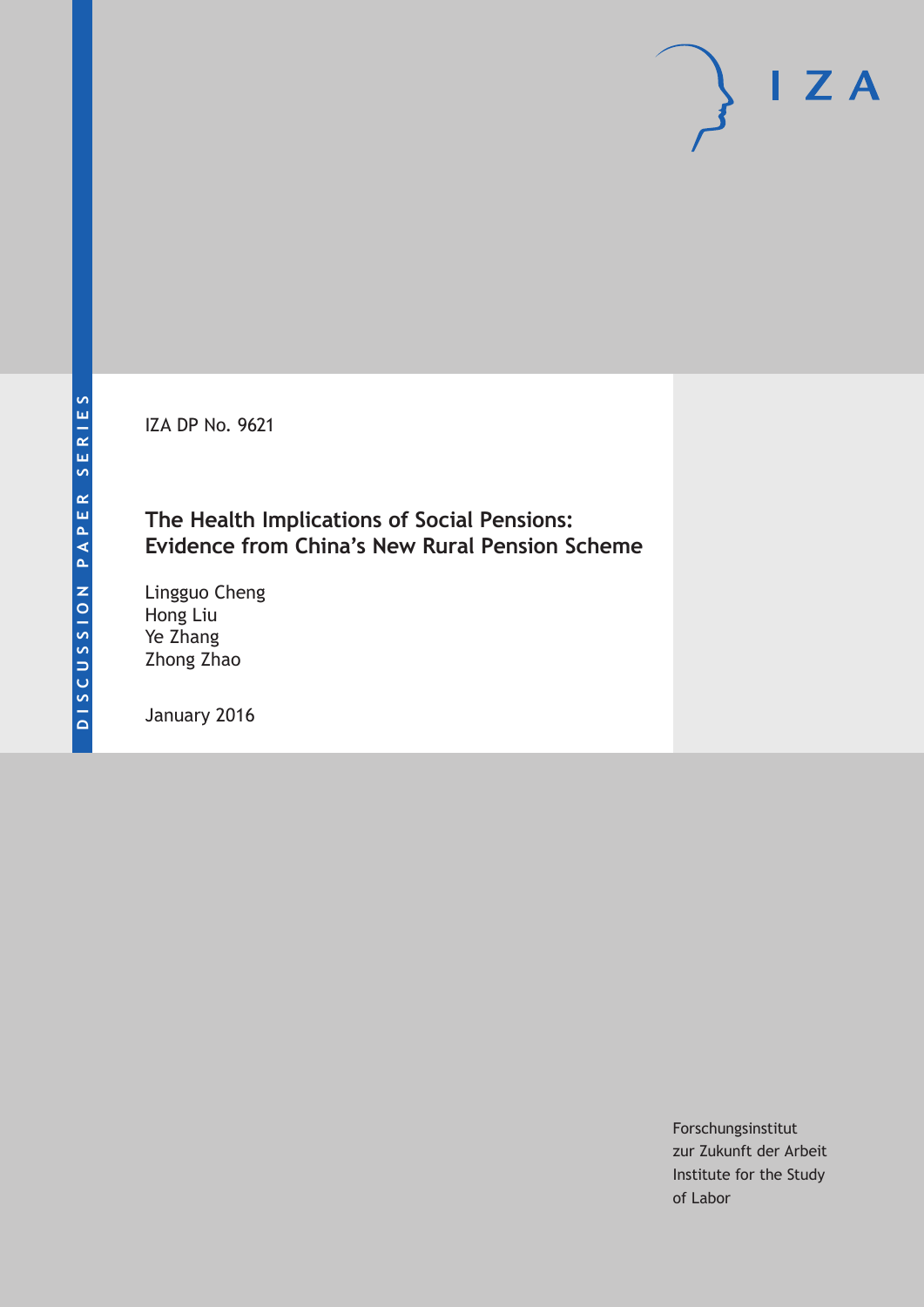# **The Health Implications of Social Pensions: Evidence from China's New Rural Pension Scheme**

## **Lingguo Cheng**

*Shanghai University of Finance and Economics* 

# **Hong Liu**

*Central University of Finance and Economics* 

# **Ye Zhang**

*Nanjing University*

# **Zhong Zhao**

*Renmin University of China and IZA* 

### Discussion Paper No. 9621 January 2016

IZA

P.O. Box 7240 53072 Bonn Germany

Phone: +49-228-3894-0 Fax: +49-228-3894-180 E-mail: iza@iza.org

Any opinions expressed here are those of the author(s) and not those of IZA. Research published in this series may include views on policy, but the institute itself takes no institutional policy positions. The IZA research network is committed to the IZA Guiding Principles of Research Integrity.

The Institute for the Study of Labor (IZA) in Bonn is a local and virtual international research center and a place of communication between science, politics and business. IZA is an independent nonprofit organization supported by Deutsche Post Foundation. The center is associated with the University of Bonn and offers a stimulating research environment through its international network, workshops and conferences, data service, project support, research visits and doctoral program. IZA engages in (i) original and internationally competitive research in all fields of labor economics, (ii) development of policy concepts, and (iii) dissemination of research results and concepts to the interested public.

IZA Discussion Papers often represent preliminary work and are circulated to encourage discussion. Citation of such a paper should account for its provisional character. A revised version may be available directly from the author.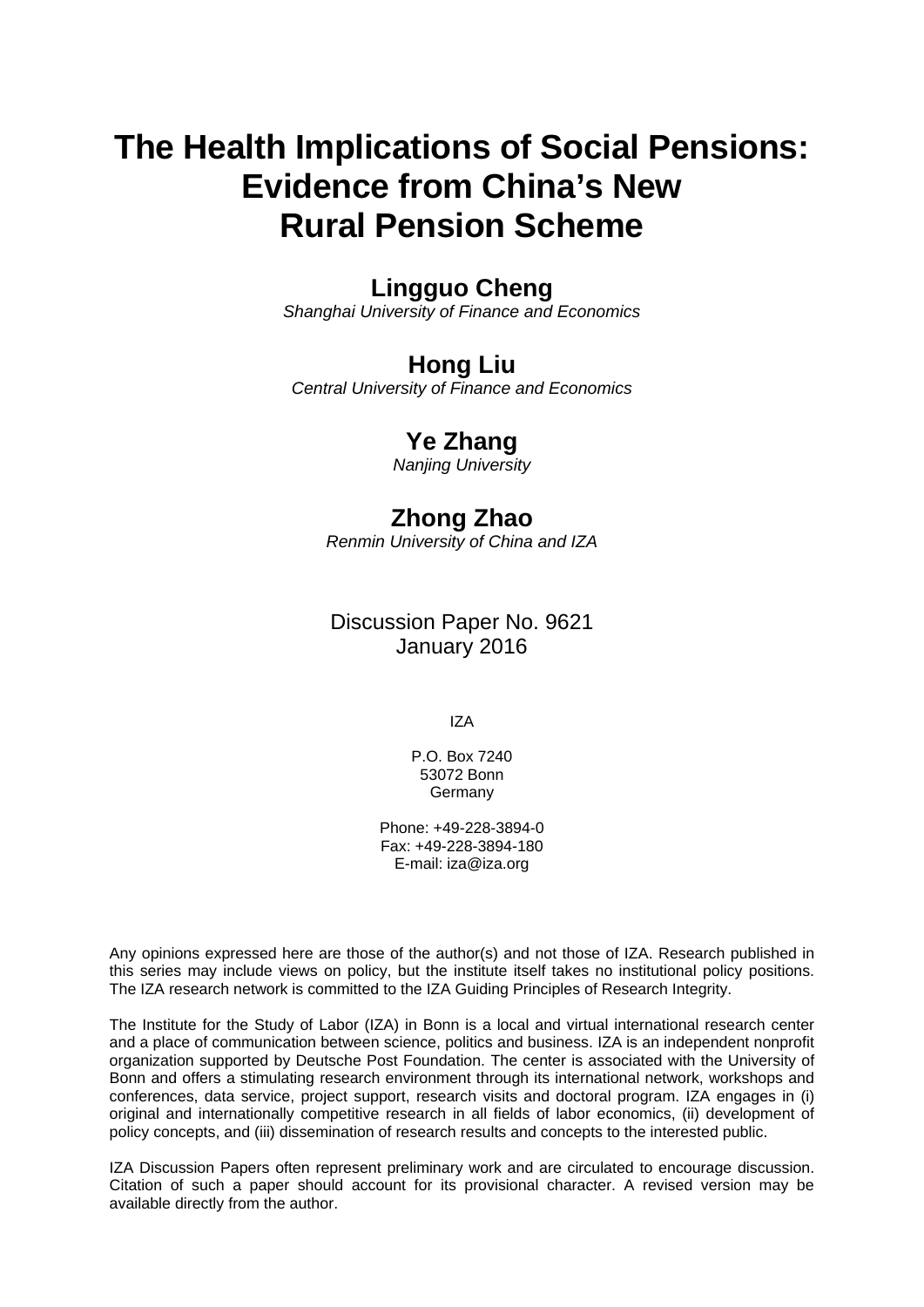IZA Discussion Paper No. 9621 January 2016

# **ABSTRACT**

## **The Health Implications of Social Pensions: Evidence from China's New Rural Pension Scheme\***

This paper estimates the causal effect of income on health outcomes of the elderly and investigates underlying mechanisms by exploiting an income change induced by the launch of China's New Rural Pension scheme (NRPS). Using this policy experiment, we address the endogeneity of pension income by applying a fixed-effect model with instrumental variable correction. The results reveal that pension enrollment and income from the NRPS both have had a beneficial impact on objective measures of physical health, cognitive function, and psychological well-being of the rural elderly, and also reduced mortality over a three-year horizon by 6 percentage points. Evidence further suggests that pension recipients respond to the new pension income in multiple ways: improved nutrition intake, better accessibility to health care, increased informal care, increased leisure activities, and better self-perceived relative economic situation. These in turn act as channels from pension income to health of the Chinese rural elderly.

JEL Classification: H55, I12, I38, J14

Keywords: pension income, health, channels, elderly, China

Corresponding author:

 $\overline{\phantom{a}}$ 

Hong Liu Central University of Finance and Economics 39 Xueyuan Nan Road Beijing 100081 China E-mail: liuhong@cufe.edu.cn

<sup>\*</sup> We would like to express appreciation for comments from participants of the  $7<sup>th</sup>$  International Symposium on Human Capital and Labor Markets; the Annual Conference of the Chinese Economist Society; and seminars at Peking University, Shanghai University of Finance and Economics, Central University of Finance and Economics, and Renmin University of China. This study was supported by NIH R01 (Grant No. 5R01-AG023627), the Natural Science Foundation of China (Grant No. 71110107025, No. 71203244, and No. 71233001), the National Social Science Fund of China (Grant No. 13CJY028), and the Training Program for Major Fundamental Research of Central University of Finance and Economics (Grant No. 14ZZD001).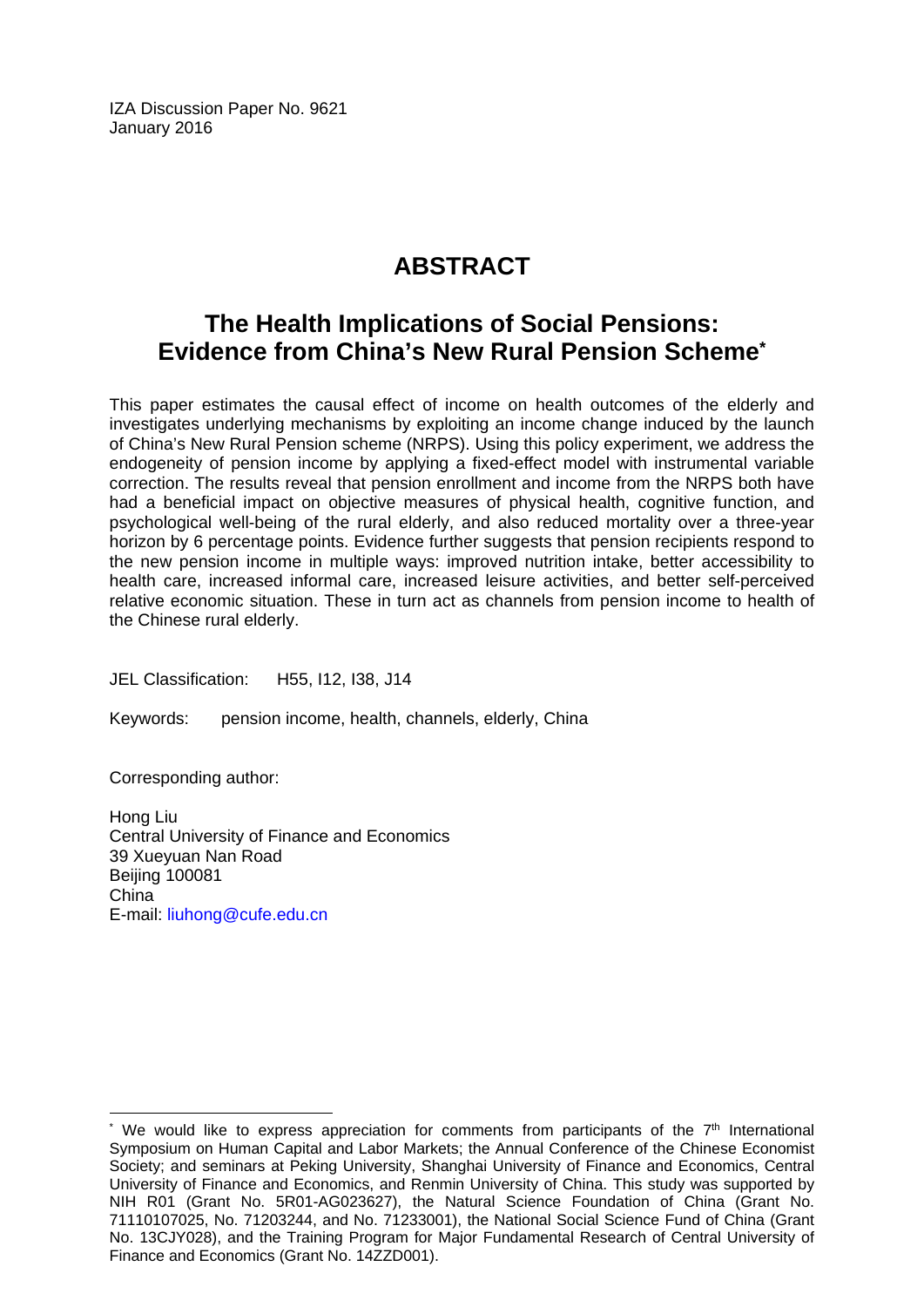#### **1. Introduction**

Population aging presents one of the greatest challenges for developing countries to ensure the well-being of their growing number of old people. Social pension programs have been widely regarded and implemented as an important policy device to provide income security for old people. Recently many developing countries such as Brazil, South Africa, Mexico, and China have initiated government transfer or social pension programs for the uncovered elderly, which may have important implications for the health and well-being of these new pension recipients (Jung and Tran, 2012).

The positive association between income and health is well established in the literature, based on empirical evidence across countries and in different time periods (van Doorslaer et al., 1997; Zimmer and Amornsirisomboon, 2001; Gerdtham and Johannesson, 2004; Smith and Goldman, 2007; Smith, 2007). However, there remain crucial open questions that deserve further investigation, such as whether the association reflects causality from income to health and what mechanisms underlie the effects of income on health (Deaton and Paxson, 1998; Smith, 1999). The main empirical challenge in establishing causality from income to health is to correct the possible estimation bias caused by reverse causality. The reverse causality can be due to contemporary factors. For example, more healthy people may also have higher earning capacity. It can also be due to life-cycle factors.<sup>1</sup> The possibility that the correlation between current health and current income at old ages is partly driven by health shocks at earlier ages complicates the estimation of causal effects of income on health, and may bias welfare analysis based on association between income and health (Smith, 1998; Richter, 2006). The above life-cycle factors also imply that the causality between income and health may vary considerably with age (Cutler et al., 2008; Smith, 2007).

A number of empirical studies have attempted to identify the causal effects of income and wealth on health, using exogenous income shocks or sophisticated panel

<sup>1</sup> For example, current income (including pension income) of the elderly depends on cumulative work histories, which may be influenced by their past health conditions. In addition, current health and past health are highly correlated.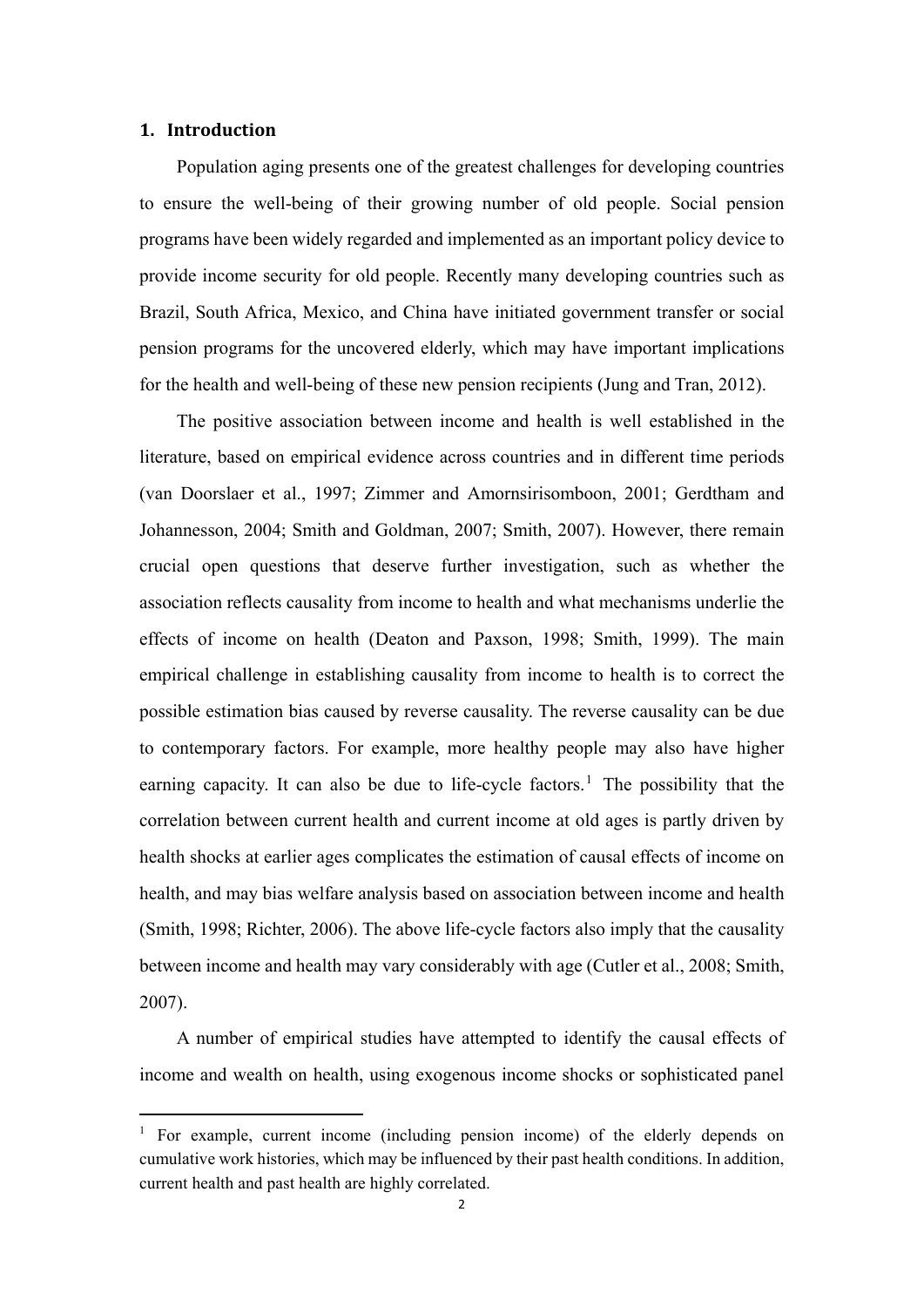data models, but they have produced mixed results. For example, Ettner (1996) finds a large positive effect of income on physical and mental health for United States adults, by applying an instrumental variable approach.2 Frijters et al. (2005) find that the positive effect of income changes on health is statistically significant but economically small in magnitude, based on a panel data of East and West Germans in the years following the German reunification. Using lottery prizes as an exogenous source of income variation, Lindahl (2005) show that higher incomes lead to better health for the full sample of the lottery players aged 34–76, but the income effect is not significant for those aged 60 and above. Consistent with Frijters et al. (2005) and Lindahl (2005), several recent studies on the United States find a small positive effect of wealth on health for the full sample (Meer et al., 2003), but no effect for couples aged 51–61 (Michaud and van Soest, 2008), or for the elderly aged 70 and above (Adams et al., 2003). As the above empirical studies all focus on wealthy and industrialized nations, the finding of no income gradient of elderly health is not particularly surprising, given universal biological frailty, good public health insurance, and well-functioning social security systems in those countries (Kim and Durden, 2007; Wilkinson and Pickett, 2006). However, contradicting the main findings in the literature, Snyder and Evan (2006) show that the American elderly who received less income in social security benefits had significantly lower mortality than those with higher earnings.<sup>3</sup>

As transition and developing countries usually provide limited social safety nets, income should be more important for health production, particularly for the elderly population, who are vulnerable to economic and health risks. The income–health gradient and its underlying mechanisms in these counties deserve special attention. Among the few recent studies, Case (2004) shows that exogenous increases in pension income have improved the health status of pensioners and other household members in

 $2$  Ettner (1996) uses the state unemployment rate, work experience, parental background, and spouse characteristics as instruments for family income. However, the exogeneity of these instruments has often been questioned (Meer et al., 2003; Frijters et al., 2005).

<sup>&</sup>lt;sup>3</sup> Snyder and Evan (2006) suggest that those elderly with lower income have engaged in more post-retirement part-time work, which may have prevented social isolation, and thus reduced mortality.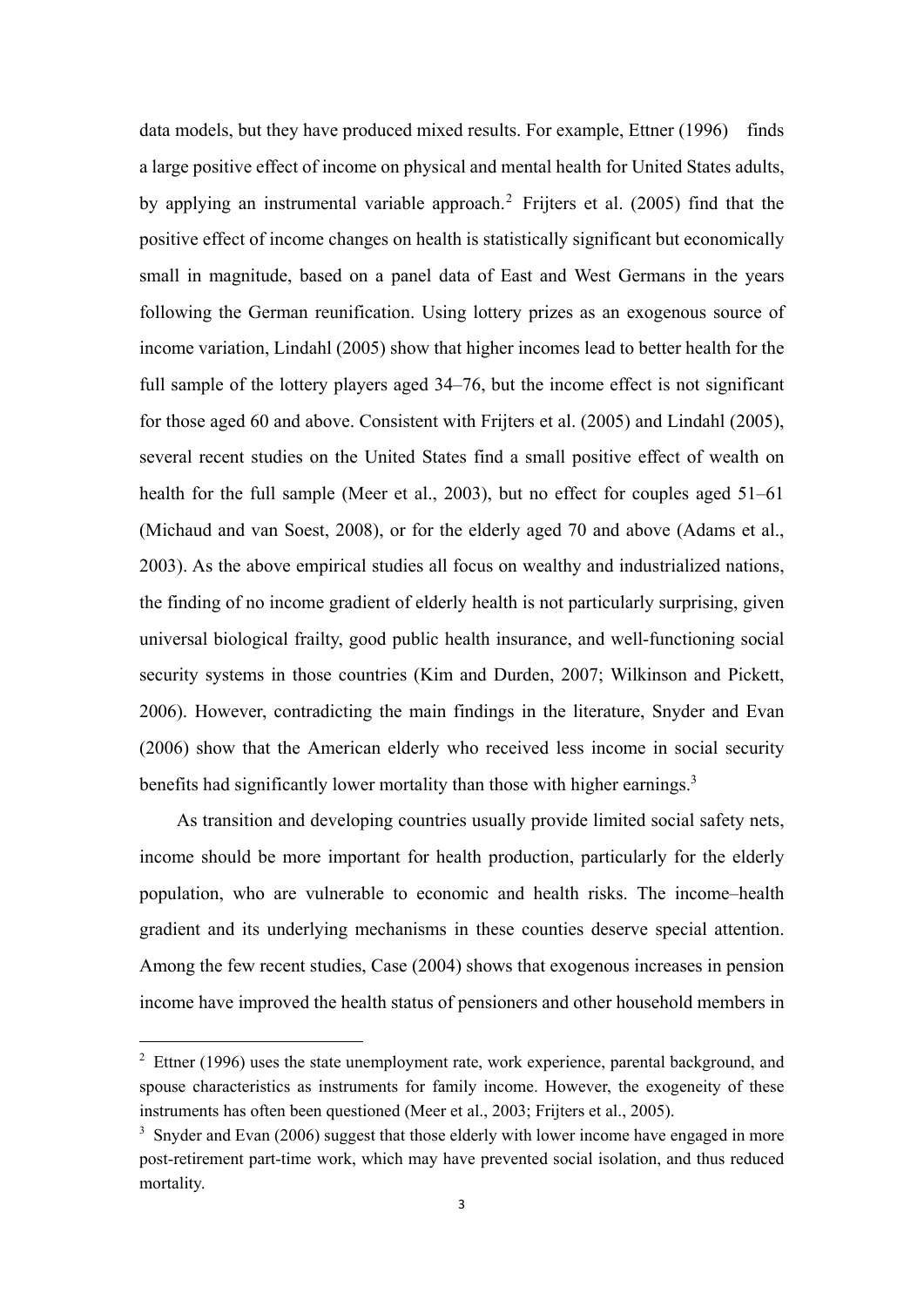households that pool income in South Africa. Two studies on Russia by Jensen and Richter (2003) and Richter (2006) have found adverse effects of exogenous negative income shocks. The first one finds that the pension loss, associated with the Russian pension crisis, has led to worsened health and higher mortality rate among the pensioners. Similarly, the second one shows that during the wage arrears crisis in Russia, the loss in household wage income had detrimental effects on health outcomes of the elderly. Those studies have considered several pathways such as nutrition, health care accessibility, and health behavior. However, there are additional channels that deserve further investigation. Moreover, the underlying causal mechanisms may vary across countries, due to different economic development stages, social welfare systems, and cultural contexts.

The first contribution of this paper is to identify and estimate the causal effect of income on health outcomes of the elderly in China, a middle-income developing country, by using an income change induced by China's New Rural Pension Scheme (NRPS). As one of the pillars of China's social security system, the NRPS is a public pension program for the rural population that was established in 2009 and expanded gradually to nearly all counties by the end of 2012. At the time of introduction, individuals aged 60 years and above were eligible for a basic monthly pension that varied across regions, but the amount of the pension was uncorrelated with observed or unobserved individual characteristics, such as current or past labor supply behavior. Taking advantage of this unique policy experiment, we identify the causal effect of income on health by exploiting exogenous time variation in the NRPS implementation at the county level through an instrumental variable approach.

The second contribution of this paper is to study multiple health outcomes. Our analysis draws on panel data from the Chinese Longitudinal Healthy Longevity Survey. That is a longitudinal survey project in operation since 1998, mainly focusing on the elderly population, and covers a rich set of well-being and health outcomes. Johnston et al. (2009) suggest that using commonly available self-reported measures of health may lead to underestimation of the income–health gradient, because reporting error is related to income. Our data set allows us to examine not only self-reported health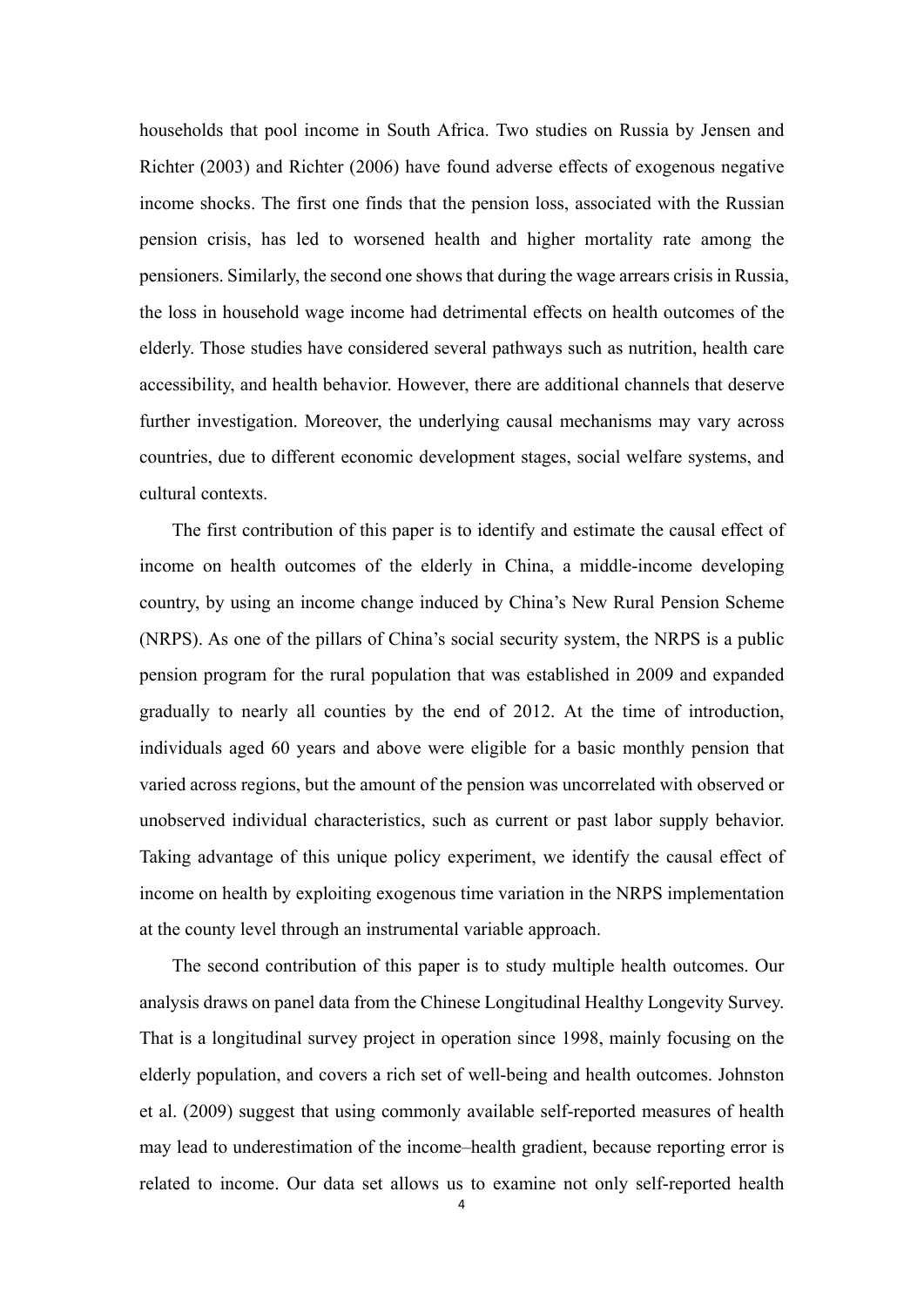measures, but also objective measures of health, cognitive function, psychological wellbeing, and mortality.

The rich information in the data also allows us to explore more thoroughly how income affects different health outcomes through a variety of important potential channels, such as food consumption, health behavior, perceived access to medical care, informal care service, labor supply, leisure activity, and perceived relative economic status. We also examine the relative importance of those channels. This is our third contribution.

The last contribution of our study is to add to the limited literature on the evaluation of social pension programs in developing and transition countries (Kakwani and Kalanidhi, 2005; Palacios and Oleksiy, 2006; Barrientos, 2009). As one of the few studies to evaluate the impact of the NRPS, this paper not only shows evidence that the NRPS has improved the well-being of the elderly, but also provides a useful set of health-related results for evaluating the effects of other government interventions on health outcomes. As China has a large number of elderly people, our results have important implications for the further comparison of health benefits of the social pension program and other government programs such as public health insurance. Given the rapid aging of the population around the world and the limited social safety net in developing countries, our findings may be of great significance for other countries as well.

The rest of the paper is structured as follows. Section 2 provides background on China's rural pension system. Section 3 describes the data and main variables. Section 4 outlines our empirical framework, and Section 5 gives our main results, with discussions on identification issues and potential objections to our findings. Section 6 investigates how pension income affects the health of the elderly, and Section 7 provides heterogeneous analysis for different subsamples. Section 8 concludes the paper.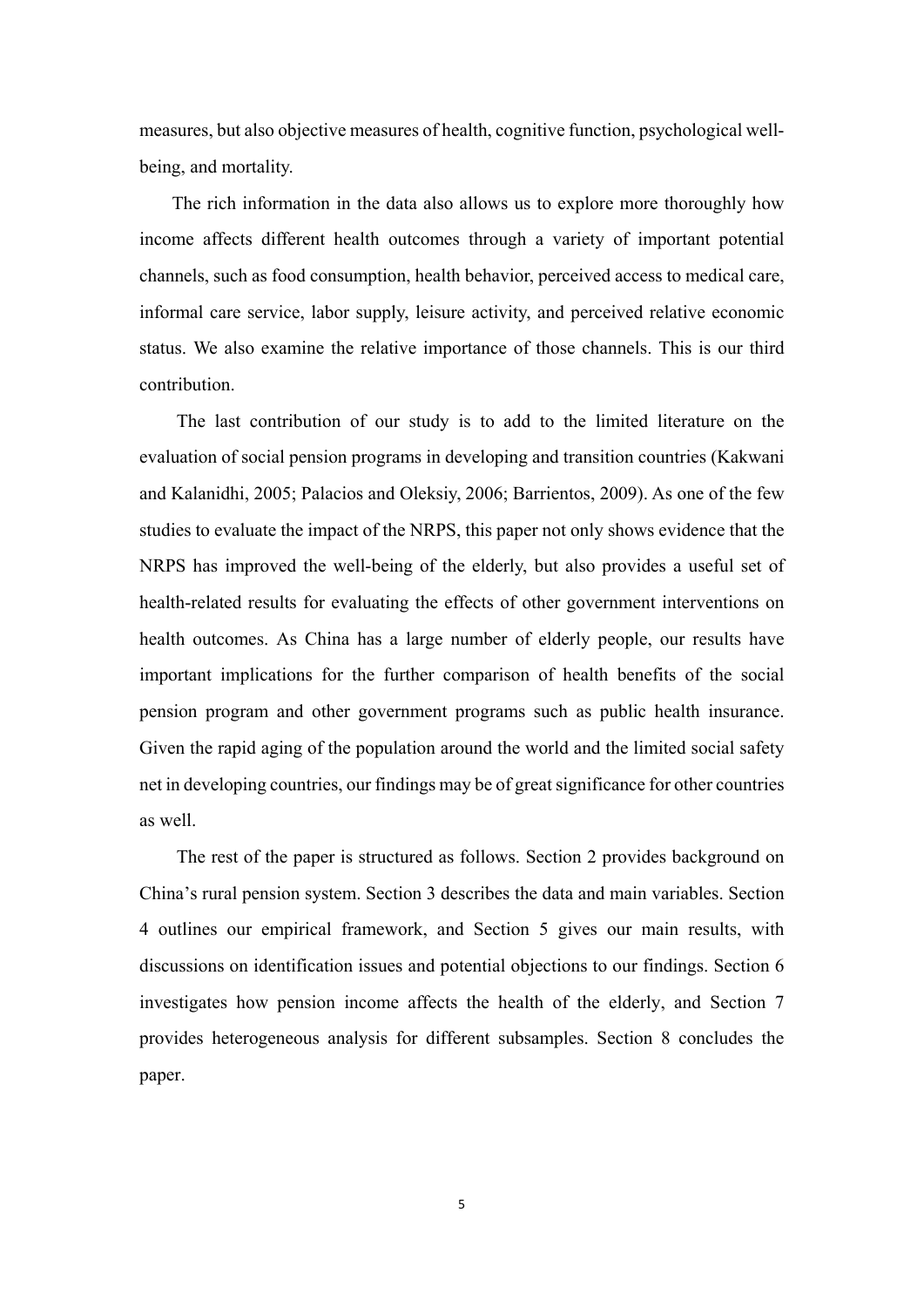#### **2. China's Rural Pension System**

The old age pension in China has comprised two separate systems for urban and rural residents. With the establishment of the People's Republic of China in 1949, China's first formal pension system – an enterprise-based, pay-as-you-go benefit scheme – was introduced in 1951 for state employees, civilian and military. At this time, rural people had to depend on the low-level rural economic collective system for employment and income, and old age support was jointly provided by the collective (at the village level) and the family.

In line with the market-oriented reform starting in 1978, the urban old-age pension system was reformed and extended to cover the private sector in the 1990s. In the meantime, the transition from the collective commune system to the "household responsibility system" dismantled the institutional basis for collective-based old age security system in rural China. Rural people had to rely mainly on their own families for old-age support (Shi, 2006). In 1986, the government initiated some pilot projects for reestablishing a rural pension scheme, starting with well-off counties. These projects placed most financial responsibility on individuals, supplemented by the local collectives, and that led to a very low take-up rate. Despite significant expansion of the geographical coverage of these pilots in the 1990s, there were wide concerns about their financial sustainability and effectiveness. The government ceased the expansion of the pilot schemes in 1998, and their coverage shrank rapidly. According to the 2000 census, less than 5 percent of the rural elderly aged 60 and above had pension benefits, about 43 percent still had to work, and 48 percent depended on family support (Wang, 2006).

To promote the economic well-being of rural residents, the government launched a brand new nationwide pension project known as the New Rural Pension Scheme in rural China in 2009. It was first implemented in 320 pilot rural counties, and was expanded to 838 counties in 2010, to 1,914 counties in 2011, and to nearly all 2,853 rural counties by 2012. According to China Statistical Yearbook 2012, there were 326.4 million rural residents participating in this scheme, accounting for nearly one-quarter of the total population, and there were 89.2 million pension beneficiaries in 2011.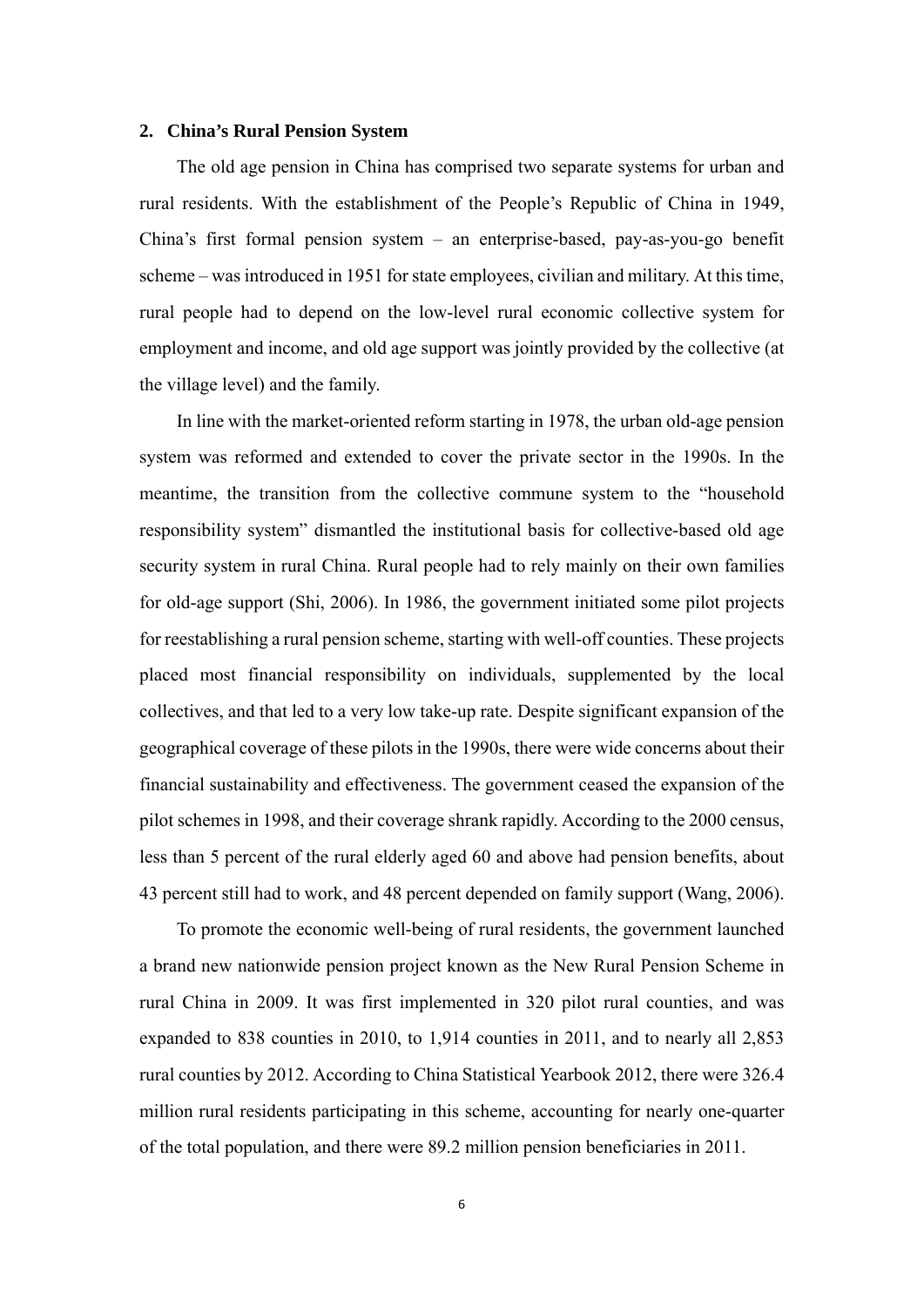----Insert Figure 1 here----

The NRPS is composed of two components – the social pension part and the contributory pension part – to provide minimum income protection in old age as well as some saving incentives. As the individuals in our study sample are mainly subject to the noncontributory component, we focus on the key features of the social pension part, and briefly introduce the contributory pension part of the scheme.<sup>4</sup>

Following the broad guideline issued by the central government, the program operates at the county level. Local rural residents aged 16 and above are eligible to participate if they are not in school or not covered by the basic urban pension scheme. Participation is voluntary. Participants who have contributed for 15 years will be eligible for a flat rate pension at age 60, which consists of a noncontributory basic pension and a monthly payment from the individual account. In this initial stage, people aged 60 and over are eligible to directly receive the basic pension benefit, as long as their children contribute to the scheme.<sup>5</sup> In some counties those aged 60 and over are also allowed to make up the shortfall on vesting contributions in a lump sum, which may or may not be subsidized, depending on local policies, so that they can receive higher pension payments.

Different from the old pilot schemes, financing of the NRPS is heavily subsidized by the government. The central government funds the whole noncontributory basic pension for the relatively poor central and western regions, and half their cost for eastern regions. Local governments are encouraged to supplement the basic pension benefit at their discretion from their own revenues. Participating individuals are required to contribute 100 to 500 Chinese yuan annually to individual pension accounts, which is partially matched by local government in the amount of at least 30 Chinese yuan per year regardless of the level of individual contribution.<sup>6</sup>

<sup>&</sup>lt;sup>4</sup> The detailed description of the design of the contributory pension part can be found in Cai et al. (2012).

<sup>&</sup>lt;sup>5</sup> In practice, many counties have gradually dropped this *family-binding* eligibility requirement.

<sup>6</sup> 1 US dollar is about 6.2 Chinese yuan.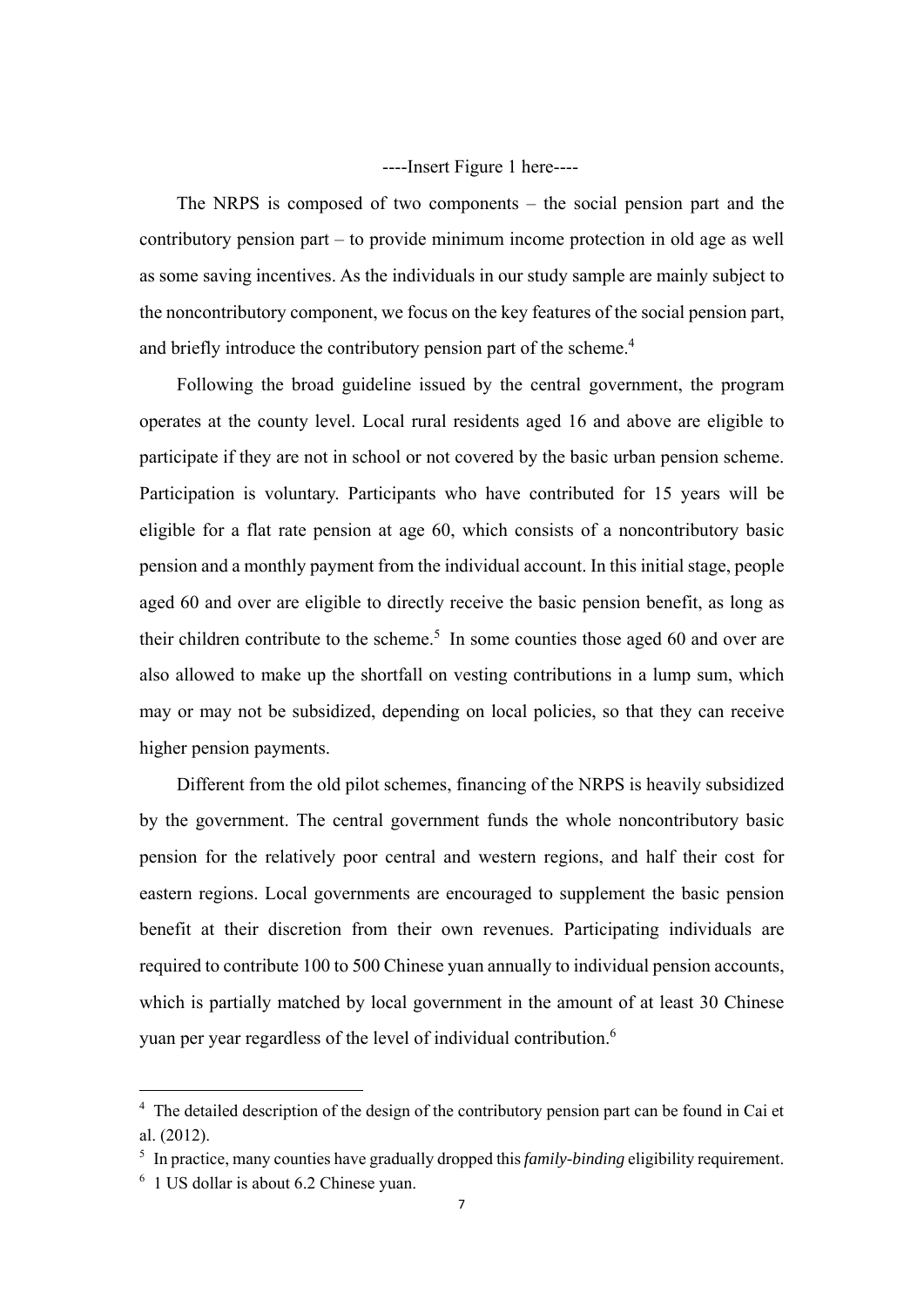The minimum basic pension benefit was 55 Chinese yuan per month initially, and increased to 70 Chinese yuan in 2014, in accordance with the GDP growth and inflation. The amount of the basic pension varies considerably across counties; it was as high as about 360 Chinese yuan per month in some developed areas such as Beijing and Shanghai in 2012, but was only 55 Chinese yuan per month in some less developed areas. In some regions, such as Chongqing and Shanxi province, the elderly aged 70 and over also receive an additional monthly subsidy of 10–20 Chinese yuan on top of their basic benefit.

The average level of the basic pension was 78.6 Chinese yuan (12.7 US\$) per person per month in March  $2013$ .<sup>7</sup> This amount is approximately 12 percent of the average per capita net income  $(7,916)$  Chinese yuan)<sup>8</sup> and 17 percent of the average per capita living expenses among Chinese rural households (5,415 Chinese yuan) in 2012, and equals 41 percent of China's latest official rural poverty line.<sup>9</sup> Therefore, the basic pension benefit of the NRPS is still far from ensuring a minimum living standard for the elderly, but it can help them to pay for basic subsistence.

#### **3. Data and Variables**

The data in this study are from the Chinese Longitudinal Healthy Longevity Survey (CLHLS), which has been conducted by the Center for Healthy Aging and Development Studies at Peking University in China and co-sponsored by the National Institute on Aging in the United States. It provides extensive information on the health status and quality of life of the elderly population aged 60 and above in China. The survey covers 22 out of 34 provinces, including 10 eastern, 8 central, and 4 western

 $7$  The data come from the government report available online:

http://www.mohrss.gov.cn/ncshbxs/NCSHBXSgongzuodongtai/201305/t20130531\_104217.ht m

<sup>&</sup>lt;sup>8</sup> The replacement rate from the noncontributory social pension of the NRPS was at the low end of the range for the OECD countries, with a cross-country average of around 30 percent of average earnings (Cai et al., 2012).

<sup>&</sup>lt;sup>9</sup> In 2011, the Chinese government raised the poverty line from 1,274 Chinese yuan per year in 2010 to 2,300 Chinese yuan (370 US\$) per year, which is higher than the international poverty line of \$1.90 a day in 2011 purchasing-power parity.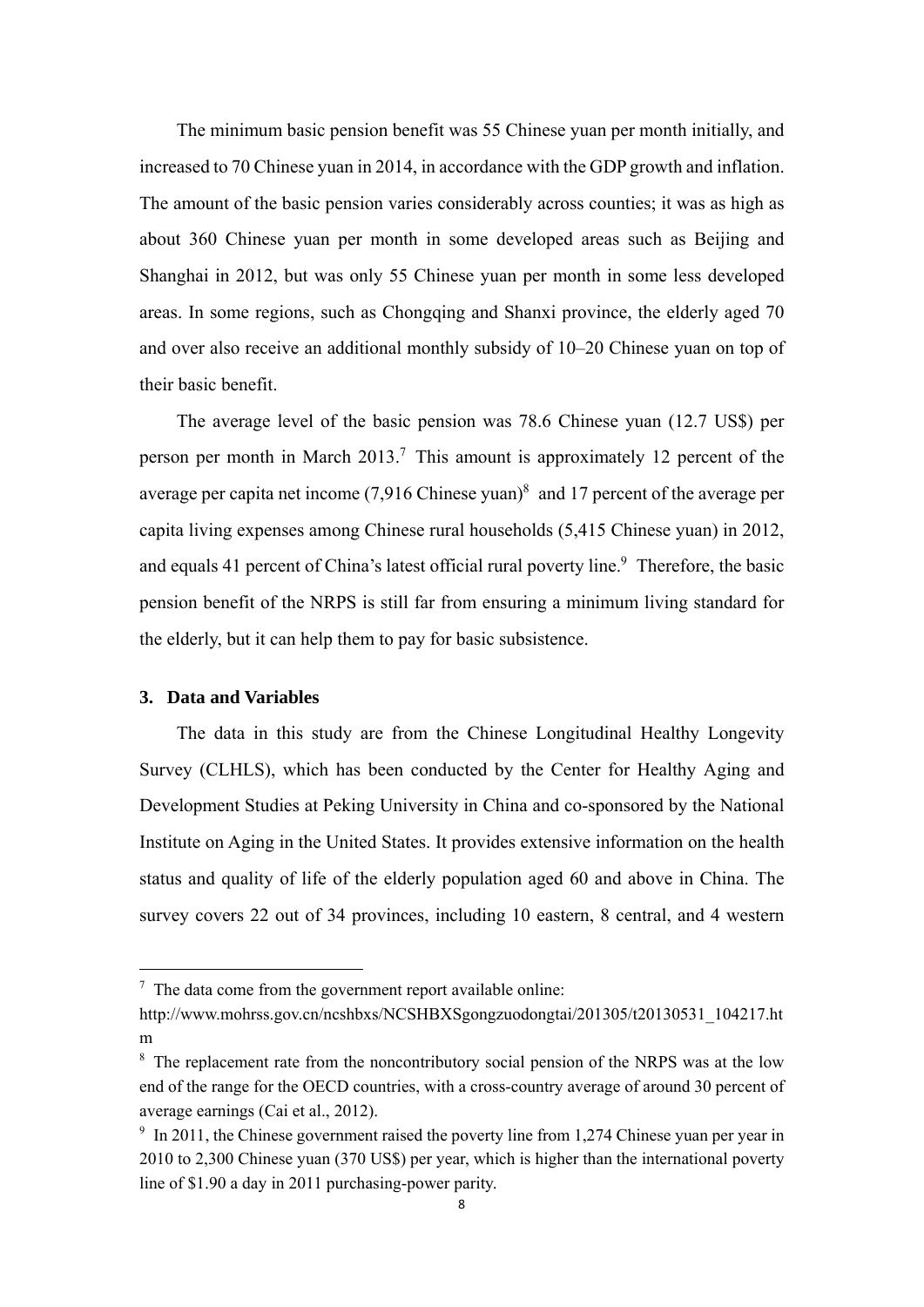provinces, which host approximately 85 percent of the total population in China. Half of the counties and cities in each sample province were randomly selected to be included in the survey. The CLHLS primarily focused on the oldest-old population aged 80 and above in the first two waves, i.e., wave 1998 and wave 2000, and was expanded to cover the elderly aged 60 and above in follow-up waves conducted in 2000, 2002, 2005, 2008/09, 2011/12, and 2014.<sup>10</sup> For the purpose of this analysis, we mainly use the 2008/09 and 2011/12 waves of CLHLS data, i.e., one wave before and one wave after the introduction of the NRPS in 2009.

#### **3.1 Health Outcomes**

As the CLHLS consists of an in-home interview and a basic physical examination, the data set offers multiple health outcome measures, including physical health, cognitive function, psychological health, and mortality, with good quality.

First, we have four types of physical health measures: self-assessed general health, limitations on the physical ability to perform instrumental activities of daily living (IADL), and measured hypertension and height. We measure self-assessed general health according to a five-category survey question, "How do you rate your health at present?" and code a dummy health indicator as 1 if the respondent reports "excellent" or "good" and 0 otherwise.

The CLHLS contains an assessment of an individual's physical ability to perform IADL. The survey instrument was based on international standard questionnaires and modified to fit into the Chinese culture and social context with extensive pilot testing (Zeng et al., 2002). The IADL measure is a binary indicator taking on a value of 1 if a respondent reports that he or she can finish eight daily activities without assistance, including visiting the neighbors, doing shopping, cooking a meal, washing clothes, walking continuously for 1 kilometer, lifting a weight of 5 kilograms, continuously crouching and standing up three times, and taking public transportation.

<sup>&</sup>lt;sup>10</sup> The most recent wave of the CLHLS data was collected in 2014 and is not available at present, so we are not able to include the 2014 wave in the main analysis.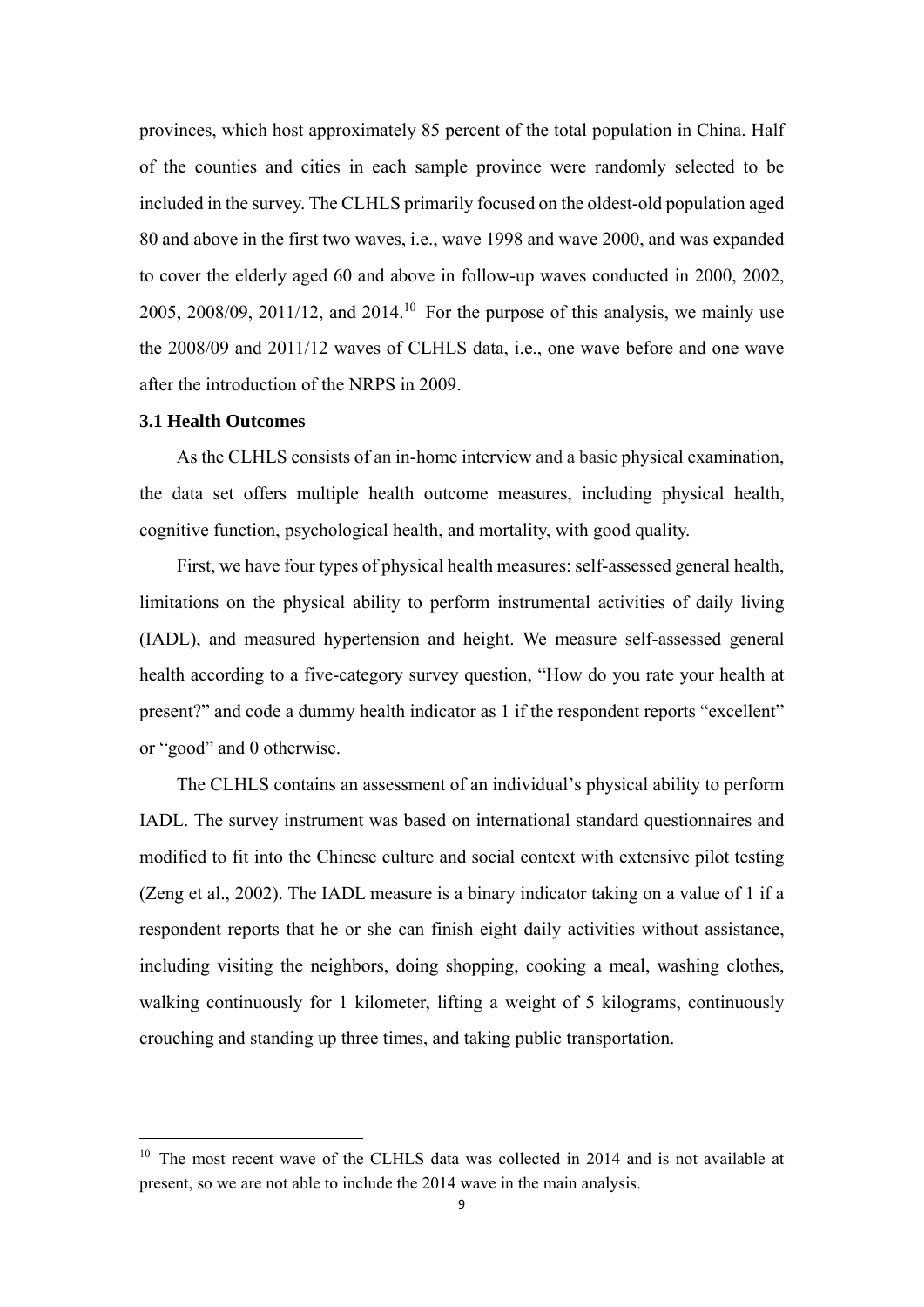Johnston et al. (2009) show that the income–health gradient may be underestimated using self-reported health measures because of reporting error. The strength of our data set is that, in addition to the above two self-reported measures, we have two objective health measures: hypertension and height, measured by the medical personnel during the face-to-face interviews in each wave.

Following the medical standard, we use the average of the two blood pressure readings taken in the interview, and define respondents as having hypertension if their systolic blood pressure is higher than 140 mmHg or diastolic pressure is higher than 90 mmHg.

Although adult height is widely considered as a health indicator, most elderly persons experience shrinkage in height as a consequence of aging. Huang et al. (2013) show that height shrinkage is an important marker of later-life health and it is positively correlated with the deterioration of a variety of health outcomes. The CLHLS has height measurements in the 2008/09 and 2011/12 waves; the estimated height shrinkage of a respondent from the models can be interpreted as the impact of the NRPS on one dimension of objective health measurements of the elderly.

Second, following the wide practice in the literature (Crum et al., 1993; Folstein et al., 1975), we use the Mini-Mental State Examination (MMSE) to measure five areas of cognitive function of the elderly: orientation, reaction, calculation, recall, and language. It is a 24-question measure with a total score ranging from 0 to 30. As an alternative we construct an indicator of whether the respondent has a MMSE score more than 24, suggested in the literature as indicating no cognitive impairment (Folstein et al., 1975). There are few studies on the effect of income on cognitive function of the elderly in the literature (Case, 2004; Jensen and Richter, 2003; Richter, 2006). Given the importance of cognitive function as a dimension of quality of life, our study provides new insight into this important yet underresearched area.

Third, psychological well-being of the respondent is measured using an index of depression consisting of six items: (1) "Do you always look on the bright side of things?" (2) "Do you often feel fearful or anxious?" (3) "Do you often feel lonely and isolated?" (4) "Do you feel that the older you get, the more useless you are?" (5) "Are you as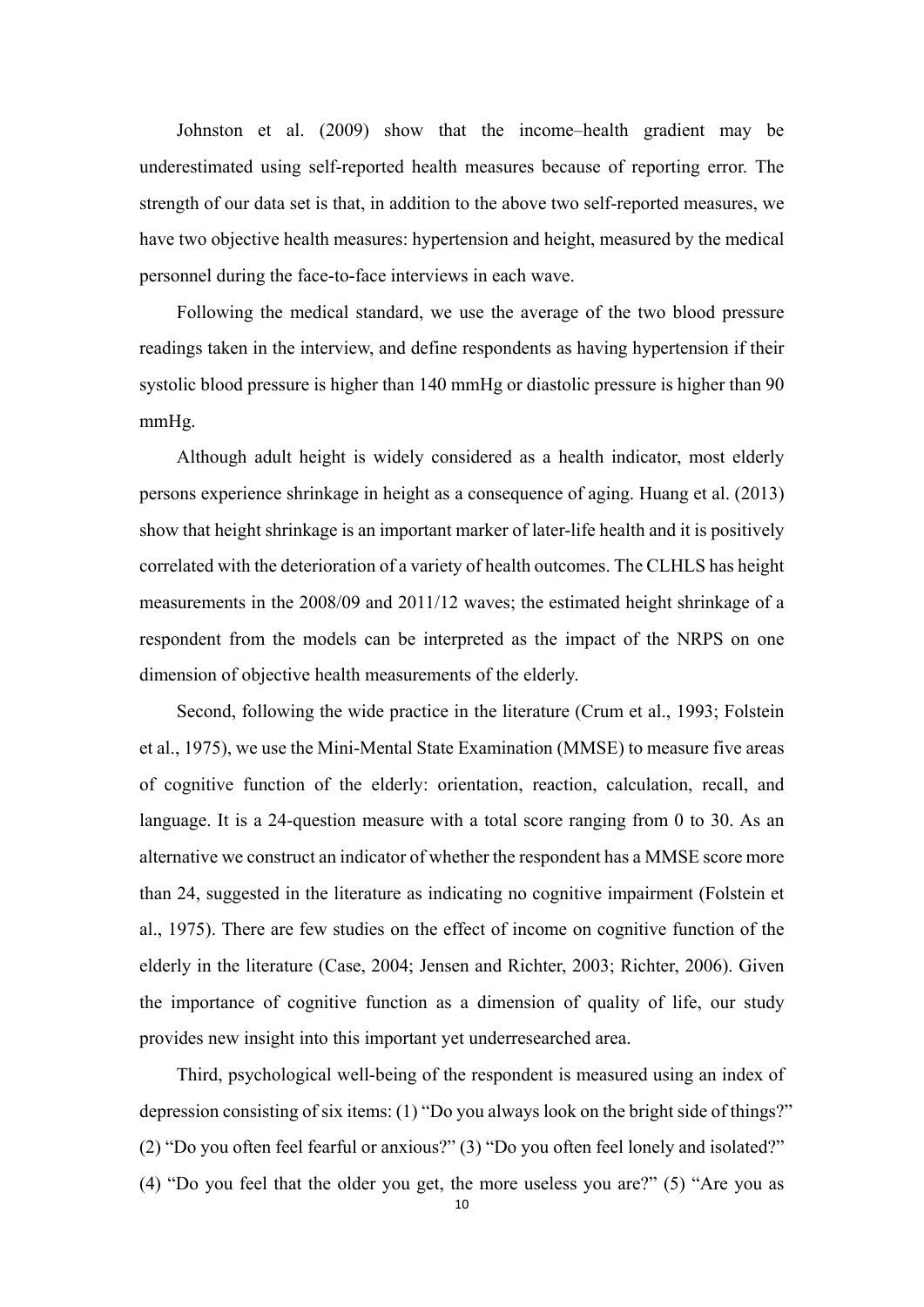happy as when you were younger?" (6) "How do you rate your life at present?" Although we have less depression-related items here, the individual questionnaire items are virtually identical to those used in standard psychological health measures in the literature (Gardner and Oswald, 2004; 2007; Proper et al., 2005). Following the literature, we use the sum of all the responses as a measure of mental well-being, where the response to each question ranges from 0 to 3, and higher scores indicate lower wellbeing. According to Gardner and Oswald (2007), the typical score for healthy individuals is around 5–6.5 for our 18-point Likert scale.

Last, we treat mortality as one type of health outcomes, and construct an indicator measuring whether the respondent died by the time of a follow-up survey. In the CLHLS, mortality information for the respondents who died between survey intervals was gathered in interviews with a close family member of the deceased.

#### **3.2 Sample Definition and Description**

We restrict the study sample to the rural elderly, and exclude about 15 percent of the observations with missing information or having other pensions than the NRPS.<sup>11</sup> Out of the 8,683 rural elderly interviewed in wave 2008/09, 4,153 remained in the 2011/12 survey, 3,362 (38.7%) died before wave 2011/12, and 1,168 (13.5%) were lost to follow-up. The issue of panel attrition will be addressed in a later subsection. Our main study sample is a panel composing of 4,153 elderly individuals who were in the survey in both waves.<sup>12</sup> When mortality is used as a health outcome, we also include the deceased sample.

In each wave, the respondents were asked whether they were covered by a retirement pension, social pension, or private pension. As the NRPS was the only social pension initiated in rural China since 2009 and has been expanded gradually to all rural areas, those respondents who reported no social pension in wave 2008/09 but having a social pension in wave 2011/12 are considered as the NRPS pensioners. Those who

 $11$  The other types of pension include retirement pension, private or commercial old age insurance, the old rural pension that started before 2009, etc.

 $12$  Since all the observations in our study sample are aged 60 and above, the NRPS enrollees are the same as the NRPS recipients in this paper.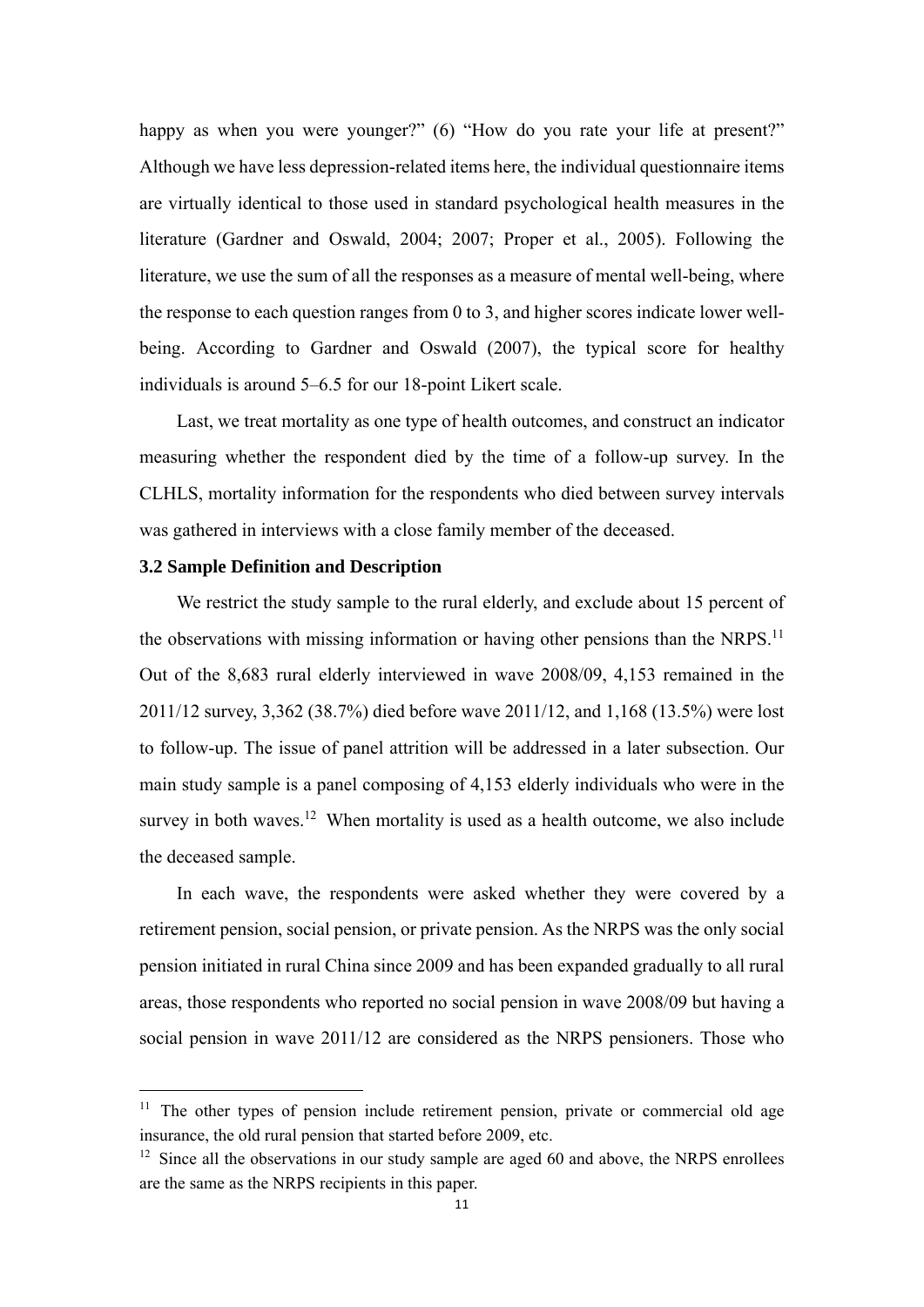have had no social pension during the study period are taken as the control group. In wave 2011/12, 907 respondents (about 22 percent) enrolled in the NRPS, and received an average monthly pension income of 92 Chinese yuan.

Table 1 presents descriptive statistics of health and economic status separately for pensioners and non-pensioners with the *t*-test indicating the significance level of pairwise comparisons of the two groups before and after implementation of the NRPS, respectively. The last column presents the simple difference-in-differences results, which compare the difference between pensioners and non-pensioners in wave 2011/12 with the corresponding difference in wave 2008/09. Prior to the NRPS, the pensioners were statistically similar to the non-pensioners with regard to baseline IADL, measured height, and cognitive function, but healthier in terms of self-reported general health and depression, and had a higher rate of hypertension than the non-pensioners. After controlling for baseline health conditions, the simple difference-in-differences analysis shows that the pensioners are 10% less likely to have hypertension, are about 1.37 cm taller, but are 5% less likely to report good overall health, and have higher self-reported depression index.

#### ------Insert Table 1 here------

The last three rows of Table 1 show that total annual household income has increased by 8,092 yuan for the pensioners and by 6,497 yuan for the non-pensioners, leading to a net increase of 1,595 yuan for the pensioners between these two waves;<sup>13</sup> this suggests that the effect of the NRPS on household income is positive though insignificant. Similarly, although poverty rates were lower among pensioners before and after the NRPS, the difference-in-differences is  $-0.018$  and statistically insignificant. Thus, overall the descriptive statistics suggest that enrollment in the NRPS has only a modest effect on the economic status of the pensioners, which may be expected in view of the low level of the NRPS benefits; however, in the following analysis we will show that such a modest income increase can result in significant improvements in health outcomes of the elderly.

<sup>&</sup>lt;sup>13</sup> All incomes are inflated to year-2011 Chinese yuan.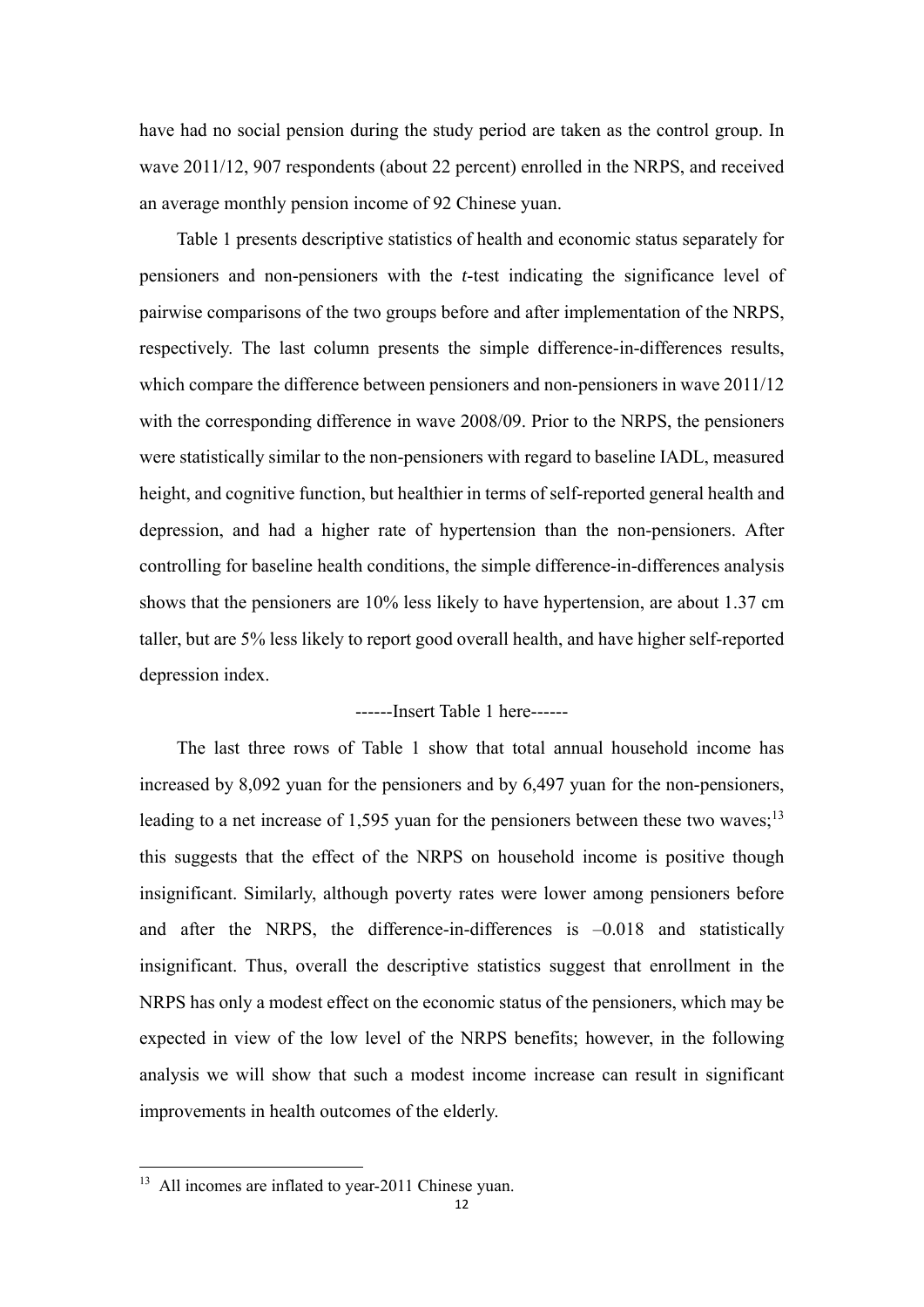To understand the health effects of the NRPS, we consider several channels through which pension income may affect health of the elderly. First, we create several indicators measuring food consumption of the respondent, including whether the respondent has sufficient financial support for daily expenses, and whether the respondent frequently consumes high-protein foods (such as meat, fish, and eggs) or high-vitamin foods (fruits and vegetables). Second, we have two indicator variables measuring smoking and drinking behavior of the respondent, because tobacco and alcohol may be normal goods, and an increase in income may also induce more smoking or drinking among the elderly. Third, there are a set of variables capturing informal care service and perceived access to medical care for the respondent. We have one variable measuring hours of informal care received from the respondent's children and grandchildren and their spouses in the previous week, which includes help with bathing, dressing, toileting, indoor movement, continence, and eating. Based on the responses to the related survey questions, we also construct four indicators for whether the elderly person has someone to talk with in daily life, can get help when having problems or difficulties, can get adequate medical care when sick, and has failed to get necessary care due to costs.

We have several measures for leisure activity and labor supply of the elderly person. Labor supply of the elderly is measured by two binary variables, one indicating formal labor force participation – i.e., whether the respondent is still working in the formal workforce (including both on-farm and off-farm work) at the survey time – and another indicating informal work, including doing household chores or taking care of grandchildren every day. The respondents were asked about their participation in leisure activities such as planting flowers or raising pets, reading newspaper or books, watching TV or listening to radio, playing cards or mah-jong, and participating in organized social activities. The sum of the responses is used as a leisure index, which ranges from  $0$  to 5.

In addition, we construct a binary variable measuring the self-perceived relative economic status of the elderly person, which equals one if the respondent rated his/her economic status as very rich or rich when compared to others in the local area, and zero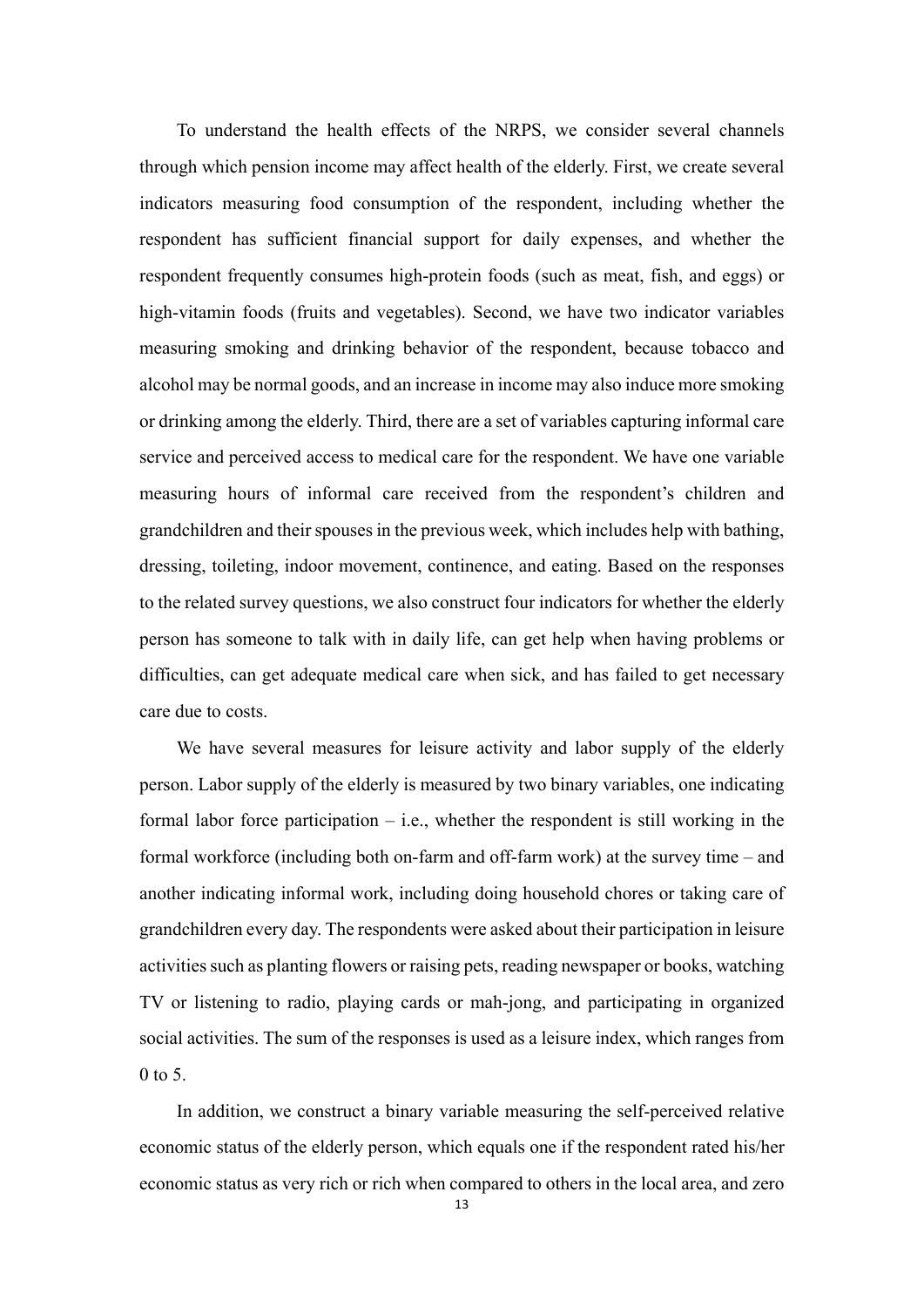otherwise. To measure the pension recipient's power within the household, we create another binary variable indicating whether the respondent can make decisions on some of the main spending in the household.

Summary statistics for the above channel variables and covariates of interest are reported in Table 2. In comparison with non-pensioners, the pensioners were more likely to have someone to talk with, be able to get help when having problems, and have sufficient medical care when sick; they had more leisure and reported better relative economic status and more involvement in household decision-making on spending after the reform, although the two groups did not differ in these characteristics in the baseline data.

------Insert Table 2 here------

Other variables used as controls in our estimations include age, gender, marital status, ethnicity (Han or ethnic minorities), years of schooling, having a white-collar (professional, managerial, or administrative) job before age 60 or not, number of living children, household size, home ownership, and health insurance status. As shown in Table 2, at baseline the pensioners had more living children and were more likely to have health insurance, but the simple difference-in-differences values are both statistically insignificant.

#### **4. Main Empirical Method**

To estimate the effects of pension enrollment and income on health outcomes, one simple reduced-form strategy would be to compare the health changes of pensioners and non-pensioners before and after the implementation of the NPRS. Given the data we have, we first specify the following fixed effect (FE) model:

$$
Y_{it} = \beta_0 + \beta_1 N R P S_{it} + \beta_2 X_{it} + \beta_3 v_t + c_i + \varepsilon_{it}
$$
 (1)

where the subscripts  $i$  and  $t$  represent individuals and waves.  $Y_{it}$  is a set of health outcome variables that have been defined in the previous section.  $NRPS_{it}$  represents our key independent variable, the NRPS enrollment status or income from the NRPS,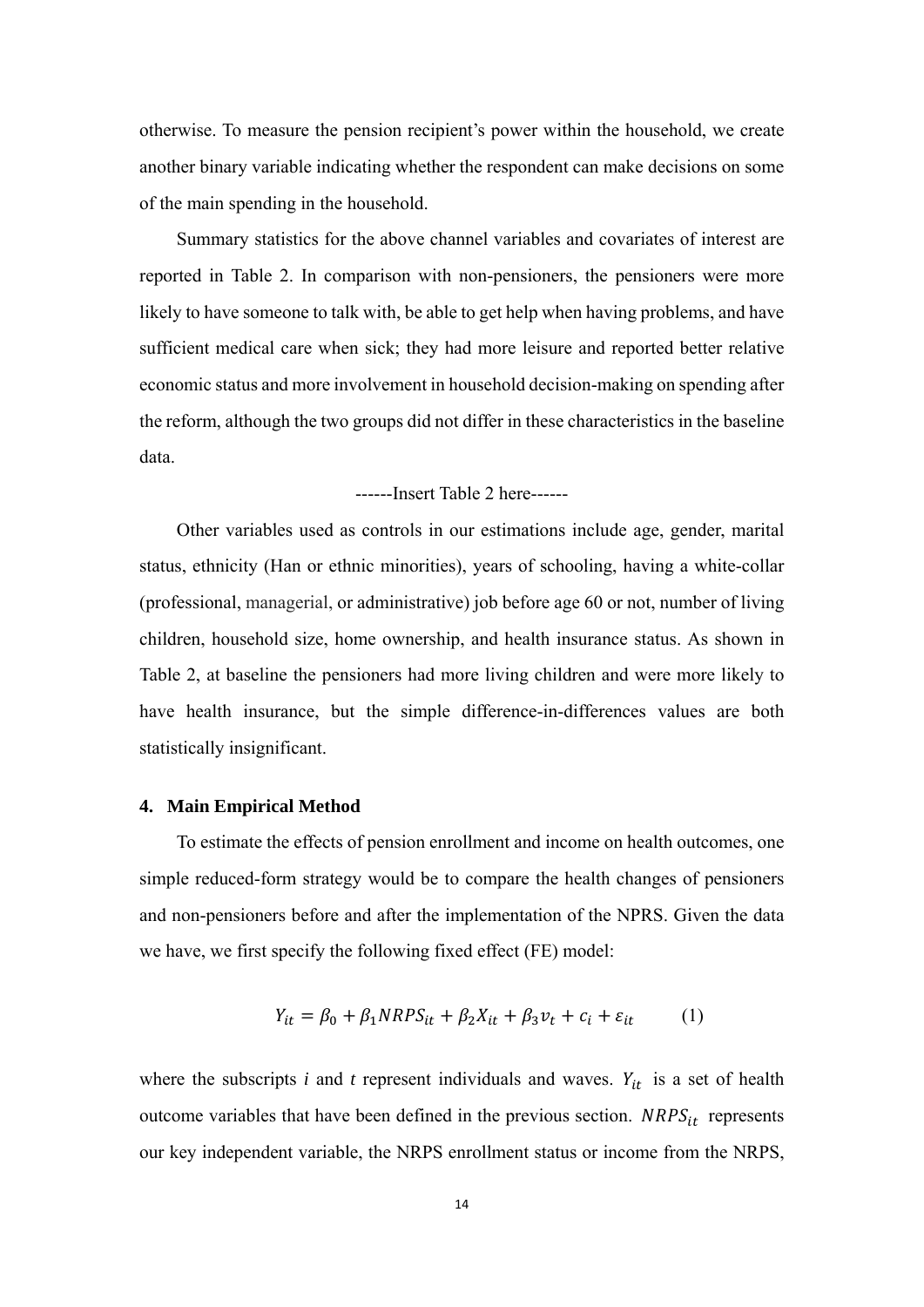depending on the model specification; and its coefficient  $\beta_1$  is the parameter of interest, which captures the effect of pension enrollment or pension income on health outcomes of the elderly. The vector *X* includes a rich set of individual and household characteristics such as age, marital status, household size, number of adult children, and health insurance coverage.  $v_t$  is the wave effect and  $c_i$  is the individual fixed effect.

Under the NRPS, the elderly aged 60 and above are allowed to directly receive basic pension benefits without contributing, conditional on the enrollment of their adult children (this condition was dropped later), or receive higher pension payments by making a lump sum contribution to cover the shortfalls in vesting contributions (in some places). As we use a sample of individuals aged 60 and above, their decisions of pension enrollment and pension benefits are unlikely to be affected by the life-cycle factors discussed before, but a simple comparison of the pensioners with the non-pensioners still raises concern due to the voluntary nature of the NRPS. Taking up the pension may be an endogenous household decision. For example, elderly persons experiencing a negative financial shock such as the one caused by a recent illness may be more willing to take up the NRPS benefits. In this case, the OLS estimator of the health benefits of the NRPS is downward biased. If elderly persons with a longer life expectancy may expect more benefits from the NRPS and thus be more likely to participate, the bias will be in the other direction. Thus, the overall direction of the selection bias is ambiguous.

To address the above concern, besides controlling for the observed variables, our FE model includes individual fixed effects  $c_i$ , which not only help address endogenous selection into the NRPS, but also correct for time-invariant sources of attrition bias. In the model, we also control for the wave effect  $v_t$ , which represents the common timeseries changes in health outcomes for pensioners and non-pensioners. However, the FE model cannot correct for the bias resulting from the unobserved factors that were timevariant. If these factors are correlated with both the NRPS status and income and the health outcomes of the elderly, the FE estimate of the coefficient  $\beta_1$  will still suffer from selection bias (e.g., Heckman, 1990). We rely on an instrumental variable (IV) approach to purge this bias, so our main empirical approach is a fixed effect model with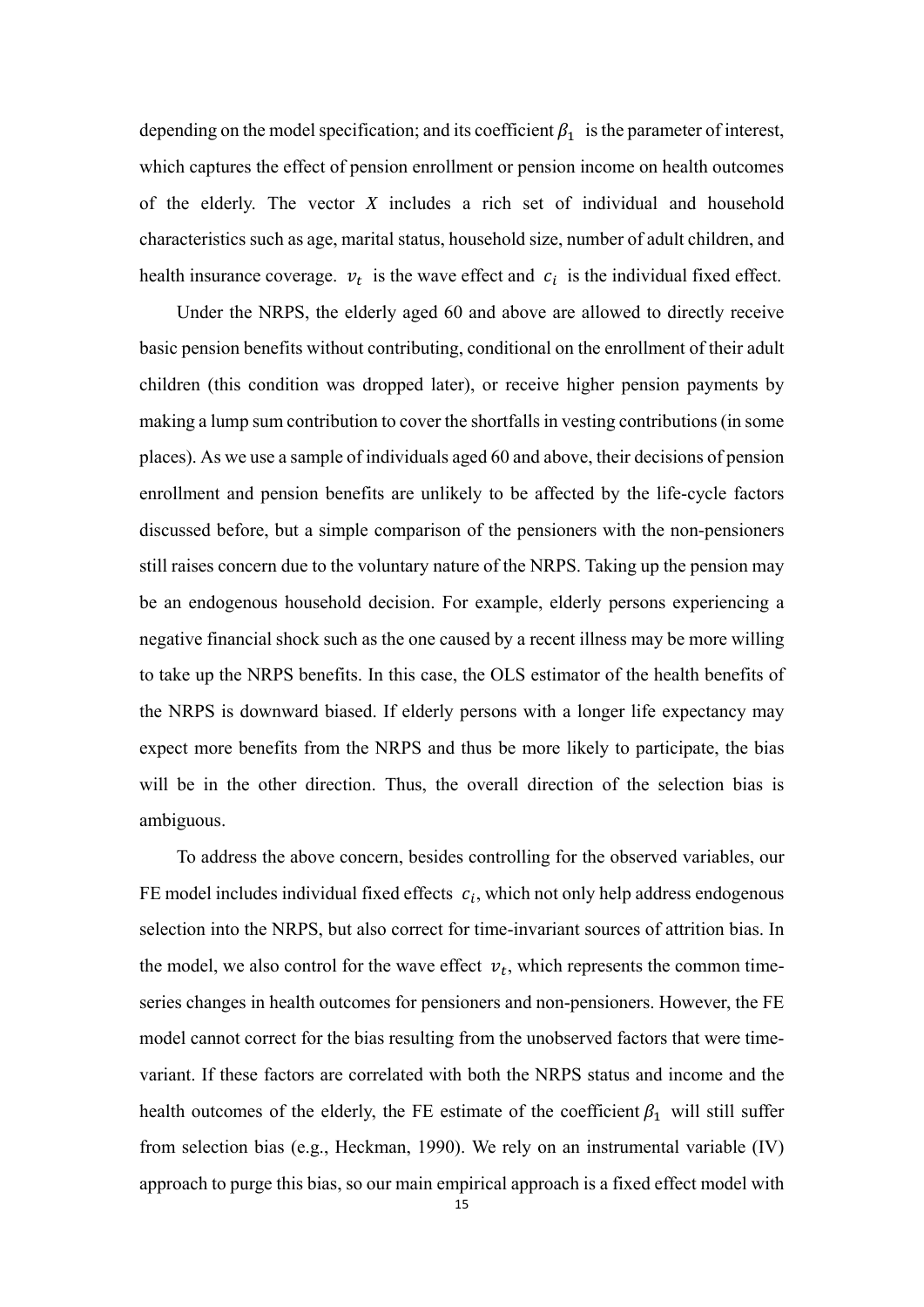instrumental variable correction (FE-IV).

For identification of the FE-IV model, we exploit the timeline of the implementation and expansion of the NRPS at county level to generate a valid instrument for individual pension status and income. As shown in Figure 1, China started the NRPS in about 11 percent of rural counties in 2009, and gradually expanded its coverage to nationwide by the end of  $2012<sup>14</sup>$ . As the NRPS operates at the county level, rural elderly with a local household registration permit (*hukou*) but no urban public pensions are eligible for the local NRPS. For the study sample of individuals aged 60 and above from wave 2008/09 to wave 2011/12, the major eligibility requirement for NRPS participation is the implementation of the program in that county. Simply speaking, the elderly with a local *hukou* in the project counties were eligible for the NRPS, whereas the elderly without a local *hukou* in the project counties were not. However, when a county implemented the NRPS was mainly decided by central and provincial governments. Even though a county might be able to influence the decision of the upper-level governments to some degree, the timing of implementation of the NRPS is still exogenous to households and individuals.

According to the lists of the NRPS pilot counties authorized by China's central and provincial governments, we are able to determine when each sample county started the NRPS. We generate a continuous variable measuring the program implementation duration at time of survey, by subtracting each county's date of program initiation from the interview date of each respondent. It is coded as 0 if the respondent was interviewed before the introduction of the NPRS in the county. The identification strategy crucially hinges on the assumption that the instrumental variable only affects health outcomes through individual enrollment into the NRPS or pension income from the NRPS. We defer examining and discussing the validity of our IV to Section 5.2.

<sup>&</sup>lt;sup>14</sup> In our CLHLS sample, out of 535 surveyed counties, the NRPS covered 77 (14 percent) in 2009, 204 (38 percent) in 2010, and almost all counties in late 2011 or early 2012. This suggests that our sample has a similar timing pattern of county-level NRPS implementation to that of the official statistics.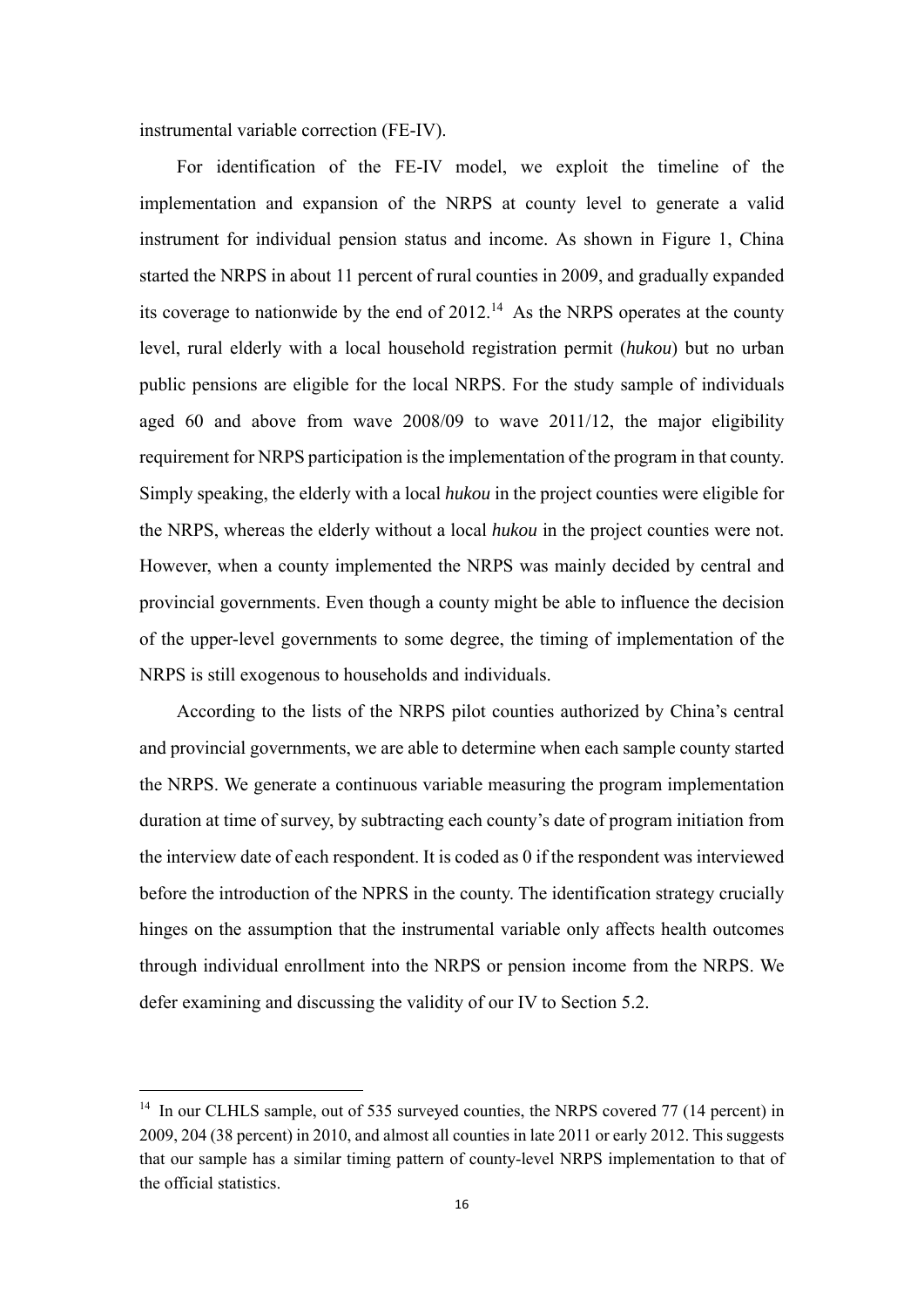#### **5. The Health Implications of the NRPS**

### **5.1 Main Results**

This subsection presents the main empirical results of the paper. As discuss before, we examine a host of health outcomes: self-assessed general health, IADL limitation, measured hypertension, measured height, MMSE score, cognitive status, and depression index. We report three sets of results for each health outcome, from OLS, FE, and FE-IV, respectively. Columns 1–3 of Table 3 show the coefficients on the NPRS take-up, and columns 4–6 the coefficients on the log income from the NPRS. For simplicity, we exclude the coefficients of non-key variables from the main tables except in Appendix Table A2, where we report the coefficients for all explanatory variables from the FE-IV estimations.15

#### ------Insert Table 3 here------

Generally speaking, the signs of the estimated coefficients on pension status and pension income from OLS, FE, and FE-IV are consistent with each other, with few exceptions, and the FE-IV estimates are larger in magnitude than the OLS and FE estimates. We focus our discussion primarily on the results from the FE-IV estimations, which use the time variation of the implementation of the NRPS at county level as the IV.

For physical health outcomes, the FE-IV results show that the take-up of the NRPS has no significant effect on self-rated general health of the elderly, but improves their IADL performance by 11 percentage points. The pension enrollment has also significantly reduced the incidences of hypertension by 21 percentage points. Its impact on measured height is positive and significant; as we control for height before the NRPS, the FE-IV estimate suggests that the pensioners have experienced 3.5 cm less height shrinkage than the non-pensioners.<sup>16</sup> Overall, the NRPS has a positive effect

<sup>&</sup>lt;sup>15</sup> We defer discussing the coefficients of other explanatory variables until Section 7, where we carry out a heterogeneous analysis along multiple important dimensions such as gender, age, living arrangement, and income, and highlight the role of some key variables.

<sup>&</sup>lt;sup>16</sup> Our 3.5 cm height shrinkage estimate is comparable to the ones in Huang et al. (2013), who show that the average estimated height shrinkage is 3.3 cm for males and 3.8 cm for females with a standard deviation of 5 cm among the elderly aged 60 and above in China. Moreover, in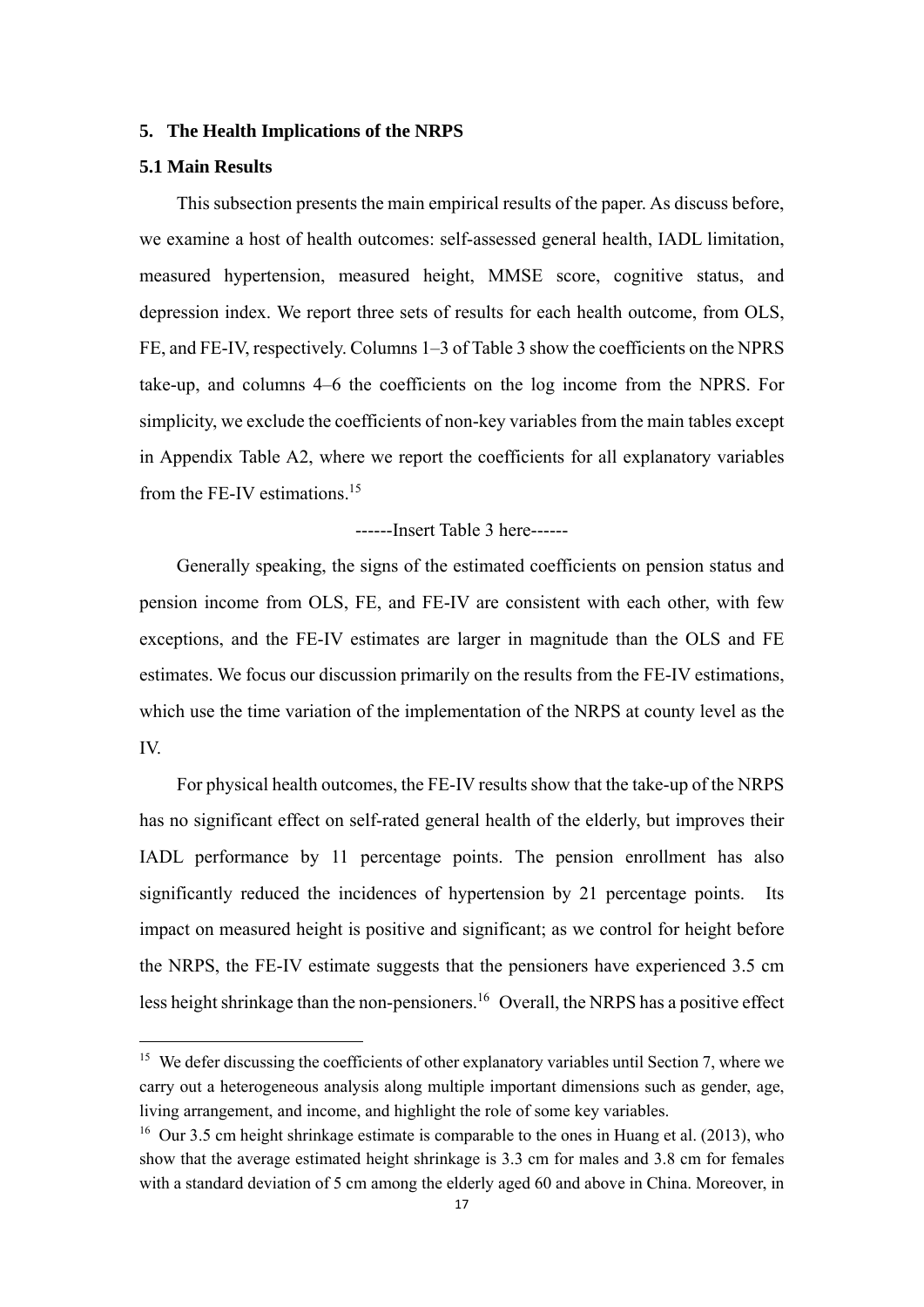on objective measures of physical health of the elderly.

The NRPS take-up also positively affects cognitive functions of the elderly. Specifically, the pension enrollment has significantly improved the MMSE score by more than 2 points (a nontrivial effect given that the average MMSE score is 22 with a standard deviation of about 9), and increased the probability of good cognitive function by 18 percentage points. Finally, in the FE-IV specification, we find that the coefficient on the NRPS take-up is negative and statistically significant for depression index. This suggests that the NRPS has improved the psychological well-being of the pensioners.

We now turn to examine the effects of pension income on health outcomes of the elderly, and the key independent variable is the log income from the NRPS (see columns 4 to 6). Again, the income from the NRPS has significant positive effects on a host of health outcomes of the pensioners, except self-reported general health. A 100-percent increase in pension income has significantly improved the likelihood of performing IADL by 2.4 percentage points, lowered the probability of experiencing hypertension by 5.4 percentage points, and reduced height loss by 0.8 cm. Moreover, a 100-percent rise in the NRPS benefits leads to a 0.57-point increase in MMSE score, 4.2 percentage points more pensioners having good cognitive function, and a 0.30-point decrease in depression index.

As a whole, our main results show that both pension enrollment and income from the NRPS have improved the physical health, psychological well-being, and cognitive function of the elderly.

#### **5.2 Validity of Our Instrumental Variable**

In this subsection, we address several concerns about our instrumental variable. As discussed in Section 4, since the NRPS is a voluntary program, the pensioners may differ from the non-pensioners in unobserved individual factors correlated with their health. We deal with this selection bias by using the FE-IV approach to control for selection into the NRPS on unobservables.

Section 7 we find that the NRPS has reduced height shrinkage more for the pensioners aged 85 and above than for those under age 85.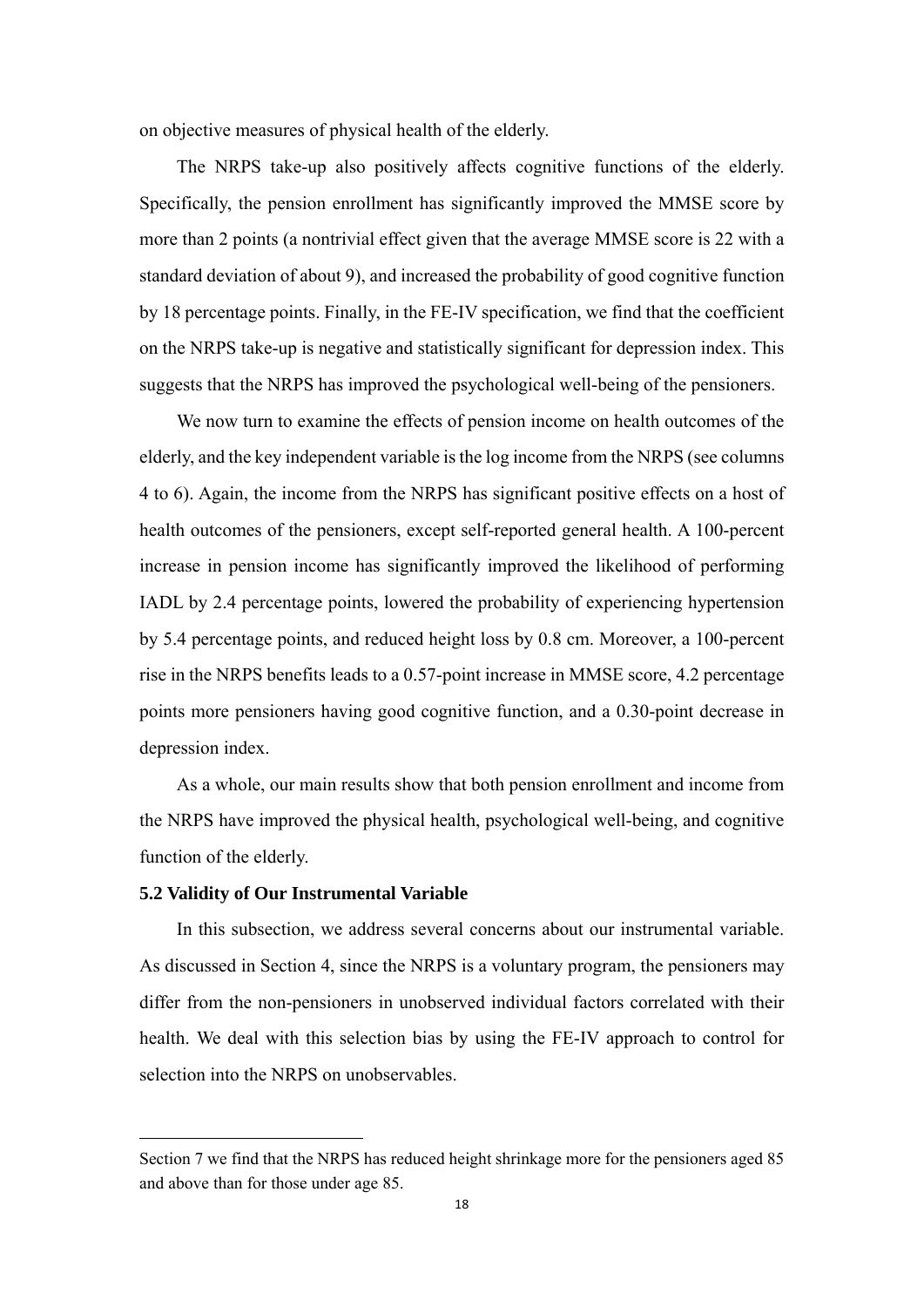One concern is that the IV is not strongly correlated with individual pension status or pension income. We can test this directly from the data. The bottom part of Table 3 shows that the NRPS duration at the county level is strongly positively correlated with individual pension status and with the income from the NRPS. The *F*-statistics from the first stages are 780 and 757, respectively; both are well above the usual threshold value for weak–strong identification in the IV literature.

As we restrict the sample to the rural elderly with no pension in the baseline period, they would be eligible for the local NRPS if the program had been introduced in their county of residence. Another concern is whether the elderly can migrate to other counties to enroll in the NRPS. If so, then this will invalidate our instrument based on the duration variation of the NRPS implementation at the county level. Under the NRPS, an elderly person can hardly migrate from a non-NRPS county to a NRPS county to obtain pension benefits without changing his/her *hukou*. According to current Chinese *hukou* policy, it is generally difficult to change the *hukou* location across counties, and even harder for the elderly, since they are unlikely to change their *hukou* through marriage migration or going to college, the two main channels for *hukou* mobility in China.

The identification assumption of our IV approach also rules out any other unobserved county-level differences that are associated with the timing of county-level NRPS implementation as well as with health outcomes of the elderly, after controlling for individual pension status and income, other regressors, and time-invariant unobservables. In order to gauge the validity of this assumption, we apply two placebo tests in Table 4.

#### ------Insert Table 4 here------

The results in column 1 are the intention-to-treat (ITT) estimates of treatment effects for our main sample, i.e., the rural elderly with no pension in the baseline period. In the fixed-effect specification, the estimates on program duration of the NRPS in the county broadly agree with our main estimates on individual pension status in Table 3, and provide a conservative estimate for the effect of treatment.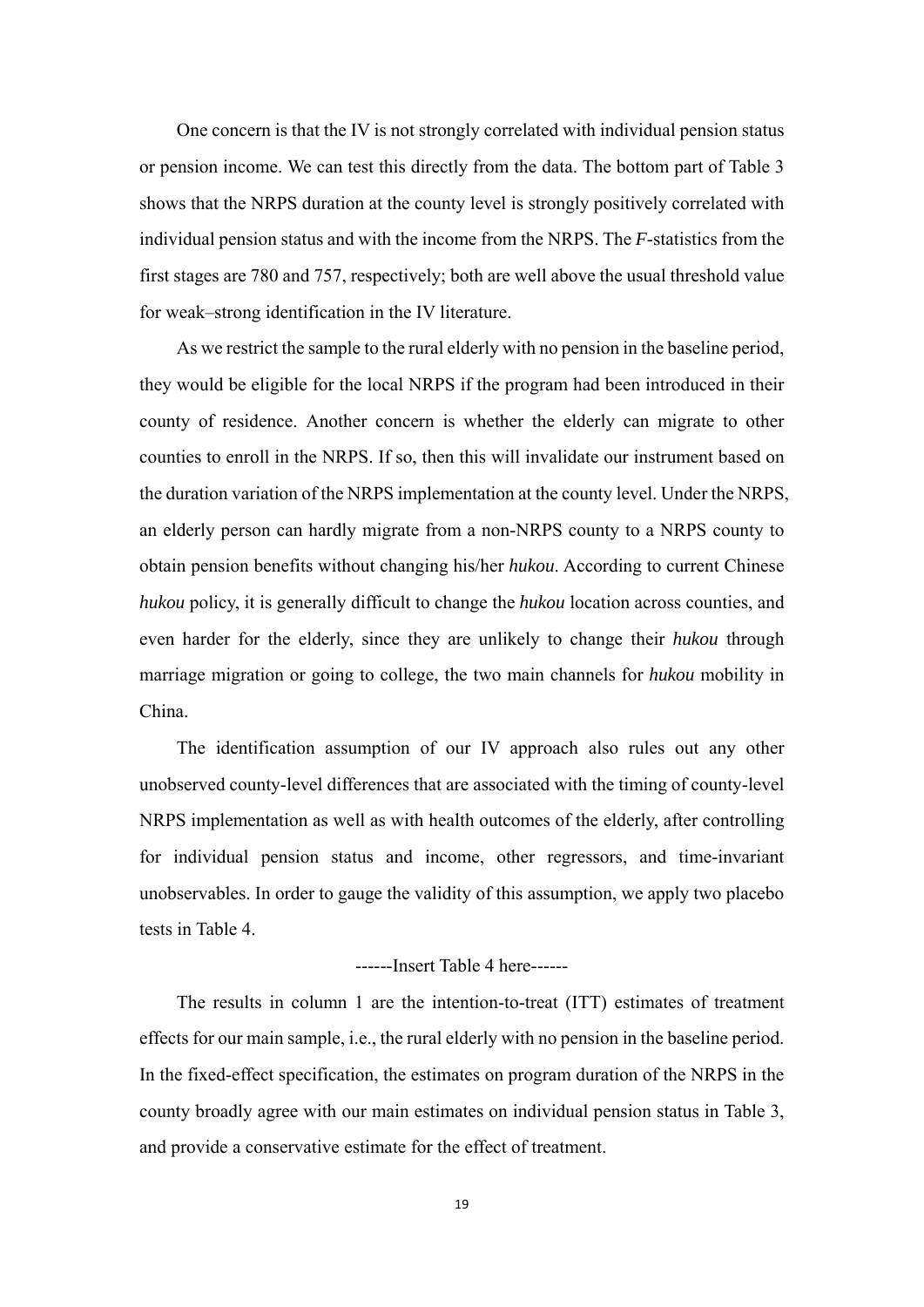In the first placebo test, instead of using the main sample, we use the sample of rural elderly with retired pension during our study period from wave 2008/09 to wave 2011/12, and apply OLS and FE to the new data in a specification similar to that in column 1. The rationale for this test is that those retired pensioners are not eligible for the NRPS, but reside within the same rural areas as the eligible elderly. If the abovementioned county-level unobserved factors (e.g., pilots of home-based elder care services) were the driven force behind our main results, we could also obtain similar results for the ineligible pensioners, since the same county-level unobservables also affect their health outcomes. Columns 2 and 3 present the results for this placebo test, and all of them are insignificant.

Another possible threat to the validity of the identification strategy is that our results are driven by different patterns of health dynamics between the rural elderly in the NRPS and non-NRPS regions, which can be caused by different rural health insurance policies for different counties. For example, the New Cooperative Medical Scheme (NCMS) was first introduced in 2003, and expanded to nearly all counties by 2008. If the duration of the NCMS was correlated with the starting time of the NRPS due to unobserved county-specific factors, then it would be possible that the NRPS and non-NRPS regions had different health dynamics.<sup>17</sup> To check how important this threat is, we limit the analysis to those who have also been observed in wave 2005, and estimate a "false experiment" specification in which the NRPS has not started yet. If, in the absence of the program, the rural elderly in the NRPS regions were on different health tracks from those in non-NRPS regions due to unobserved regional characteristics, such difference would very likely have existed before the launch of the NRPS. The results in columns 4 and 5 show that almost all the OLS estimates based on 2008/09 data and the FE estimates based on the panel 2005–2008/09 are insignificant. This suggests that this threat is not important.

<sup>&</sup>lt;sup>17</sup> In our empirical study, we also control for the time-invariant characteristics of the NCMS in our FE specification based on panels 2008/09–2011/12.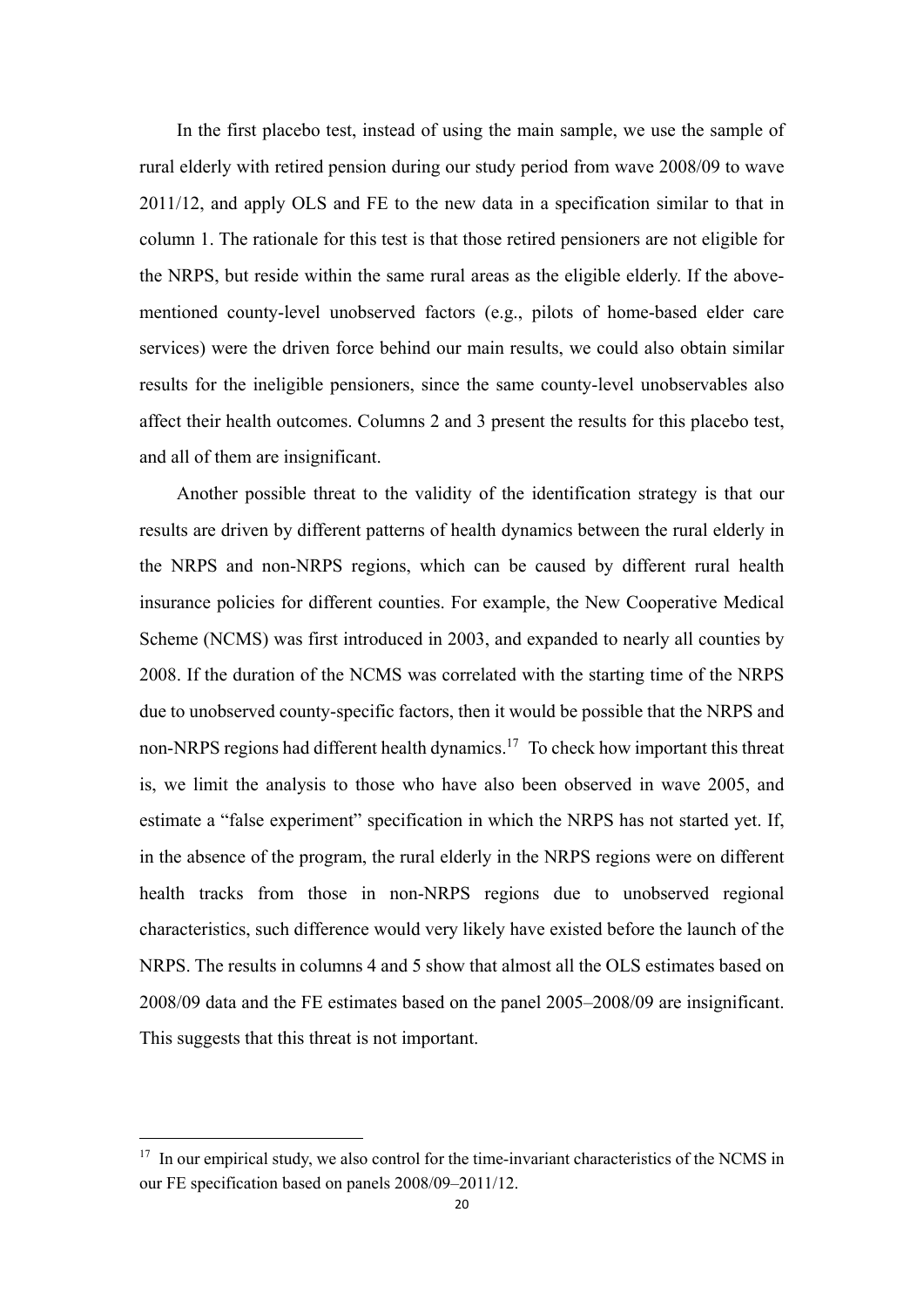The above checks provide supportive evidence in favor of our identification strategy. However, we acknowledge that the exogenous assumption of an IV is inherently untestable, and we cannot definitively rule out the possibility that countylevel NRPS duration could have some other health effects beyond the one working through pension income, though we believe that these other effects are likely to be minor.

#### **5.3 Mortality and Sample Selection.**

One more threat to our main results may come from potential bias related to mortality and sample attrition. In our data, mortality and attrition rates during the survey interval (i.e., waves 2008/09 and 2011/12) are substantial: 38.7% and 13.5%, respectively. The specific question is whether our main results on health benefits of the NRPS might be due to specific features (e.g., attrition) of our sample.

Mortality itself is an important health outcome. If the NRPS enrollees have higher (lower) mortality rates than non-enrollees during the study period, our main results on the health outcomes of the survivors may be overestimated (underestimated). We investigate this issue in two ways.

First, we explore the impact of the NRPS on pensioners' mortality, using the sample from the 2011/12 wave.<sup>18</sup> Although the 2014 wave of CLHLS data has not been released yet, we have access to the information whether the respondents surveyed in wave 2011/12 died prior to wave 2014, which can be regarded as a long-run posttreatment health outcome. Table 5 reports the estimates from probit and instrumental variable probit (IV probit) models that regress mortality status in wave 2014 on NRPS status and income and other covariates in wave 2011/12, including baseline health status measures such as IADL and MMSE score. Although the probit estimates are insignificant, the IV estimates using the county-level program duration as the instrument are negative and significant at the 10% level. The IV estimates show that the NRPS has reduced the 3-year mortality rate for the pensioners by 6.1 percentage

<sup>&</sup>lt;sup>18</sup> Similar to our main analysis, we restrict the sample to the rural elderly without any non-NRPS pension.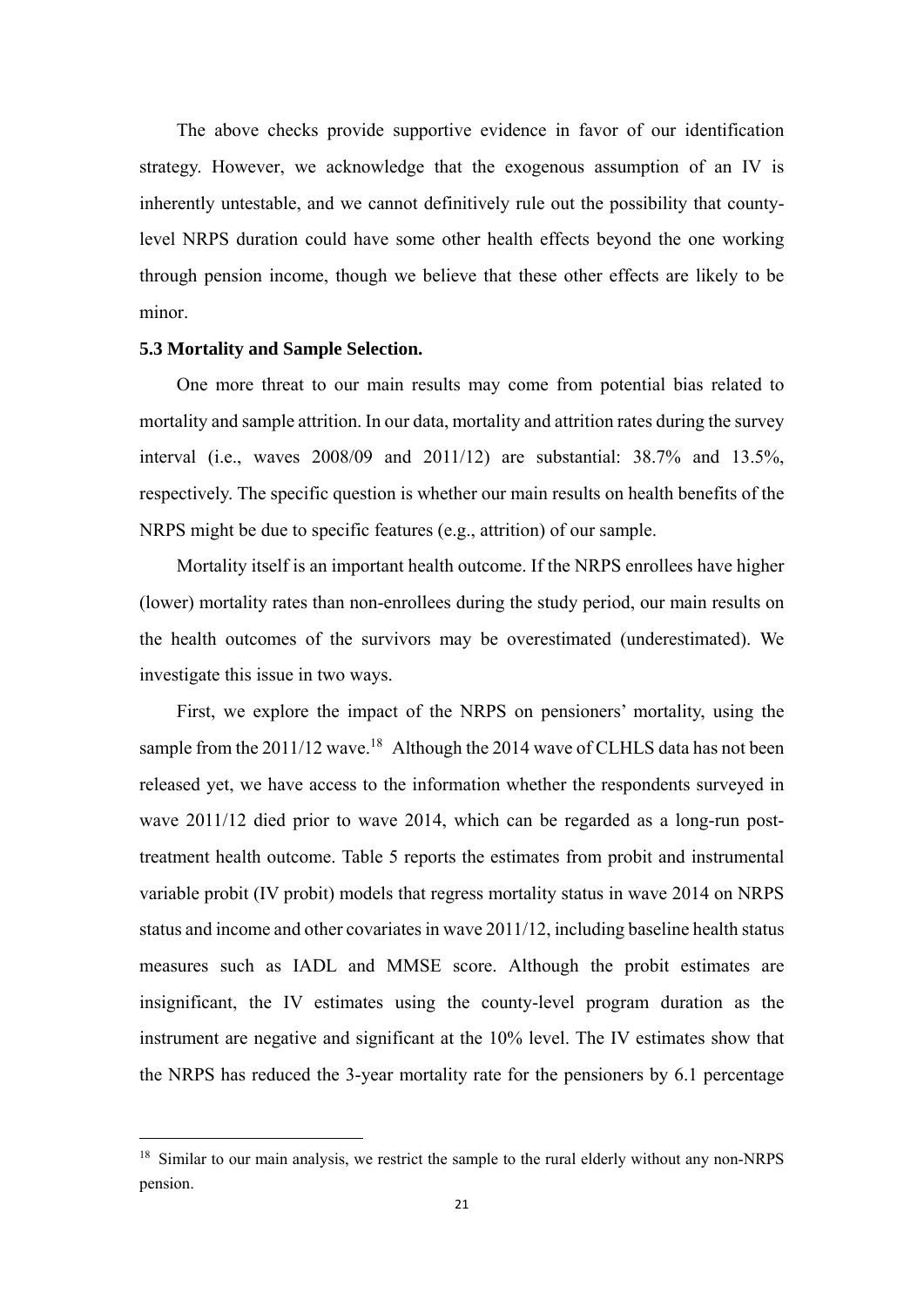points; and a 100% increase in NRPS benefits reduces the 3-year mortality rate by 1.4 percentage points. This finding is consistent with our main result in Table 3 that the NPRS has significant health benefits for the pensioners.

#### ------Insert Table 5 here------

Second, we estimate the ITT effect of the NRPS on mortality using a differencein-differences (DID) approach based on the pooled sample from waves 2005, 2008/09, and 2011/12. The dependent variable is whether the respondent died by the time of a follow-up survey. In the DID specification, we use the NRPS target sample (i.e., the rural elderly without any non-NRPS pension) as the treated group, and use the retired pensioners from the same regions (i.e., those rural elderly who are ineligible for the NRPS) as the control group. In Table 6, the coefficient on interaction between wave 2011/12 and treatment status is negative and significant (at the 10% level); the NRPS has reduced mortality among target elderly persons during the survey interval 2011/12– 2014 compared to 2005–2008/09 (i.e., the pre-policy mortality), relative to the mortality trend for the retired sample over this period. Moreover, serving as a placebo test, the interaction between wave 2008/09 and treatment status has an insignificant coefficient; in contrast to the change for the retired sample, mortality among the target sample did not differ between the survey intervals 2008/09–2011/12 and 2005–2008/09. This suggests that the NRPS has an insignificant effect on mortality in the short run, but may reduce mortality over a three-year horizon through health improvements of the pensioners. .

#### ------Insert Table 6 here------

Overall, Tables 5 and 6 provide more evidence for the long-run effects of the NPRS on mortality of the rural elderly, which is consistent with the negative long-run association between income and mortality documented in the literature (see, e.g., Smith, 1999; Deaton, 2003; Gerdtham and Johannesson, 2004). It also helps rule out the possibility that the NRPS enrollees had higher mortality rates than non-enrollees during the study period 2008/09–2011/12. Thus, our main results can hardly be overestimated. Even if mortality bias existed due to the lower mortality among the NPRS enrollees, this bias would mean that our main results are underestimated.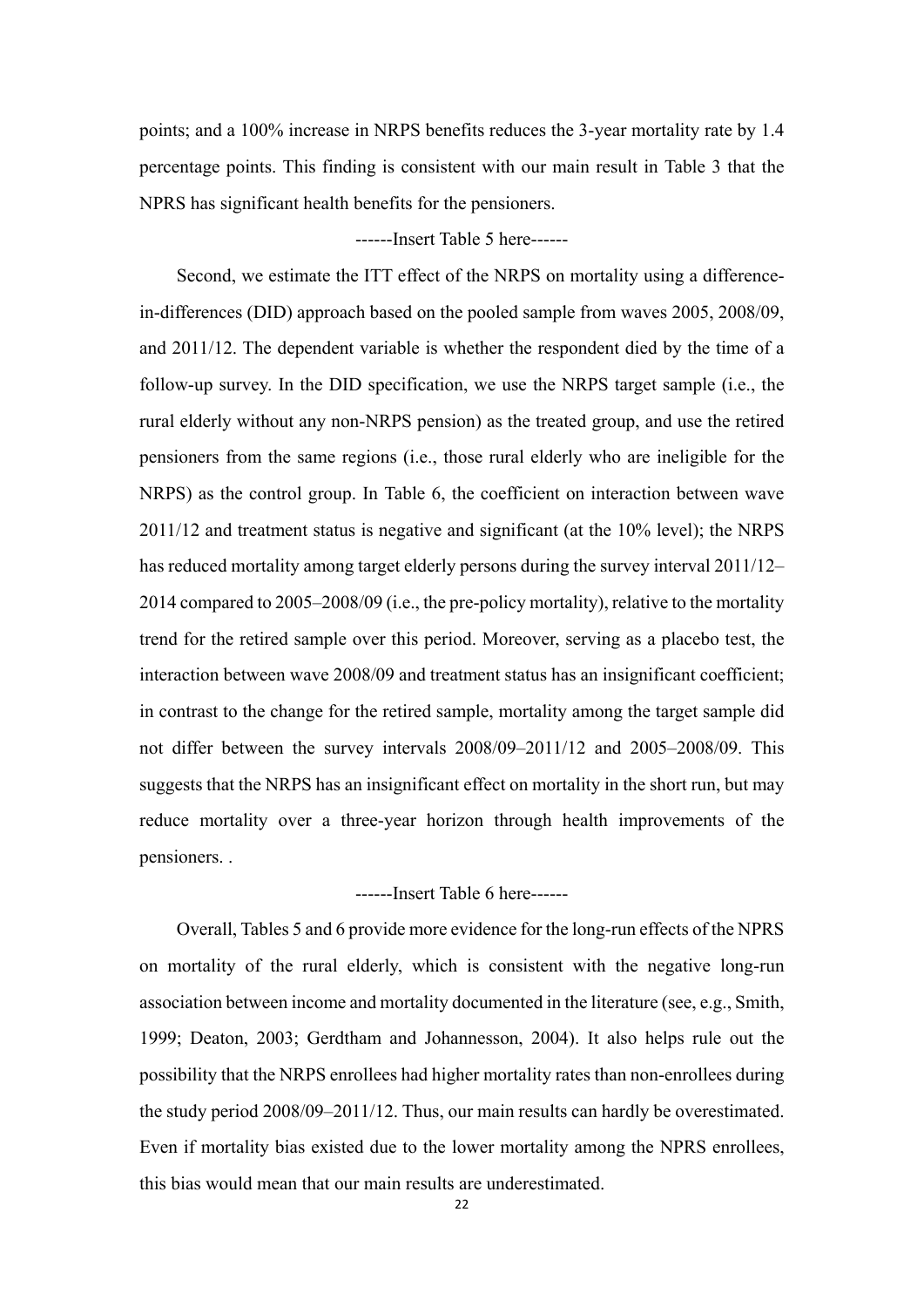Loss to follow-up is another important question concerning sample selection. As shown in Appendix Table A3, respondents with worse self-reported health, higher depression index, less health insurance coverage, and smaller household size were particularly likely to be lost to follow-up. Nevertheless, our empirical method controls for individual fixed effects that are able to correct for time-invariant sources of attrition bias. As a further check for nonrandom nonresponse, we test for attrition on timevariant observables following the approach in Becketti et al. (1988) and Ding and Lehrer (2010). Specifically, we regress the baseline health outcomes on baseline individual characteristics and their interactions with an indicator for attrition (i.e., loss to follow-up), using the full sample of wave 2008/09. In Appendix Table A4, the coefficients on the attrition indicator suggest that there is no significant difference in most baseline health outcomes between subsequent attritors and non-attritors, after controlling for demographic and socioeconomic covariates. In the bottom part of Table A4, the *F*-tests of the joint significance of the attrition indicator and its interaction terms with time-varying observables are decisively rejected at conventional significant levels. This implies that those lost to follow-up do not differ systematically from those in the follow-up sample or known to be deceased,<sup>19</sup> and the attrition bias due to loss to follow-up is not serious. $20$ 

#### **6. How the NRPS Affects Health of the Elderly**

Given our main findings that the NRPS status and income both have important health benefits for the elderly, we further examine multiple transmission channels from the NRPS to health outcomes of the elderly.

<sup>&</sup>lt;sup>19</sup> Using panel data from waves 2005–2008, we find that, after controlling for time-invariant heterogeneities, those lost to follow-up in wave 2011 (i.e., attritors) did not differ significantly in objective measures of physical health and cognitive function from non-attritors, although the attritors were more likely to feel unhealthy during 2005–2008.

<sup>&</sup>lt;sup>20</sup> According to Gu and Zeng (2004) and Gu (2008), the CLHLS generally has a lower loss-tofollow-up ratio than some panel surveys of older persons in the USA (e.g., Mihelic and Crimmins, 1997).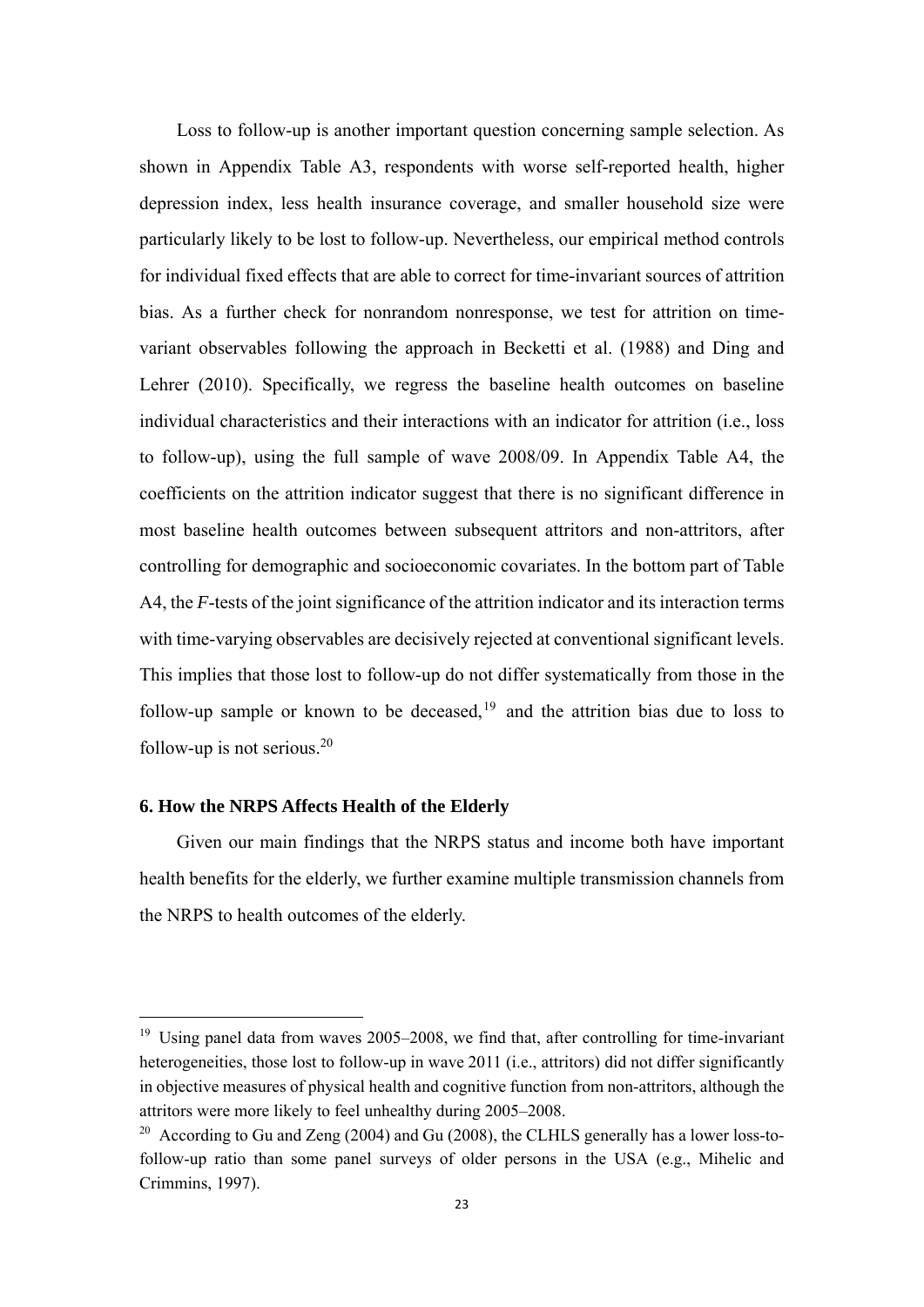#### **6.1 Nutrition Intake and Health Behavior**

One obvious mechanism is that pension income from the NRPS would relax the budget constraint and lead to changes in food consumption. Studies on the nutritional status of the Chinese elderly population show that the rural elderly suffered from insufficient intakes of protein and many micronutrients, as these levels were far below the recommended dietary allowances (Side et al., 1991; Shi et al., 2015). Poor nutrition is strongly associated with adverse health outcomes, such as frailty, morbidity, cognitive impairment, depression, and mortality (Cederholm et al., 1995; Ortega et al., 1997; Bartali et al., 2006; Woo et al., 2006).

The top part of Table 7 shows that pension status and income have significantly improved individuals' perceived financial sufficiency related to daily expenses. This improved sufficiency is further supported by the findings that the NRPS status and income have significantly increased the likelihood that the pensioners frequently consume protein-rich foods (meat, fish, and eggs). The income effect is small and insignificant for vitamin-rich foods (fruits and vegetables). This finding reflects the fact that protein-rich food is generally more expensive in rural areas, because most rural people eat vegetables they have grown themselves, but seldom purchase protein-rich food from the market.

#### ------Insert Table 7 here------

Furthermore, we take a look at changes in smoking and drinking behaviors, as some evidence shows that tobacco is a normal good, especially among low-income people (Peck, 2011; Kenkel et al., 2014), and so is alcohol (Ruhm and Black, 2002). In the middle part of Table 7, it is worth noting that the pensioners have not spent the additional money on unhealthy consumption, such as smoking and drinking, suggesting no negative consequences of the increased pension income. Therefore, better nutrition intake with no increase in risky behaviors, resulting from the NRPS, could certainly contribute to improved health of the pensioners.

#### **6.2 Informal Care and Health Care Access**

Another obvious channel from income to health goes through informal care and health care access. As long-term care services are currently underdeveloped in China,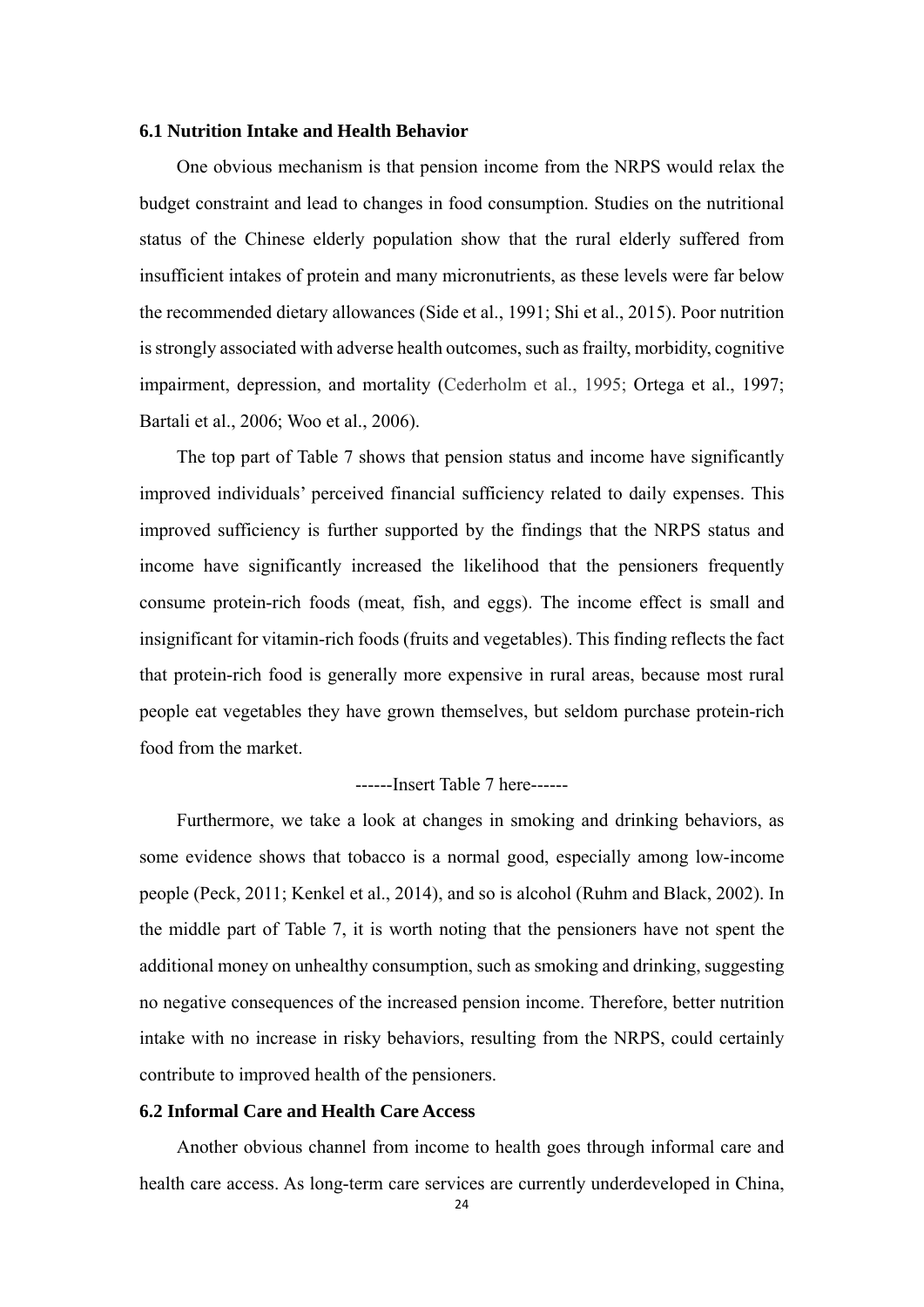informal care provided by spouses or children (especially sons) is still the most important source of care for the rural elderly (Giles et al., 2010; Li et al., 2013). An income increase may predict more health investments, via more family care or purchasing formal health care services (Sloan et al., 1997; Lei et al., 2015). Moreover, the literature shows that despite the development of a public health insurance system in rural China since 2003, financial difficulty is still the leading barrier faced by the rural elderly in access to health care (Cheng et al., 2015).

The bottom part of Table 7 examines the income effects of the NRPS on informal care received and health care accessibility of the pensioners.<sup>21</sup> We can see that pension recipients have enjoyed more (although insignificantly so) hours of informal care from their children in the previous week. The pensioners are 6.3% more likely to have someone to talk with, and 3.4% more likely to get help when having difficulties in daily life. Moreover, looking at the results for perceived access to health care, we find that the pensioners are also more likely to get adequate medical care when they are sick, and less likely to be unable to afford medical costs. When we look into the estimates of the income from the NRPS, we see similar findings.

#### **6.3 Labor Supply and Leisure**

Pension enrollment may have an impact on labor supply of the NRPS enrollees, and lead to a change in demand for leisure. Recent studies show that most elderly people in rural China work long hours, either in the formal sector (mainly farm work) or in the informal sector (household work), until they are no longer physically capable (Pang, et al., 2004; Giles et al., 2012). Increases in income or wealth can lead to a lower likelihood of doing physically demanding work (Benjamin et al., 2003; Giles et al., 2012), which would reduce the adverse effect of strenuous jobs on health outcomes (Fletcher et al., 2011; Giuntella and Mazzonna, 2015).

The upper part of Table 8 shows that the pensioners have significantly decreased their labor force participation rate by about 8 percentage points. Moreover, we examine

 $21$  We also find an insignificant income effect of the NRPS on the probability of receiving assistance from paid caregivers. However, less than 1 percent (24 observations) of the sample is receiving paid assistance. The results are not reported here but are available upon request.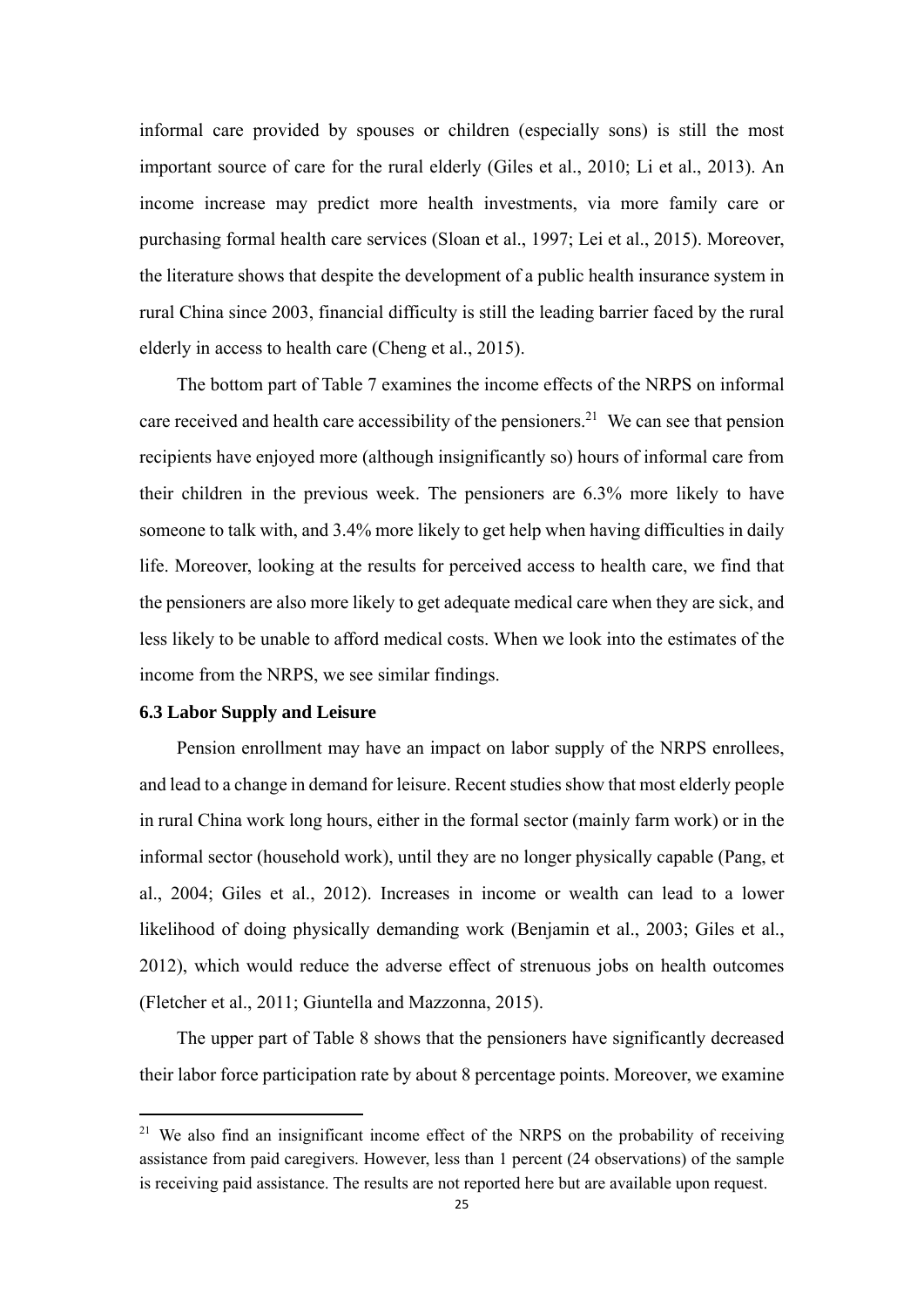whether the pensioners spend more time doing household work or increase their leisure. Although OLS estimates are positive and significant, the FE-IV estimates indicate no significant increase in the likelihood of participating in household chores or grandchild care among the pensioners.

------Insert Table 8 here------

In contrast, the pensioners are 9.5% more likely to watch TV or listen to radio, and are 5.6% more likely to participate in social activities. Overall, their leisure index has increased by 0.21 units as a result of the NRPS enrollment. Similar patterns can be found when we turn to the roles of the income from the NRPS. Evidence in the literature shows that participation in social and leisure activities is beneficial to perceived physical health, cognitive function, and life satisfaction in old age (e.g., Payne et al., 2006; Verghese et al., 2003; Menec and Chipperfield, 1997).

#### **6.4 Perceived Relative Economic Status**

An indirect mechanism through which the NRPS appears to influence health is relative income. Some studies have argued that a low relative income may be associated with more psychosocial stress and worse health outcomes (Cohen et al., 1997; Wilkinson, 1997; Jones and Wildman, 2008).

Results in the bottom part of Table 8 show that pension recipients have significantly (at the 10% level) improved their perceived economic status relative to the others in the local area. There is some evidence in the literature that perceived relative economic situation is significantly associated with disability, depression symptoms, and mortality risk among the elderly in Spain and Taiwan (e.g., Rodriguez-Laso et al., 2014; Collins and Goldman, 2008; Lee and Huang, 2015).

Moreover, although significant in the OLS estimation, the estimates in the FE-IV estimations show that the NRPS has no significant effect on the probability of pensioners involving themselves in household decision-making on financial spending. This finding is inconsistent with the corresponding studies on South Africa (Case and Menendez, 2007; Ambler, 2015). However, it is plausible given the family-binding eligibility criteria and low NRPS benefits at present.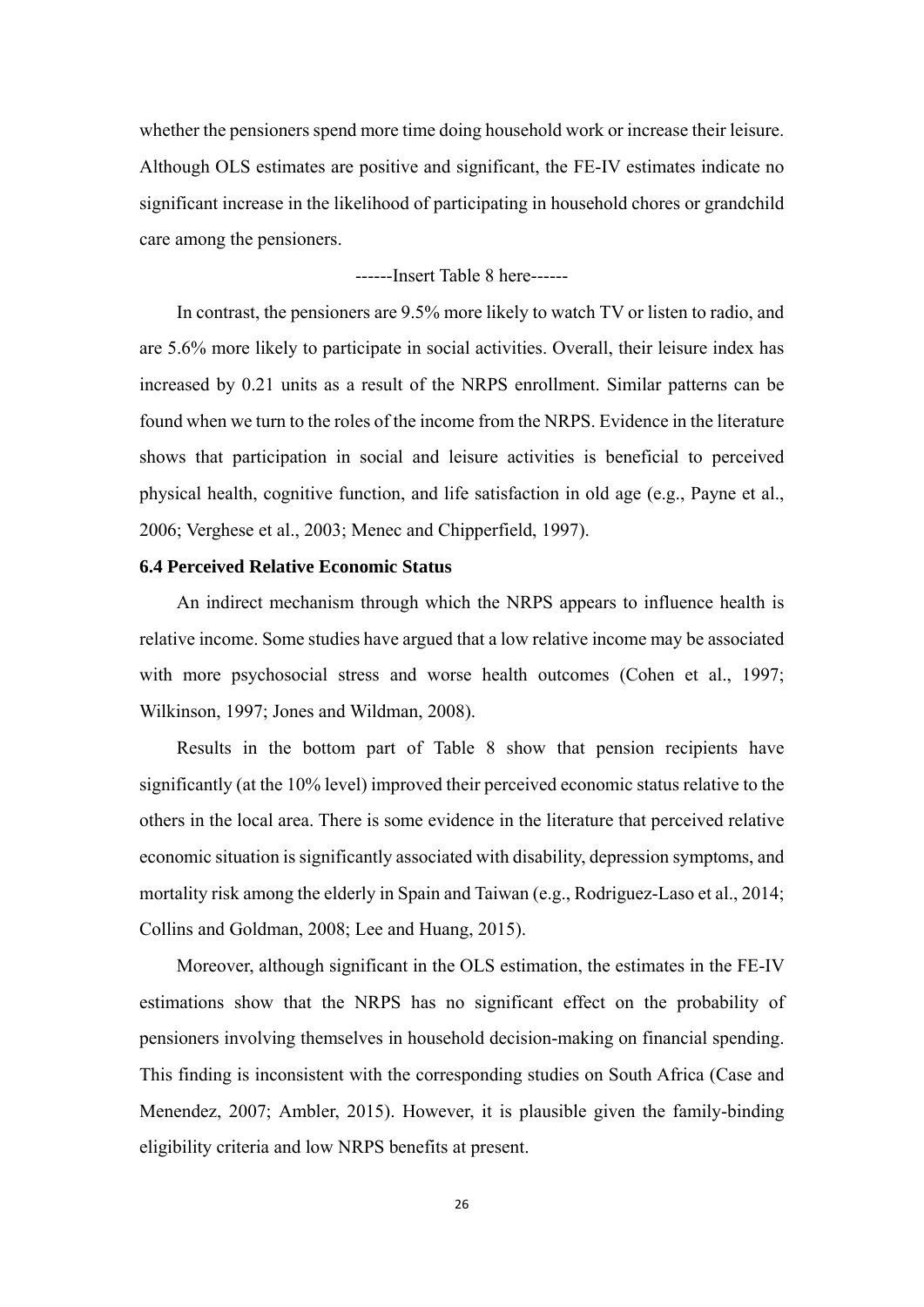#### **6.5 Importance of Each Channel**

Table 9 assesses the relative importance of each channel in explaining the linkage between the NRPS and health outcomes. Column 1 shows the main results from column 3 of Table 3. Columns 2–6 add the five channel variables one at a time, and column 7 controls for all channel variables in the regression. The results show that increased access to health care and more leisure activities are important transmission channels for all health outcomes, especially for physical health outcome. Self-perceived relative economic status is another channel involving the positive effects of the NRPS on IADL. These channels explain 23% of the NRPS's impact on physical health.

------Insert Table 9 here------

The main channels through which the NRPS improves cognitive function are improvements in informal care, $2^2$  leisure activities, nutritional intake, and health care access; they account for about 28% of the total effect of the NRPS enrollment on MMSE score. For the NRPS's impact on depression index, the two most important channels are access to health care and nutrition intake, followed by self-perceived relative economic status and leisure activities. The above channels can account for 38% of the overall effect of the NRPS on psychological well-being.

#### **7. Effects by Population Groups**

The results so far suggest that the NRPS has improved the health status of the pensioners through multiple channels. Another interesting issue deserving examination is whether the relationship between pension and health outcomes differs across some important dimensions, such as gender, age, living arrangement, and income.

These heterogeneous effects by gender and age are summarized in Table 10. Columns 1 and 2 present results for males and females separately. Pension enrollment has yielded similar health benefits for males and for females, except in IADL; only females have seen a significant improvement in IADL. The subgroup results for all

 $22$  Contrary to expectations, we find a negative association between the indicator of having someone to talk with in daily life and MMSE score in the middle part of Table 9, pointing to the possibility of reverse causality here.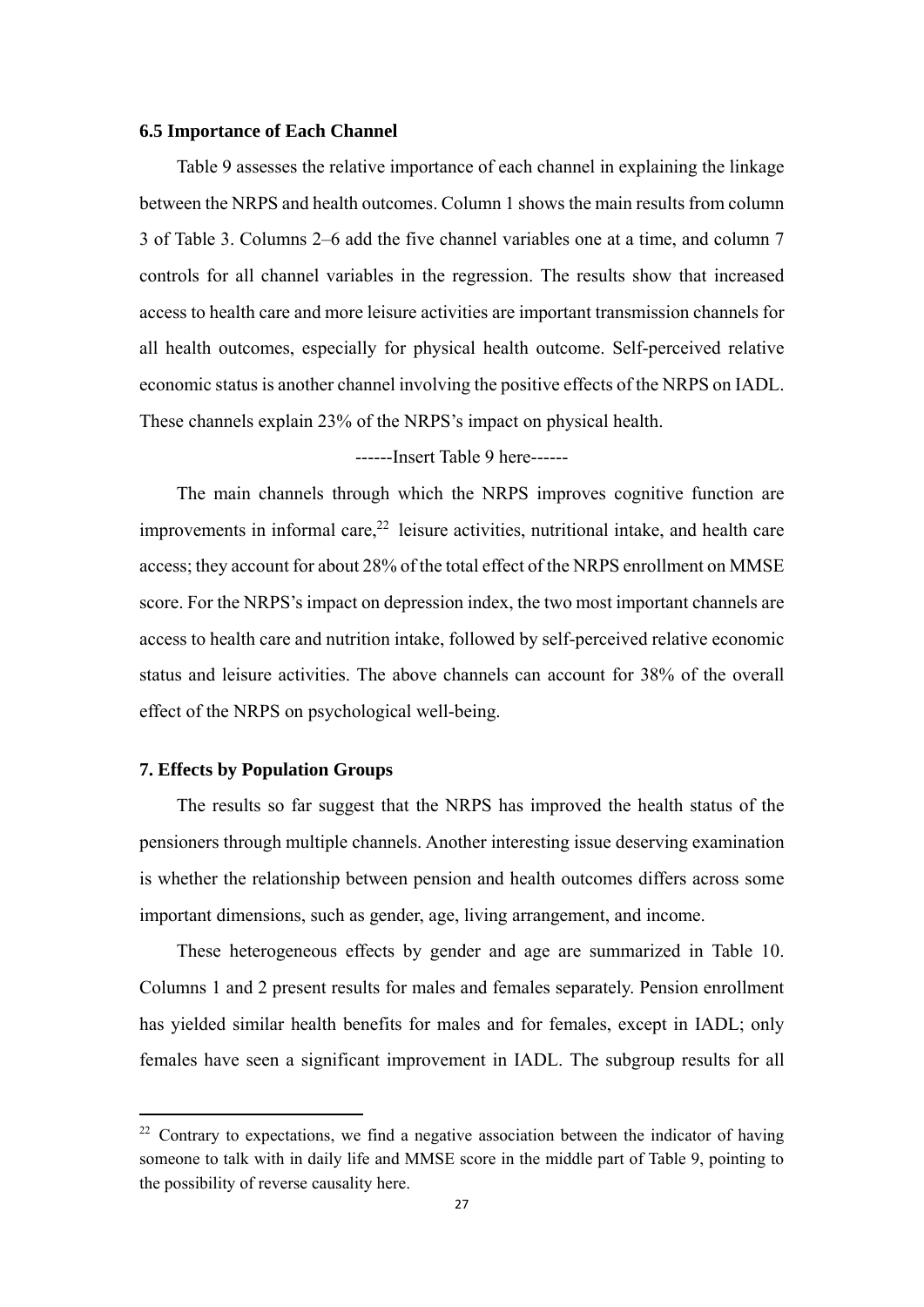other health outcomes are similar to our main results based on the whole sample, suggesting that income has no differential effects by gender of the elderly on health. This is somewhat different from the previous literature; e.g., Jensen and Richter (2003) and Richter (2006) find that old men suffer more adverse health impact from pension loss or wage arrears than old women in Russia. One possible interpretation is that the males and females may respond to negative income shocks differently, but not to positive income shocks.

#### ------Insert Table 10 here------

In columns 3 and 4, we divide the sample into two age groups, the eldest old (aged 85 and above) and younger old (aged 60–84). We can see that the NRPS is generally more effective on the younger-old group. Among this age group, pension recipients have significant better health outcomes, except self-reported general health, than nonrecipients. The eldest-old group has only seen significant improvements in cognitive function and height shrinkage. Further examination shows that compared with the younger-old group, the eldest-old group benefits more from the NRPS with respect to height shrinkage. One possible explanation is that height shrinkage, associated with poor nutritional status, is more pronounced in the eldest-old population than in the younger-old population (Huang et al., 2013), so the improved nutrition intake resulting from the NRPS may benefit them more in this regard.

During our study period, the level of pension benefits that the NRPS enrollees are entitled to is unrelated to their past work history, but is mainly determined by local governments; this pension income may have differential effects for different household types. As the benefits of the NRPS may be shared with other household members, we first examine the living arrangement dimension according to the baseline information. Columns 1 and 2 in Table 11 report results separately for respondents living in an extended household (i.e., with adult children or other adult members) and living independently (i.e., alone or with a spouse). Generally speaking, the results show that the NRPS has beneficial effects on physical health, cognitive function, and psychological well-being for the pensioners co-residing with other family members as well as for those living independently, but those living independently benefit more. This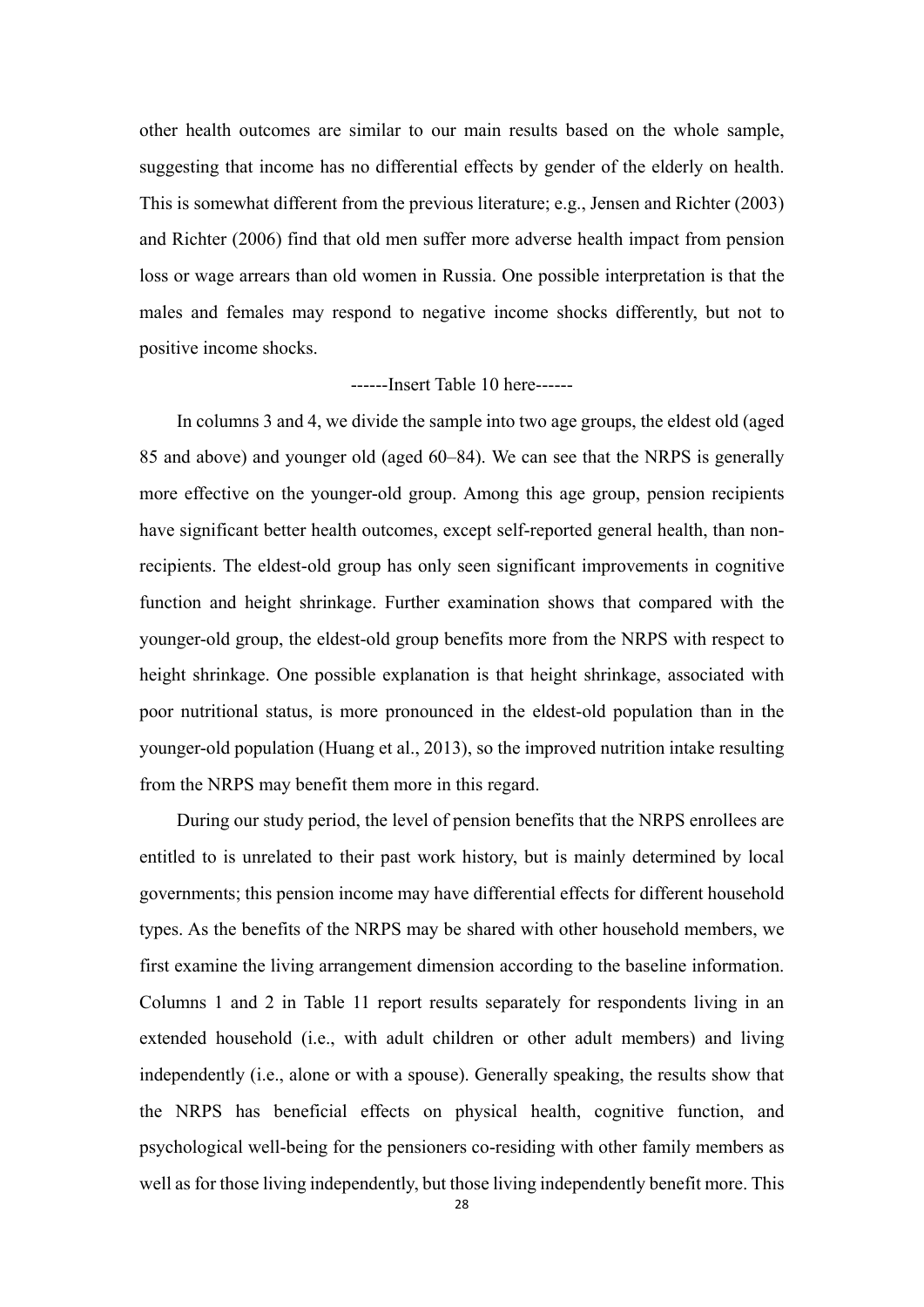is consistent with Jensen and Richter (2003) and Case (2004), and suggests that the pensioners living alone are likely to retain more income from the NRPS for their own personal use and health.

------Insert Table 11 here------

To capture the differential generosity and relative importance of the NRPS benefits for different households, columns 3 and 4 of Table 11 divide the sample into two groups based on total household income in wave 2008/09. The higher income group (above mean income) have only seen decreases in height loss and self-reported depression index, whereas for the lower income group (below mean income) the NRPS has produced significant improvements in all health outcomes except, again, the selfreported health. This finding is not surprising, considering that the NRPS income matters more for the relatively poor elderly.

#### **8. Conclusion and Discussion**

This paper contributes to research on the casual effect of income on health outcomes. To deal with the two-way causal link between income and health, we estimate the effect of an income increase caused by the NRPS on multiple health measures of the elderly. Since its launch in 2009, the NRPS has been rolled out gradually to the whole country. This feature allows us to exploit the time variation of county-level program implementation as the instrumental variable, and employ a fixed effects approach with instrumental variable correction to address the endogeneity of enrollment into, or pension income from, the NRPS.

Our main results show that the NRPS status and income have had a beneficial effect on objective measures of physical health, cognitive function, and psychological well-being of the rural elderly. Consistent with the study of Johnston et al. (2009), we find no significant effect of pension status or income on self-reported general health. Our heterogeneous analyses by subpopulation groups have further suggested that the NRPS has generated more health benefits for the pensioners who are under age 85, have lower household income, and live independently.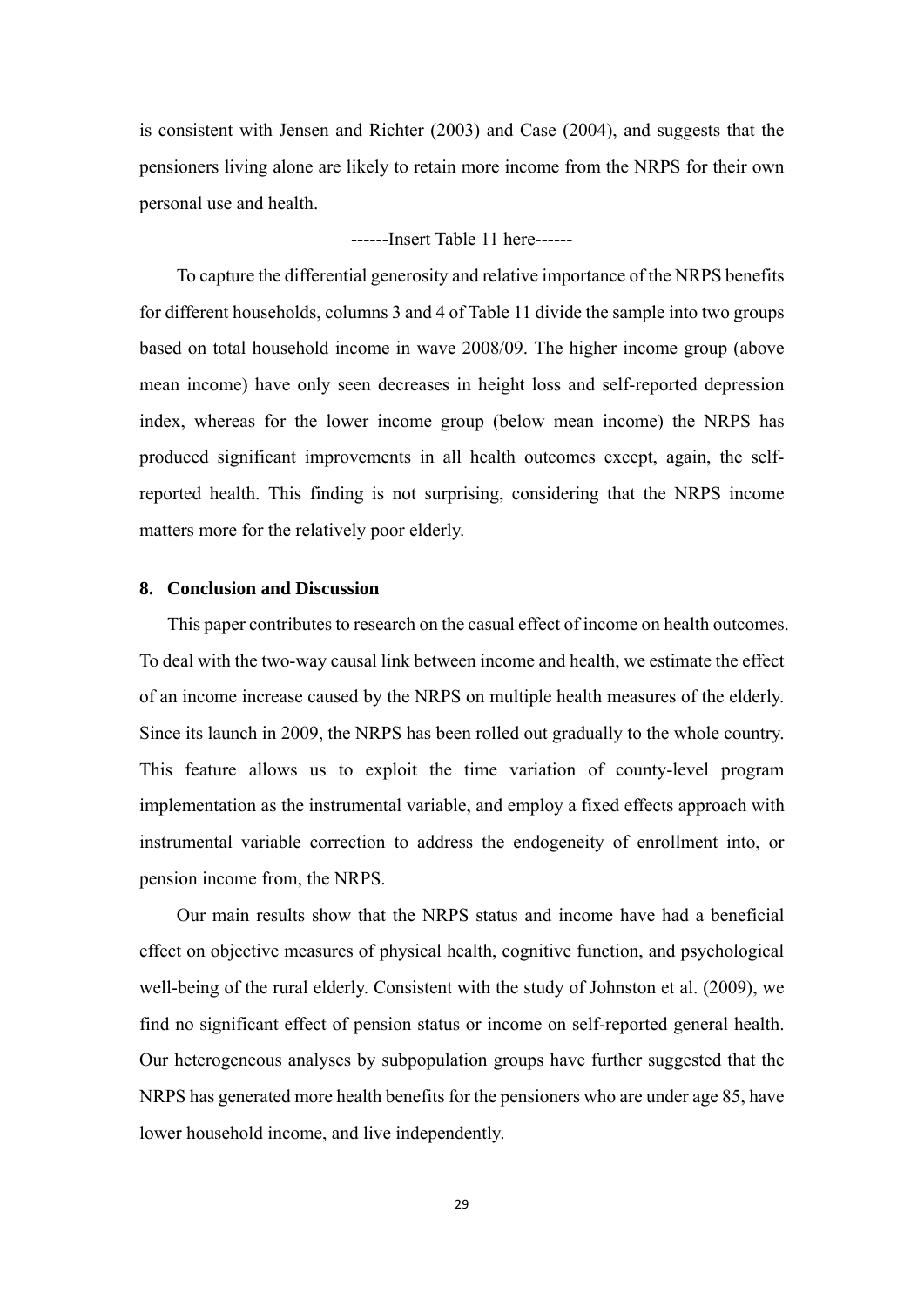Consistent with our main results based on the panel of the survivors, we also find that the pensioners were 6 percent (about 15.5% of the sample mean) less likely to die within the next three years following their receipt of basic pension benefit, which is equal to about 10 percent of pensioners' baseline household income. To understand the magnitude of this health effect better, we compare it with the estimates in the literature. In the two studies on the elderly aged 50 or older in Russia, Jensen and Richter (2003) find that a 24-percent decline in household income associated with pension arrears has increased the probability that male elderly die within the next two years by 6 percent (approximately 80% of the sample mean); and Richter (2006) finds that the mortality rate for male elderly between two survey rounds (one or two years) has been increased from 3.6% to 7.1% (nearly doubled) due to wage arrears that caused household income to drop by one-third. The implied income mortality elasticities in these two publications are two to four times ours in magnitude, probably because positive and negative income shocks may have different impacts on the well-being of the elderly.<sup>23</sup>

We investigate the mechanisms leading from the NRPS to health outcomes, and our results suggest that pension recipients respond to pension income in multiple ways. In particular, the pensioners not only get better access to health care, but also are more able to obtain informal care and have improved nutrition intake. The NRPS also allows the elderly to work less and have more leisure, which is beneficial for most health outcomes. Moreover, the improvement in self-perceived relative economic situation of elderly pensioners helps promote their physical function and mental well-being.

These findings have important policy implications for social protection in China and many other developing countries. In rural China, the basic social insurance system consists of the NRPS and a new rural cooperative medical system (NCMS). The NCMS is a heavily subsidized public health insurance program aiming to protect households from impoverishment due to catastrophic health expenditure. Cheng et al. (2015) show

<sup>&</sup>lt;sup>23</sup> Another reason is that our study sample is much older and has a higher mortality rate than the sample of Russian elderly in Jensen and Richter (2003) and Richter (2006). As mortality in older populations is less sensitive to income, our implied income–mortality elasticity is much lower, though the marginal effects of the income shock are similar.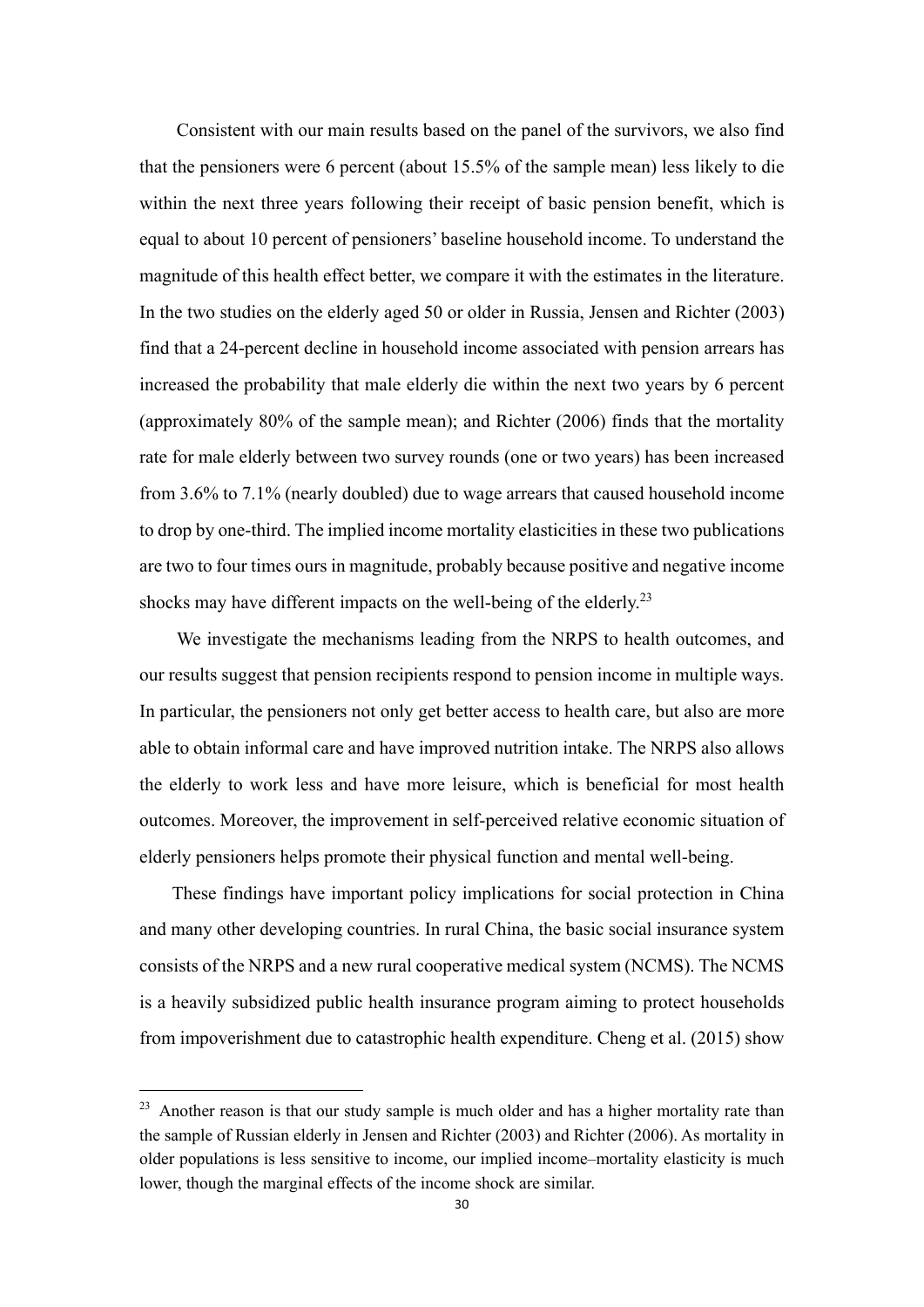that the NCMS enrollment has led to an improvement in physical and cognitive function of the elderly; however, most studies find little or only modest evidence that the NCMS or the basic public health insurance program in urban China have reduced out-of-pocket health expenditure (Wagstaff et al., 2009; Lei and Lin, 2009; Sun et al., 2009; Babiarz et al., 2012; Liu and Zhao, 2014; Cheng et al., 2015). The rising health care costs become an urgent challenge to the government. Our analysis provides another important rationale for developing social pensions in China, given the evidence that the NRPS has been able to improve health outcomes through both medical and non-medical mechanisms such as nutrition and leisure activities, while standard public health insurance programs have improved health mainly through provision of medical care. We believe that a fruitful area for future research would be to compare costs and benefits of these two types of social programs in the context of health economics. Moreover, our findings can also serve as a basis for formulating health-related interventions. For example, in some poor rural areas where it is difficult to deliver and maintain health interventions, direct cash transfers may be a cost–benefit intervention to improve health.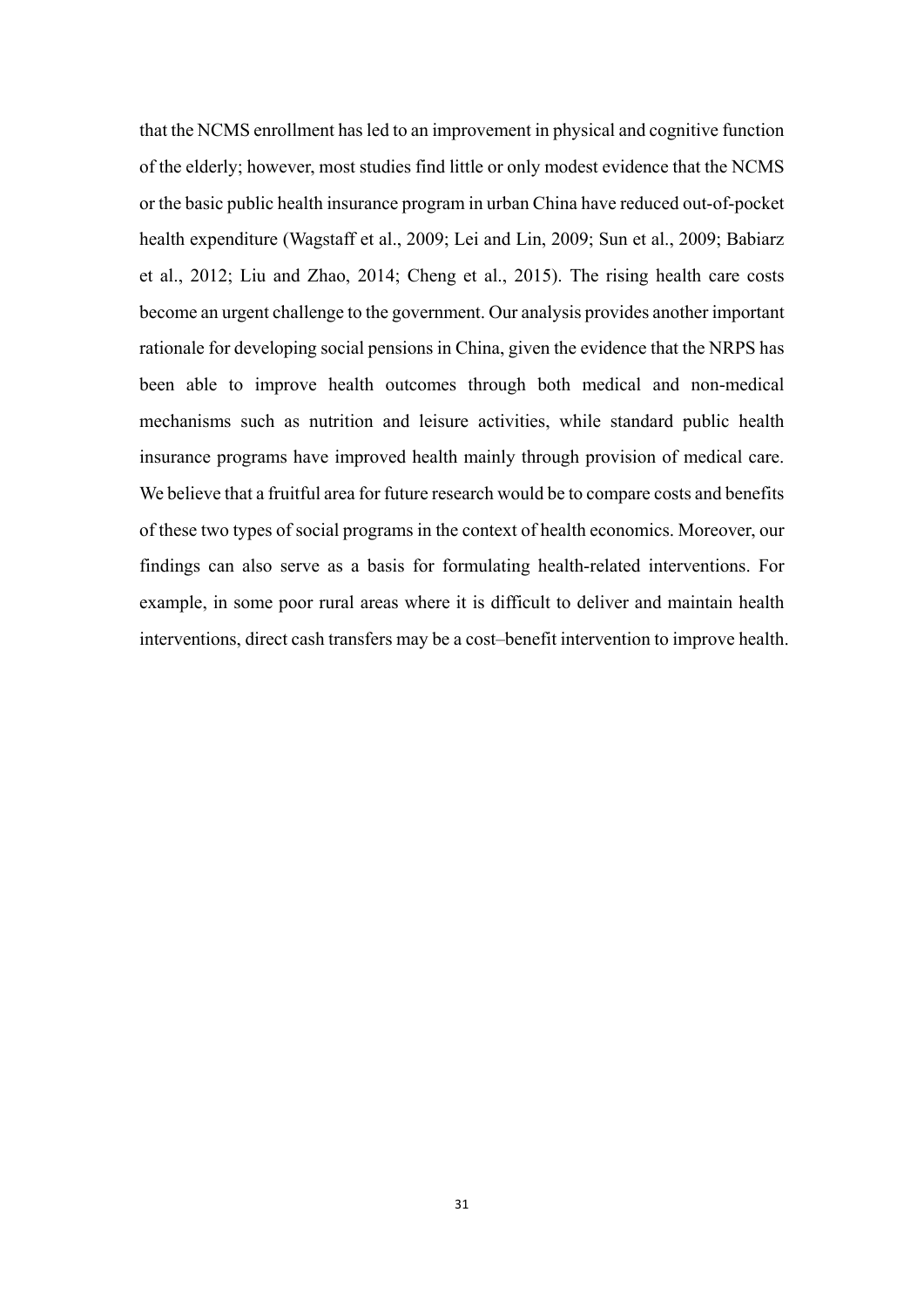#### **References**

- Adams, Peter, Michael D. Hurd, Daniel McFadden, Angela Merrill, and Tiago Ribeiro. 2003. "Healthy, Wealthy, and Wise? Tests for Direct Causal Paths between Health and Socioeconomic Status." *Journal of Econometrics* 112: 3–56.
- Ambler, Kate. 2015. "Bargaining with Grandma: The Impact of the South African Pension on Household Decision Making." *Journal of Human Resources* doi:10.3368/jhr.51.4.0314-6265R1.
- Babiarz, Kimberly S., Grant Miller, Hongmei Yi, Linxiu Zhang, and Scott Rozelle. 2012. "China's New Cooperative Medical Scheme Improved Finances of Township Health Centers but Not the Number of Patients Served." *Health Affairs* 31(5): 1065–1074.
- Barrientos, Armando. 2009. "Social Pensions in Low-Income Countries." In *Closing the Coverage Gap: The Role of Social Pensions and Other Retirement Income Transfers*, ed. Robert Holzmann, David Robalino, and Noriyuki Takayama. Washington, DC: The World Bank.
- Bartali, Benedetta, Edward A. Frongillo, Stefania Bandinelli, Fulvio Lauretani, Richard D. Semba, Linda P. Fried, and Luigi Ferrucci. 2006. "Low Nutrient Intake Is an Essential Component of Frailty in Older Persons." *Journals of Gerontology. Series A: Biological Sciences and Medical Sciences* 61(6): 589–593.
- Becketti, Sean, Gould William, Lillard Lee, and Welch Finis. 1988. "The Panel Study of Income Dynamics after Fourteen Years: An Evaluation." *Journal of Labor Economics* 6(4): 472–492.
- Benjamin, Dwayne, Loren Brandt, and Jia-Zhueng Fan. 2003. "Ceaseless Toil? Health and Labor Supply of the Elderly in Rural China." *William Davidson Institute Working Paper* 579, Department of Economics, University of Toronto, Canada.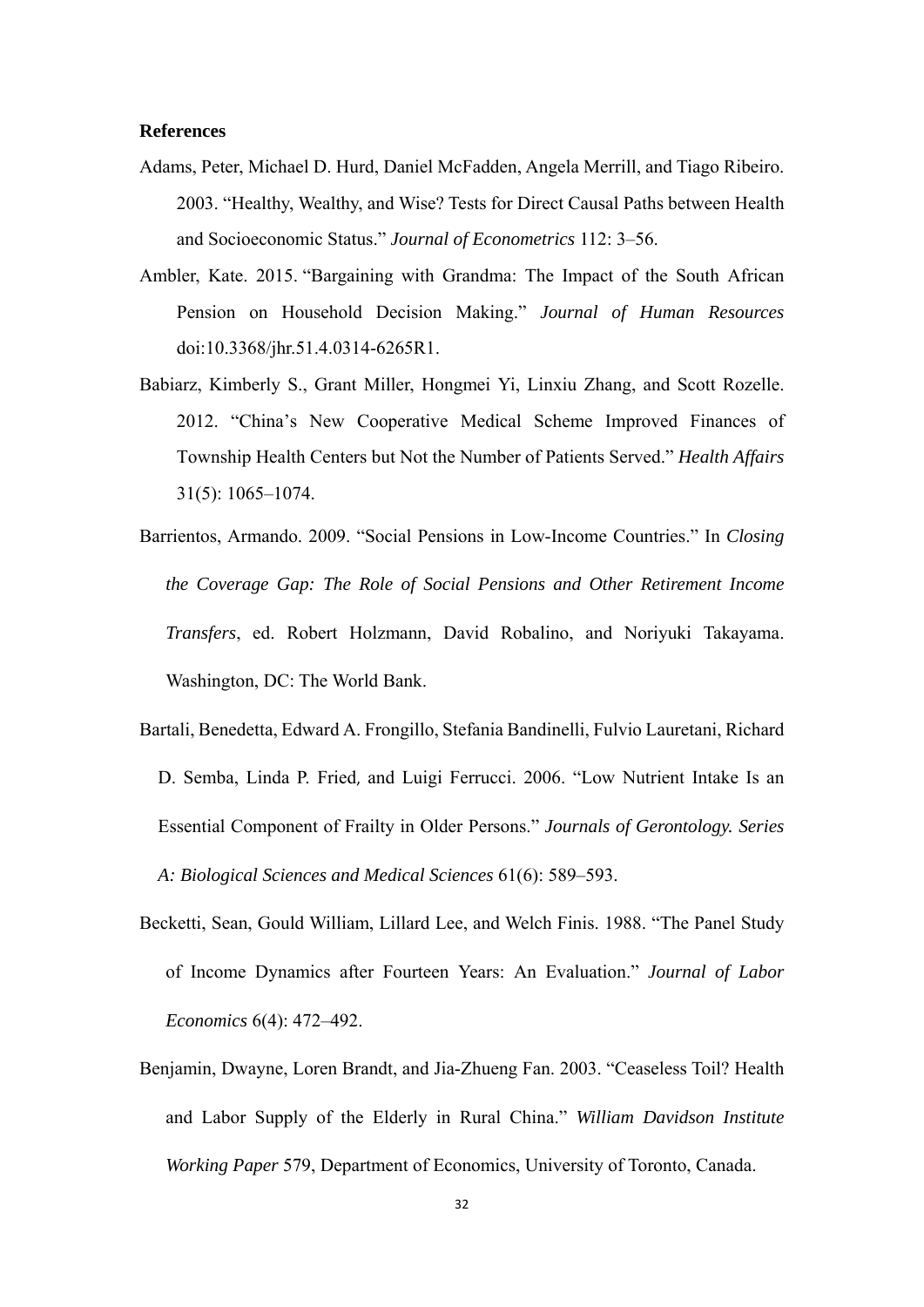- Cai, Fang, John Giles, Philip O'Keefe, and Dewen Wang. 2012. "The Elderly and Old Age Support in Rural China: Challenges and Prospects." Washington DC: World Bank.
- Case, Anne. 2004. "Does Money Protect Health Status? Evidence from South African Pensions." In *Perspectives on the Economics of Aging*, ed. David Wise. University of Chicago Press: Chicago.
- Case, Anne, and Alicia Menendez. 2007. "Does Money Empower the Elderly? Evidence from the Agincourt Demographic Surveillance Site, South Africa" *Scandinavian Journal of Public Health* 35(69): 157–164.
- Cheng, Lingguo, Hong Liu, Ye Zhang, Ke Shen, and Yi Zeng. 2015. "The Impact of Health Insurance on Health Outcomes and Spending of The Elderly: Evidence From China's New Cooperative Medical Scheme." *Health Economics* 24: 672– 691.
- Cohen, Sheldon, Scott Line, Stephen B. Manuck, Bruce S. Rabin, Eugene R. Heise, and Jay R. Kaplan, 1997. "Chronic Social Stress, Social Status, and Susceptibility to Upper Respiratory Infections in Nonhuman Primates." *Psychosomatic Medicine* 59 (3), 213–221.
- Collins, Amy Love, and Noreen Goldman, 2008. "Perceived Social Position and Health in Older Adults in Taiwan." *Social Science & Medicine* 66(3): 536–544.
- Crum, Rosa M., James C. Anthony, Susan S. Bassett, and Marshal F. Folstein. 1993. "Population-Based Norms for the Mini-Mental State Examination by Age and Educational Level." *The Journal of the American Medical Association* 269(18): 2386–2391.
- Cutler, David M., Adriana Lleras-Muney, and Tom Vogl. 2008. "Socioeconomic Status and Health: Dimensions and Mechanisms." *NBER Working Paper* No. 14333.
- Deaton, Angus S., and Christina H. Paxson. 1998. "Aging and Inequality in Income and Health." *American Economic Review* 88(2): 248–253.
- Deaton, Angus. 2003. "Health, Inequality, and Economic Development." *Journal of Economic Literature* 41(1): 113–158.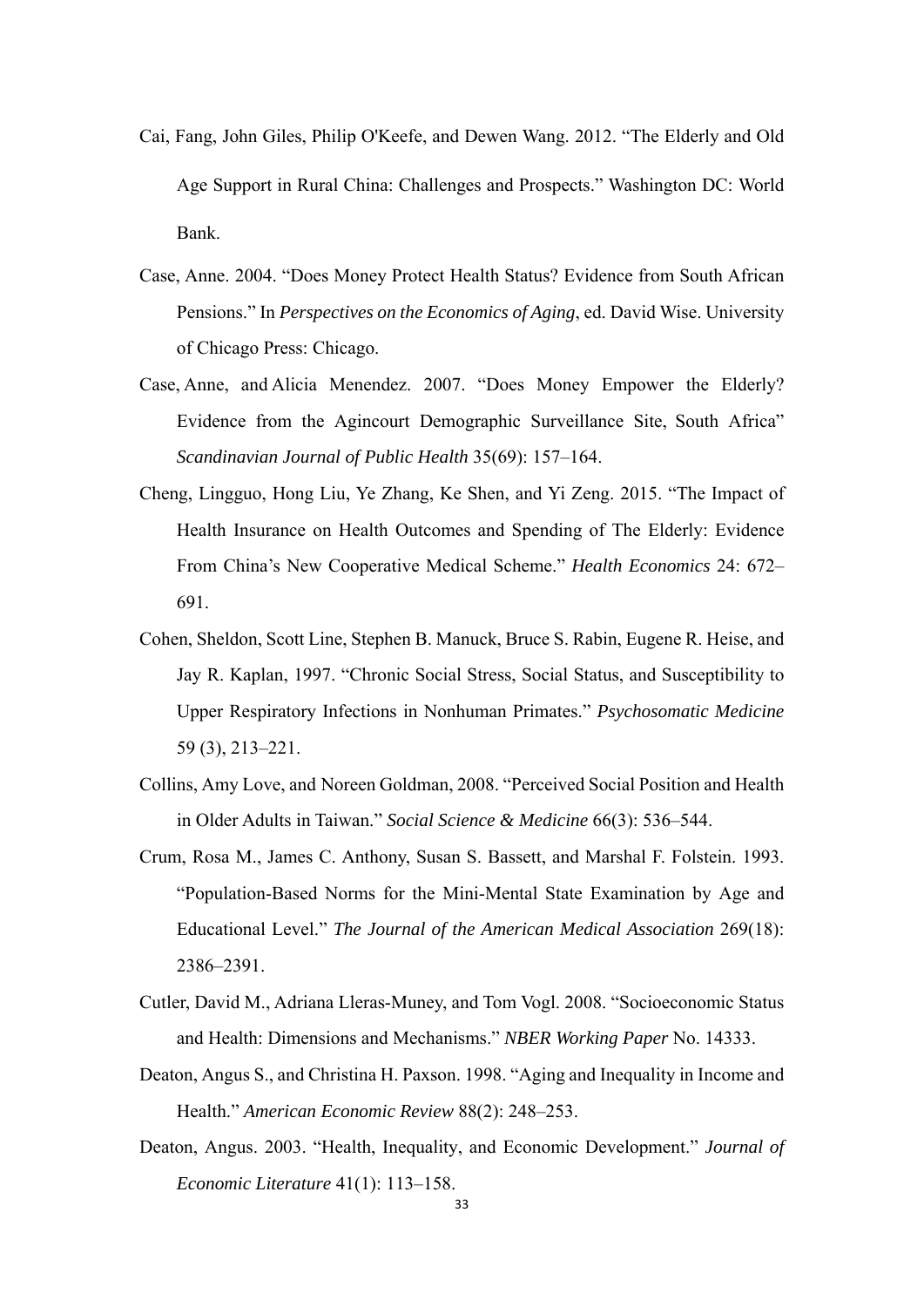- Ding, Weili, and Steven F. Lehrer. 2010. "Estimating Treatment Effects from Contaminated Multiperiod Education Experiments: The Dynamic Impacts of Class Size Reductions." *The Review of Economics and Statistics* 92(1): 31–42.
- Ettner, Susan L. 1996. "New Evidence on the Relationship between Income and Health." *Journal of Health Economics* 15: 67–85.
- Fletcher, Jason, M., L. Sindelar Jody, and Yamaguchi Shintaro. 2011. "Cumulative Effects of Job Characteristics on Health." *Health Economics* 20(5): 553–570.
- Folstein, Marshal, F., Susan E. Folstein, and Paul R. McHugh. 1975. "Mini-Mental State: A Practical Method for Grading the Cognitive State of Patients for the Clinician." *Journal of Psychiatric Research* 12(3): 189–198.
- Frijters, Paul, John P. Haisken-DeNew, and Michael A. Shields. 2005. "The Causal Effect of Income on Health: Evidence from German Reunification." *Journal of Health Economics* 24(5): 997–1017.
- Gardner, Jonathan, and Andrew J. Oswald. 2004. "How is Mortality Affected by Money, Marriage and Stress?" *Journal of Health Economics* 23: 1181–1207.
- Gardner, Jonathan, and Andrew J. Oswald. 2007. "Money and Mental Wellbeing: A Longitudinal Study of Medium-Sized Lottery Wins." *Journal of Health Economics* 26: 49–60.
- Gerdtham, Ulf-G, and Magnus Johannesson. 2004. "Absolute Income, Relative Income, Income Inequality, and Mortality." *Journal of Human Resources* 39(1): 228–247.
- Giles, John, Dewen Wang, and Changbao Zhao. 2010. "Can China's Rural Elderly Count on Support from Adult Children? Implications of Rural-to-Urban Migration." *Journal of Population Ageing* 3(3):183–204.
- Giles, John, Dewen Wang, and Wei Cai. 2012. "The Labor Supply and Retirement Behavior of China's Older Workers and Elderly in Comparative Perspective." In *Aging in Asia: Findings from New and Emerging Data Initiatives*, ed. James P. Smith and Malay Majmundar, National Academies Press: Washington DC.
- Giuntella, Osea, and Fabrizio Mazzonna. 2015. "Do Immigrants Improve the Health of Natives?" *Journal of Health Economics* 43:140–153.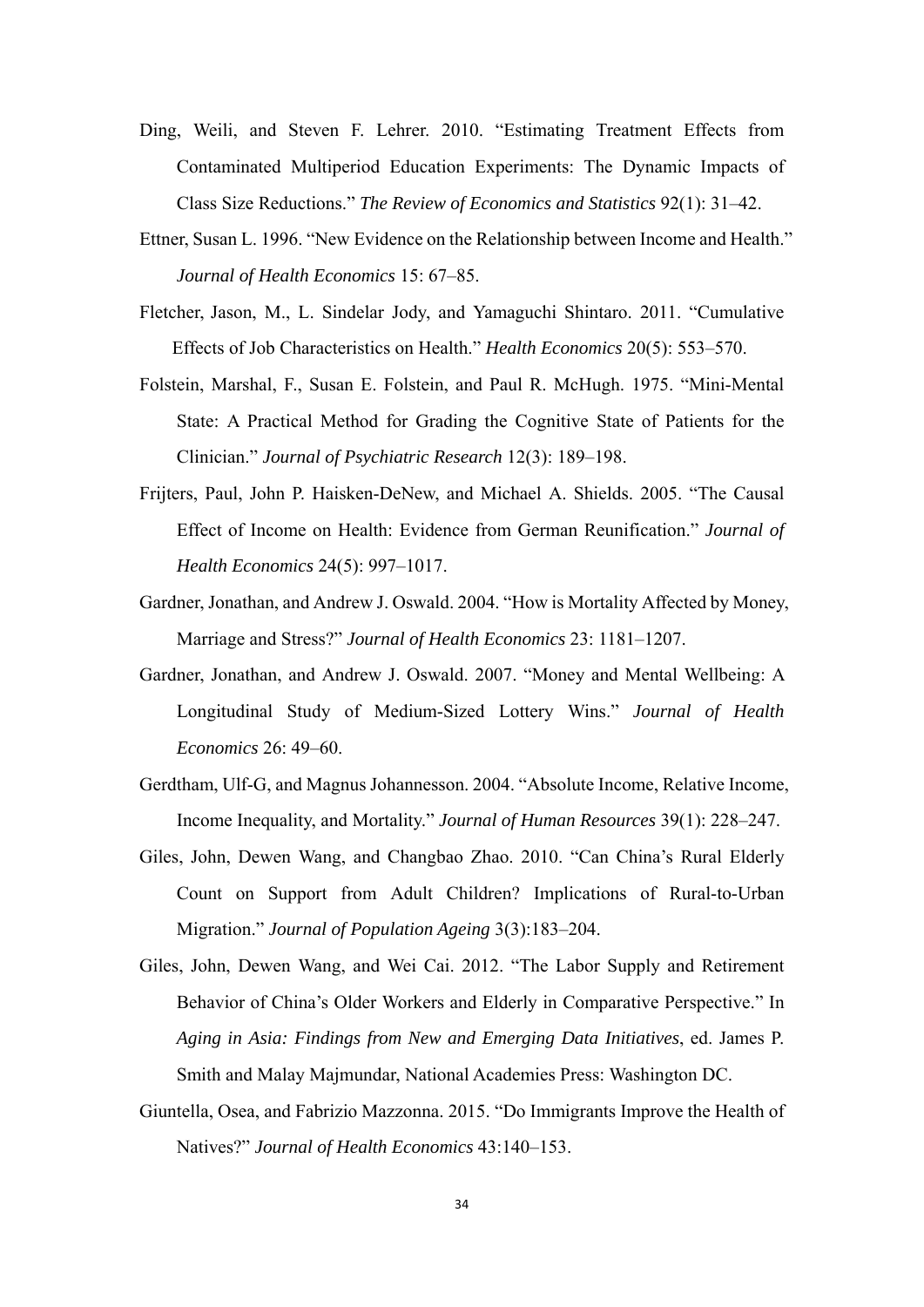- Gu, Danan, and Yi Zeng. 2004. "Data Assessment of the Chinese Longitudinal Healthy Longevity Survey" (in Chinese). In *Analysis on Determinants of Healthy Longevity in China*, ed. Yi Zeng, Yuzhi Liu, Chunyuan Zhang, Zhenyu Xiao. Peking University Press: Beijing, China.
- Gu, Danan. 2008. "General Data Quality Assessment of the CLHLS." In *Healthy Longevity in China,* ed. Zeng Yi, Dudley L. Poston, Denese Ashbaugh Vlosky, and Danan Gu, 39–60. Dordrecht, the Neitherlands: Springer.
- Heckman, James. 1990. "Varieties of Selection Bias." *American Economic Review* 80(2): 313–318.
- Huang, Wei, Xiaoyan Lei, Geert Ridder, John Strauss, and Yaohui Zhao. 2013. "Health, Height, Height Shrinkage, and SES at Older Ages: Evidence from China." *American Economic Journal: Applied Economics* 5(2): 86–121.
- Jensen, Robert T., and Kaspar Richter. 2003. "The Health Implications of Social Security Failure: Evidence from the Russian Pension Crisis." *Journal of Public Economics* 88: 209–236.
- Johnston, David W., Carol Propper, and Michael A. Shields. 2009. "Comparing Subjective and Objective Measures of Health: Evidence from Hypertension for the Income/Health Gradient." *Journal of Health Economics* 28: 540–552.
- Jones, Andrew M., and John Wildman. 2008. "Health, Income and Relative Deprivation: Evidence from the BHPS." *Journal of Health Economics* 27: 308–324.
- Jung, Juergen, and Chung Tran. 2012. "The Extension of Social Security Coverage in Developing Countries." *Journal of Development Economics* 99: 439–458.
- Kakwani, Nanak, and Kalanidhi Subbarao. 2005. "Aging and Poverty in Africa and the Role of Social Pensions." *Social Protection Discussion Paper* 521. Washington, DC: The World Bank.
- Kenkel, Donald S., Maximilian D. Schmeiser, and Carly J, Urban. 2014. "Is Smoking Inferior? Evidence from Variation in the Earned Income Tax Credit." *NBER Working Paper No. 20097.*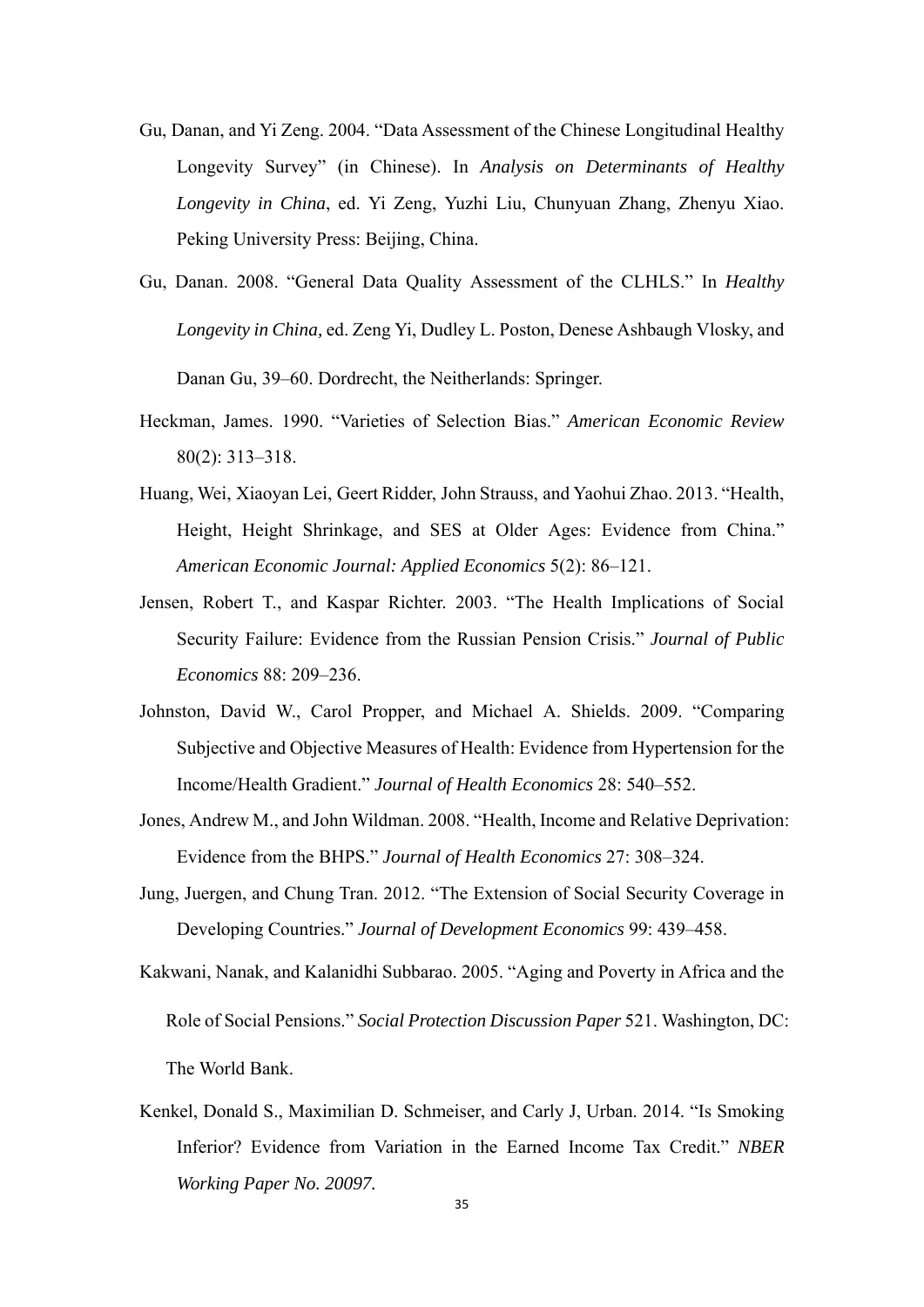- Kim, Jinyoung, and Emily Durden. 2007. "Socioeconomic Status and Age Trajectories of Health." *Social Science & Medicine* 65:2489–2502.
- Lee, Miaw-Chwen, and Nicole Huang. 2015. "Changes in Self-Perceived Economic Satisfaction and Mortality at Old Ages: Evidence from a Survey of Middle-Aged and Elderly Adults in Taiwan." *Social Science & Medicine* 130:1–8.
- Lei, Xiaoyan, and Wanchuan Lin. 2009. "The New Cooperative Medical Scheme in Rural China: Does More Coverage Mean More Service and Better Health?" *Health Economics* 18(S2): S25–S46.
- Lei, Xiaoyan, John Strauss, Meng Tian, and Yaohui Zhao. 2015. "Living Arrangements of the Elderly in China: Evidence from the CHARLS National Baseline." *China Economic Journal* 8(3): 191–214.
- Li, Mei, Yang Zhang, Zhenyu Zhang, Ying Zhang, Litao Zhou, and Kun Chen. 2013. "Rural-Urban Differences in the Long-Term Care of the Disabled Elderly in China." *PLoS One* 8(11): e79955.
- Lindahl, Mikael. 2005. "Estimating the Effect of Income on Health and Mortality Using Lottery Prizes as an Exogenous Source of Variation in Income." *The Journal of Human Resources* 40(1): 144–168.
- Liu, Hong, and Zhong Zhao. 2014. "Does Health Insurance Matter? Evidence from China's Urban Resident Basic Medical Insurance." *Journal of Comparative Economics* 42: 1007–1020.
- Meer, Jonathan, Douglas L. Miller, and Harvey S. Rosen. 2003. "Exploring the Health-Wealth Nexus." *Journal of Health Economics* 22: 713–730.
- Menec, Verena H., and Judith G. Chipperfield. 1997. "The Role of Locus of Control in Seniors' Leisure Activity Participation, Health, and Life Satisfaction." *Journal of Aging Health* 9(1): 105–125.
- Michaud, Pierre-Carl, and Arthur van Soest. 2008. "Health and Wealth of Elderly Couples: Causality Tests Using Dynamic Panel Data Models." *Journal of Health Economics* 27(5): 1312–1325.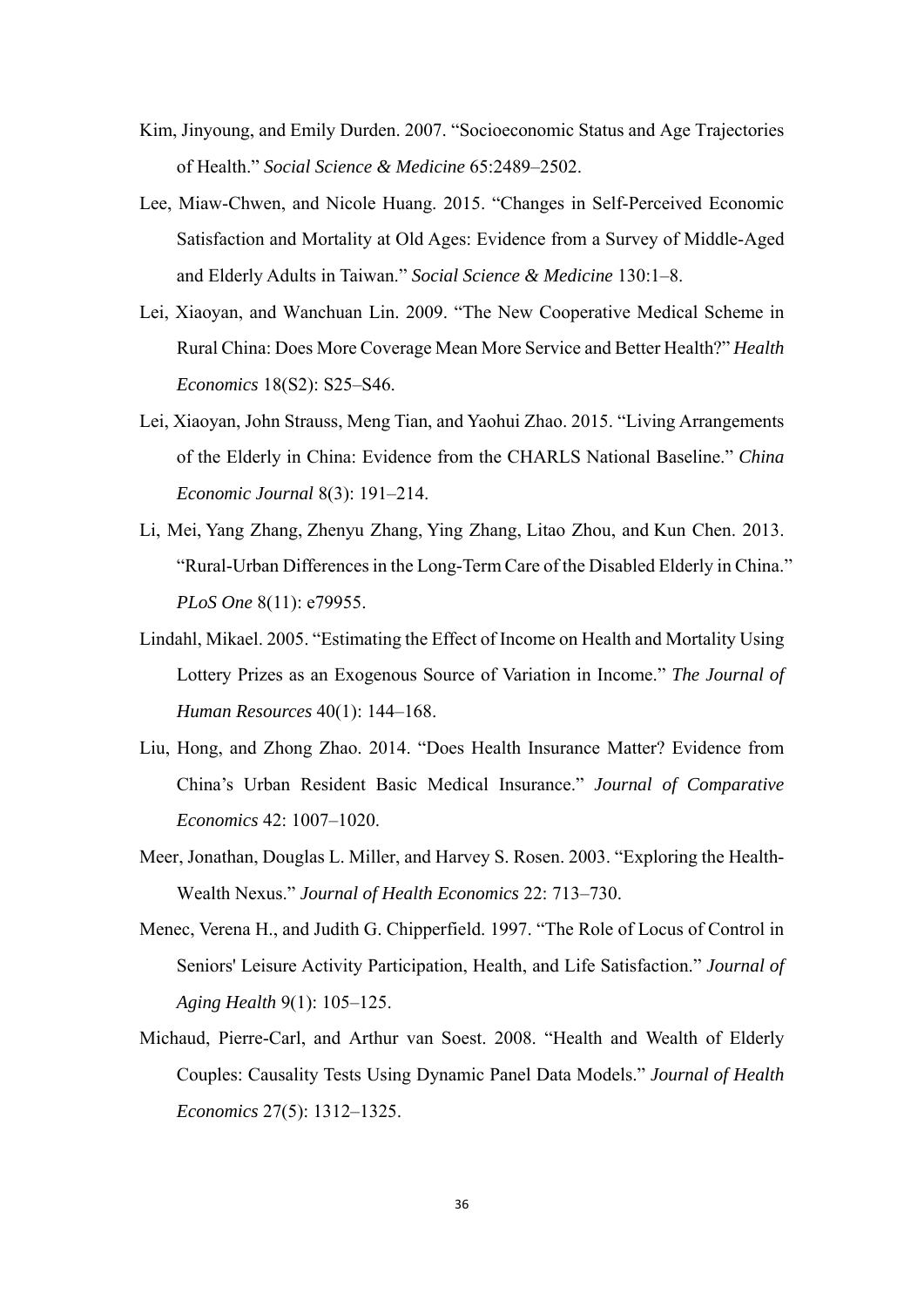- Mihelic, Adrienne H., and Eileen M. Crimmins. 1997. "Loss to Follow-Up in a Sample of Americans 70 Years of Age and Older: The LSOA 1984–1990." *The Journals of Gerontology Series B: Psychological Sciences and Social Sciences* 52B(1): S37–S48.
- Ortega, Rosa M., Ana M. Requejo, Pedro Andrés, Ana M. López-Sobaler, M. Elena Quintas, M. Rosario Redondo, Beatriz Navia, and Trinidad Rivas. 1997. "Dietary Intake and Cognitive Function in a Group of Elderly People." *The American Journal of Clinical Nutrition* 66(4): 803–809.
- Palacios, Robert, and Oleksiy Sluchynsky. 2006. "Social Pensions Part I: Their Role in the Overall Pension System." *Social Protection Discussion Paper* 36237. World Bank, Washington, DC.
- Pang, Lihua, Alan de Brauw, and Scott Rozelle. 2004. "Working until You Drop: The Elderly of Rural China." *China Journal* 52: 73–96.
- Payne, Laura L., Andrew J. Mowen, and Julian Montoro-Rodriguez. 2006. "The Role of Leisure Style in Maintaining the Health of Older Adults with Arthritis". *Journal of Leisure Research* 38(1): 20–45.
- Peck, Richard M. 2011. "Equity Issues, Tobacco, and the Poor." In *World Bank Economics of Tobacco Toolkit*, ed. Ayda Yurekli and Joy de Beyer. Washington, DC: The World Bank.
- Propper, Carol, Kelvyn Jones, Anne Bolster, Simon Burgess, Ron Johnstond, and Rebecca Sarker. 2005. "Local Neighbourhood and Mental Health: Evidence from the UK." *Social Science and Medicine* 61(10): 2065–2083.
- Richter, Kaspar. 2006. "The Well-Being of the Elderly and Wage Arrears in Russia," *Journal of the European Economic Association* 4(1): 116–152.
- Rodriguez-Laso, Angel, Antonio Abellan, Mayte Sancho, Rogelio Pujol, Ignacio Montorio, and Purificación Diaz-Veiga. 2014. "Perceived Economic Situation, but Not Education Level, Is Associated with Disability Prevalence in the Spanish Elderly: Observational Study." *BMC Geriatrics* 14: 60.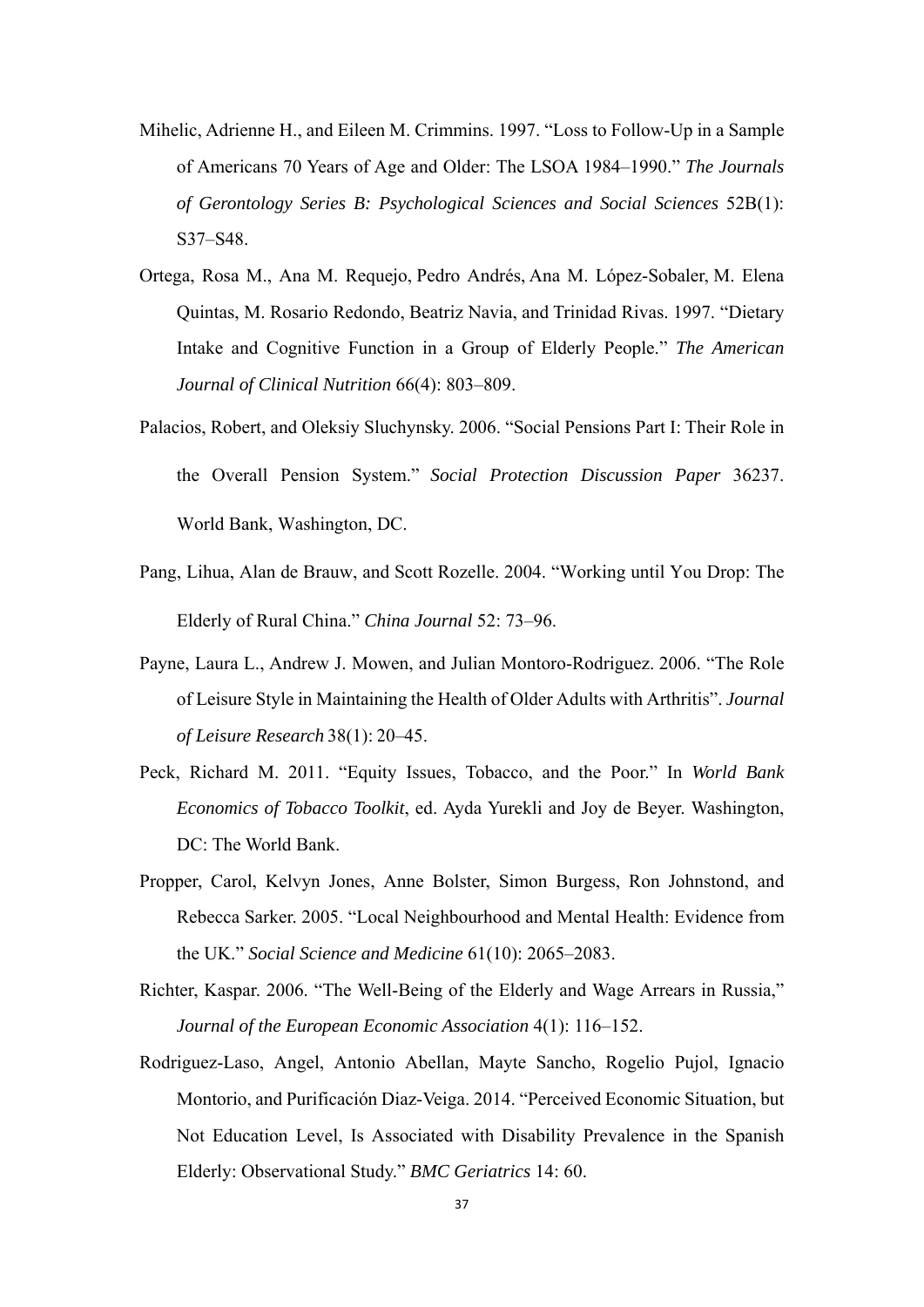- Ruhm, Christopher J., and William E. Black. 2002, "Does Drinking Really Decrease in Bad Times?" *Journal of Health Economics* 21(4): 659–678.
- Shi, Shih-Jiunn. 2006. "Left to Market and Family Again? Ideas and the Development of the Rural Pension Policy in China.'' *Social Policy and Administration* 40(7): 791–806.
- Shi, R., J. Duan, Y. Deng, Q. Tu, Y. Cao, M. Zhang, Q. Zhu, and Y. Lü. 2015. "Nutritional Status of an Elderly Population in Southwest China: A Cross-Sectional Study Based on Comprehensive Geriatric Assessment." *The Journal of Nutrition*, *Health & Aging* 19(1): 26–32.
- Side, X, S. Mingtang, Z. Shuquan, M. Zhaomei, X. Yinzhi, L. Yujun, W. Jun, and J. Kui. 1991. "Anthropometric and Dietary Survey of Elderly Chinese." *The British Journal of Nutrition* 66(3):355–362.
- Sloan, Frank, Gabriel Picone, and Thomas J. Hoerger. 1997. "The Supply of Children's Time to Disabled Elderly Parents," *Economic Inquiry* 35(2): 295–308.
- Smith, James P. 2007. "The Impact of Socioeconomic Status on Health over the Life-Course." *Journal of Human Resources* 42(4): 739–764.
- Smith, James. 1998. "Socioeconomic Status and Health." *American Economic Review Papers and Proceedings* 88: 192–196.
- Smith, James P. 1999. "Healthy Bodies and Thick Wallets: The Dual Relationship between Health and Economic Status." *Journal of Economic Perspectives* 13(2): 145–166.
- Smith, Kimberly V., and Noreen Goldman. 2007. "Socioeconomic Differences in Health among Older Adults in Mexico." *Social Science Medicine.* 65(7): 1372– 1385.
- Sun, Xiaoyun, Sukhan Jackson, Gordon Carmichael, and Adrian C. Sleigh. 2009. "Catastrophic Medical Payment and Financial Protection in Rural China: Evidence from the New Cooperative Medical Scheme in Shandong Province." *Health Economics* 18(1): 103–119.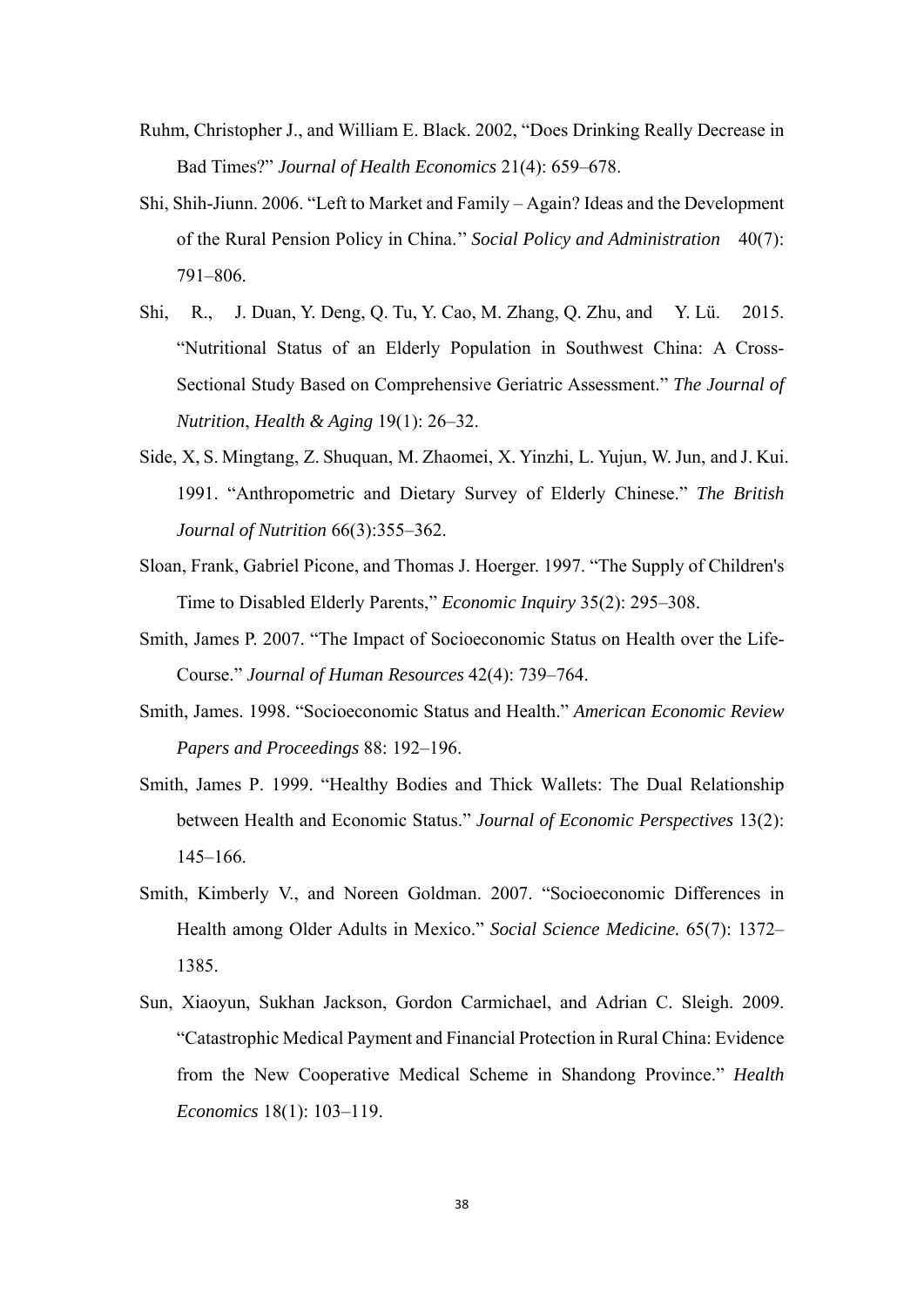- Snyder, Stephen E., and William N. Evans. 2006. "The Impact of Income on Mortality: Evidence from the Social Security Notch." *Review of Economics and Statistics* 88(3): 482–495.
- van Doorslaer, Eddy, Adam Wagstaff, Han Bleichrodt, Samuel Calonge, Ulf-G. Gerdtham, Michael Gerfin, José Geurts, Lorna Gross, Unto Häkkinen, Robert E. Leu, Owen O'Donell, Carol Propper, Frank Puffer, Marisol Rodríguez, Gun Sundberg, and Olaf Winkelhake. 1997. "Income-Related Inequalities in Health: Some International Comparisons." *Journal of Health Economics* 16: 93–112.
- Verghese, Joe, Richard B. Lipton, Mindy J. Katz, Charles B. Hall, Carol A. Derby, Gail Kuslansky, Anne F. Ambrose, Martin Sliwinski, and Herman Buschke. 2003. "Leisure Activities and the Risk of Dementia in the Elderly." *New England Journal of Medicine* 348(25): 2508–2516.
- Wagstaff, Adam, Lindelow Magnus, Jun Gao, Ling Xu, and Juncheng Qian. 2009. "Extending Health Insurance to the Rural Population: An Impact Evaluation of China's New Cooperative Medical Scheme." *Journal of Health Economics* 28(1): 1–19.
- Wang, Dewen. 2006. "China's Urban and Rural Old Age Security System: Challenges and Options." *China & World Economy* 14(1): 102–116.
- Wilkinson, Richard G., and Kate E. Pickett. 2006. "Income Inequality and Population Health: A Review and Explanation of the Evidence." *Social Science & Medicine* 62(7): 1768–1784.
- Wilkinson, Richard G., 1997. "Health Inequalities: Relative or Absolute Material Standards?" *British Medical Journal* 314: 591–595.
- Woo, J., H. Lynn, W. Y. Lau, J. Leung, E. Lau, S. Y. S. Wong, and T. Kwok. 2006. "Nutrient Intake and Psychological Health in an Elderly Chinese Population". *International Journal of Geriatric Psychiatry* 21(11): 1036–1043.
- Zeng, Yi, James W. Vaupe, Zhenyu Xiao, Chunyuan Zhang, and Yuzhi Liu. 2002. "Sociodemographic and Health Profiles of the Oldest-old in China." *Population and Development Review* 28: 251–273.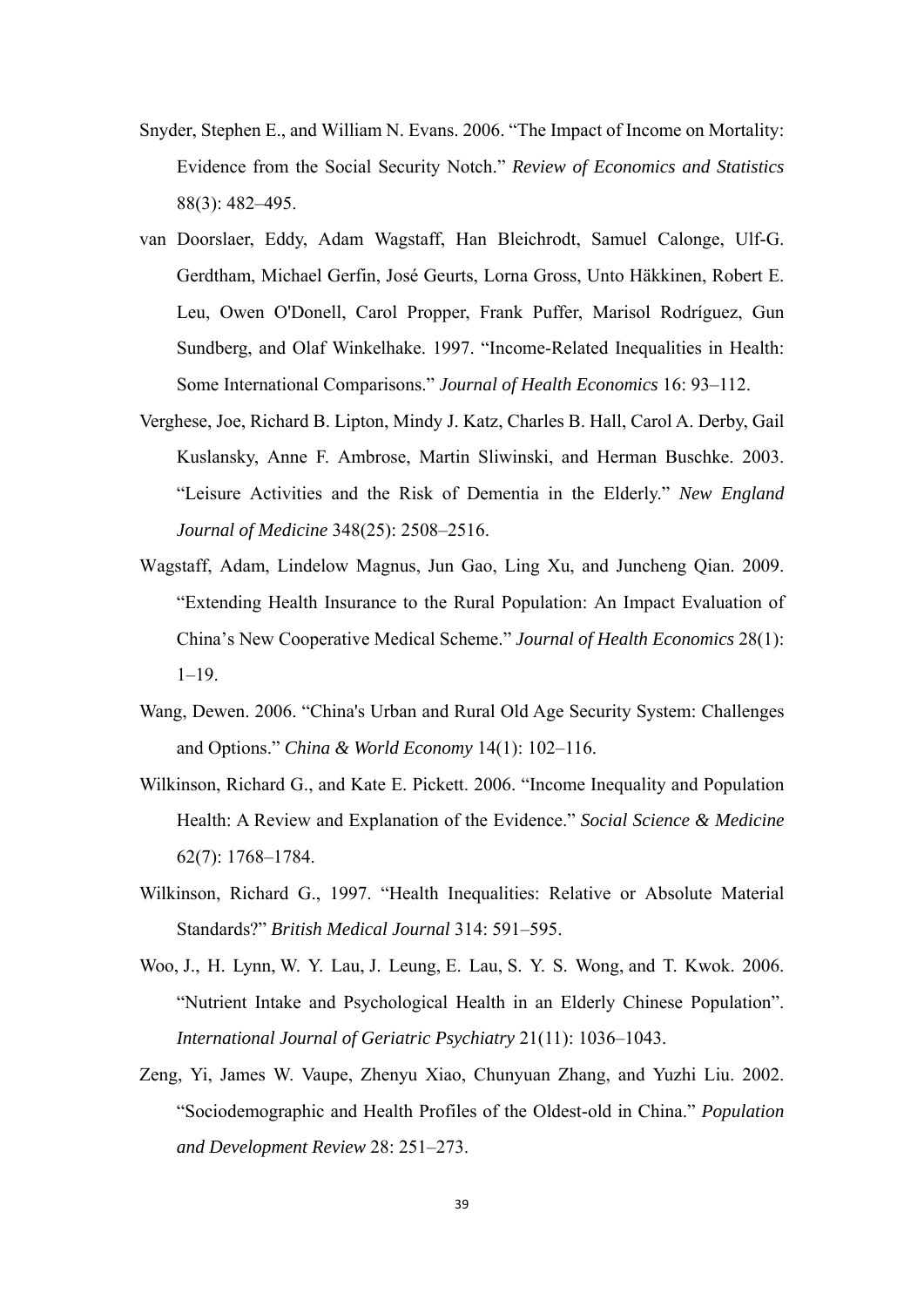Zimmer, Zachary, and Pattama Amornsirisomboon. 2001. "Socioeconomic Status and Health among Older Adults in Thailand: An Examination Using Multiple Indicators." *Social Science and Medicine* 52(8): 1297–1311.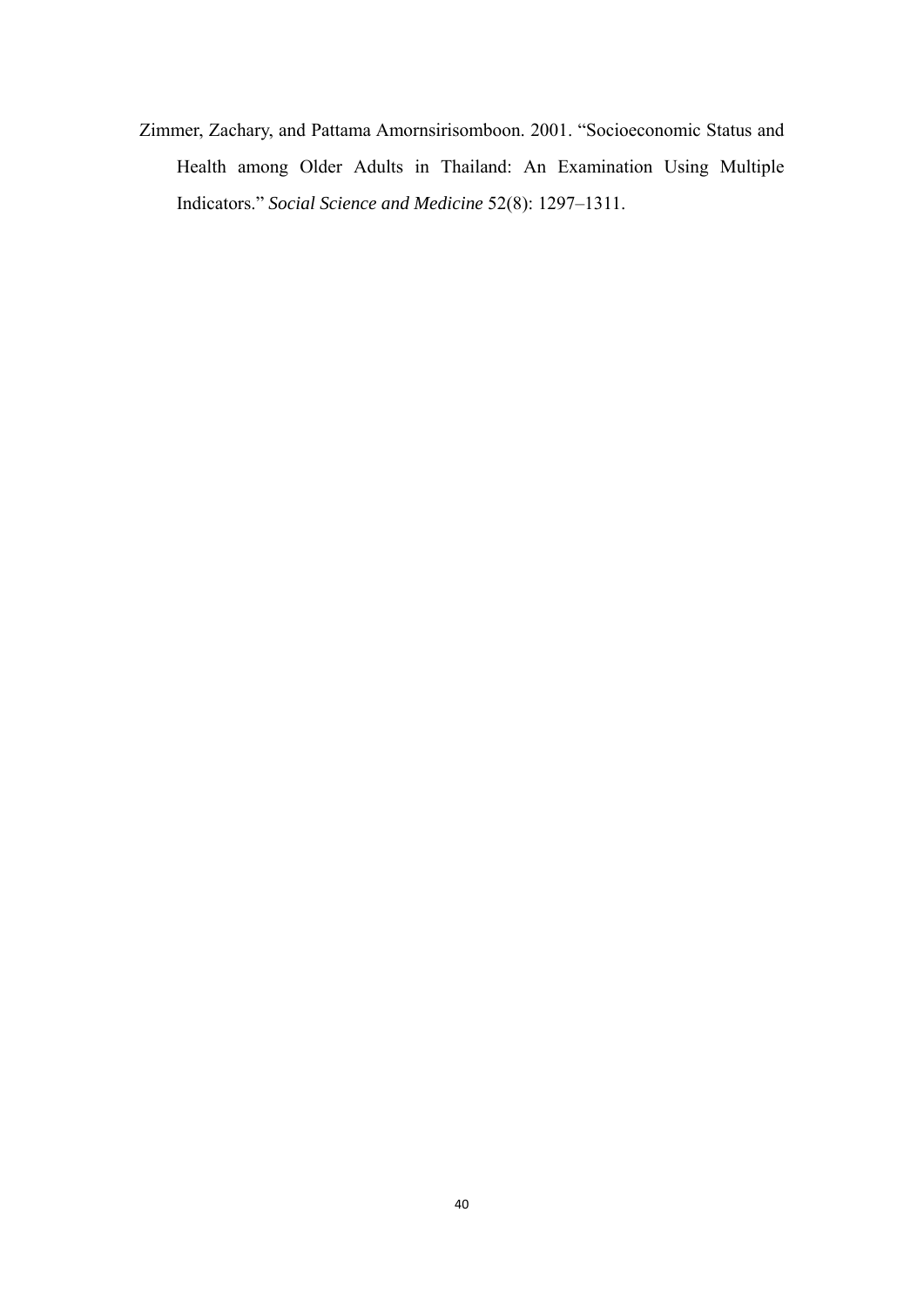

**Figure 1** the Coverage of the Rural Pension System (2003–2014)

- (a) Data source: China's Ministry of Human Resources and Social Security (MHRSS), Statistic Bulletin on Human Resources and Social Security Development 2002–2014.
- (b) Rural pension system refers to the local pilots of rural pension prior to 2009 and the NRPS from 2009 and after.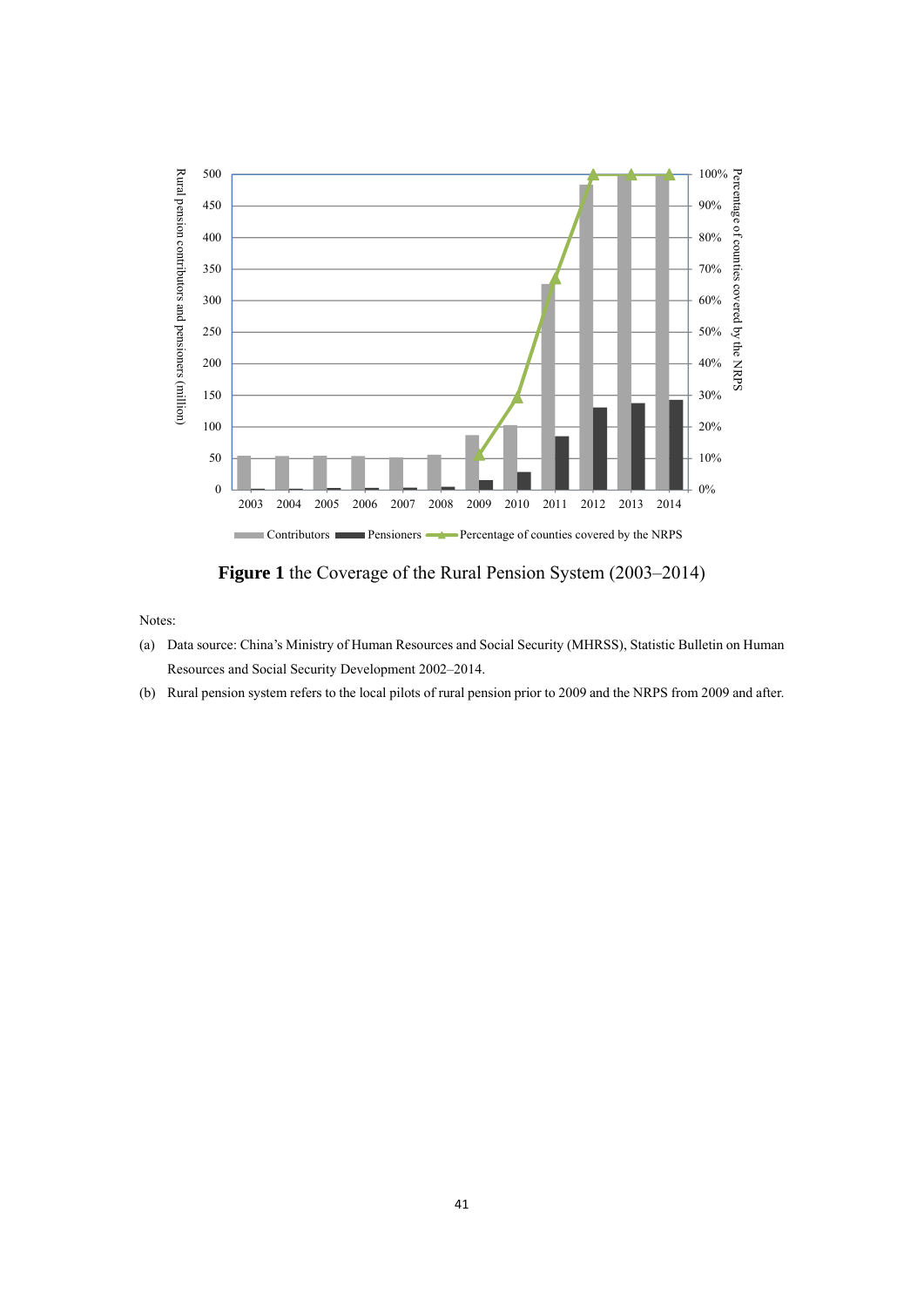|                                 | Wave 2008/09 |                    |            | Wave 2011/12       |             |
|---------------------------------|--------------|--------------------|------------|--------------------|-------------|
|                                 | Pensioners   | Non-<br>pensioners | Pensioners | Non-<br>pensioners | Dif-in-Diff |
| Sample size                     | 907          | 3246               | 907        | 3246               |             |
| <b>Health outcomes</b>          |              |                    |            |                    |             |
| Self-reported health is good    | $0.533***$   | 0.458              | 0.411      | 0.389              | $-0.053**$  |
|                                 | [0.499]      | [0.498]            | [0.492]    | [0.488]            | (0.026)     |
| No IADL limitation              | 0.428        | 0.417              | $0.358***$ | 0.307              | 0.041       |
|                                 | [0.495]      | [0.493]            | [0.480]    | [0.461]            | (0.026)     |
| Measured hypertension at        | $0.473***$   | 0.417              | $0.421***$ | 0.467              | $-0.101***$ |
| interview                       | [0.500]      | [0.493]            | [0.494]    | [0.499]            | (0.027)     |
| Measured height                 | 156.20       | 155.81             | 154.81***  | 153.04             | $1.37**$    |
|                                 | [9.21]       | [9.81]             | [11.50]    | [12.13]            | (0.57)      |
| MMSE score                      | 23.200       | 22.976             | 22.202**   | 21.322             | 0.657       |
|                                 | [8.481]      | [8.574]            | [9.015]    | [9.350]            | (0.467)     |
| Cognitive function is good      | 0.671        | 0.654              | $0.608*$   | 0.575              | 0.016       |
|                                 | [0.470]      | [0.476]            | [0.489]    | [0.494]            | (0.026)     |
| Self-reported depression index  | $5.187***$   | 5.914              | 5.147*     | 5.370              | $0.505***$  |
|                                 | [3.022]      | [3.293]            | [2.998]    | [3.191]            | (0.168)     |
| <b>Economic characteristics</b> |              |                    |            |                    |             |
| Monthly pension income          | 0.000        | 0.000              | 92.120***  | 0.000              | 92.120***   |
|                                 | [0.000]      | [0.000]            | [92.378]   | [0.000]            | (3.369)     |
| Total annual household income   | 10891.9      | 11806.2            | 18984.0    | 18303.5            | 1,594.9     |
|                                 | [12554.6]    | [14974.6]          | [21800.1]  | [22329.6]          | (1,001.5)   |
| Poverty rate <sup>a</sup>       | $0.217**$    | 0.250              | $0.165***$ | 0.216              | $-0.018$    |
|                                 | [0.412]      | [0.433]            | [0.372]    | [0.412]            | (0.022)     |

### **Table 1** Descriptive Statistics of Health and Economic Status

Notes:

(a) Standard deviation in square brackets; robust standard errors in parenthesis.

(b) *t*-test was applied for pairwise comparisons of the treated and control groups in each wave. *\* p*<0.10, \*\* *p*<0.05, \*\*\* *p*<0.01.

(c) We use the 2009 official rural poverty line of 1,196 Chinese yuan (\$176).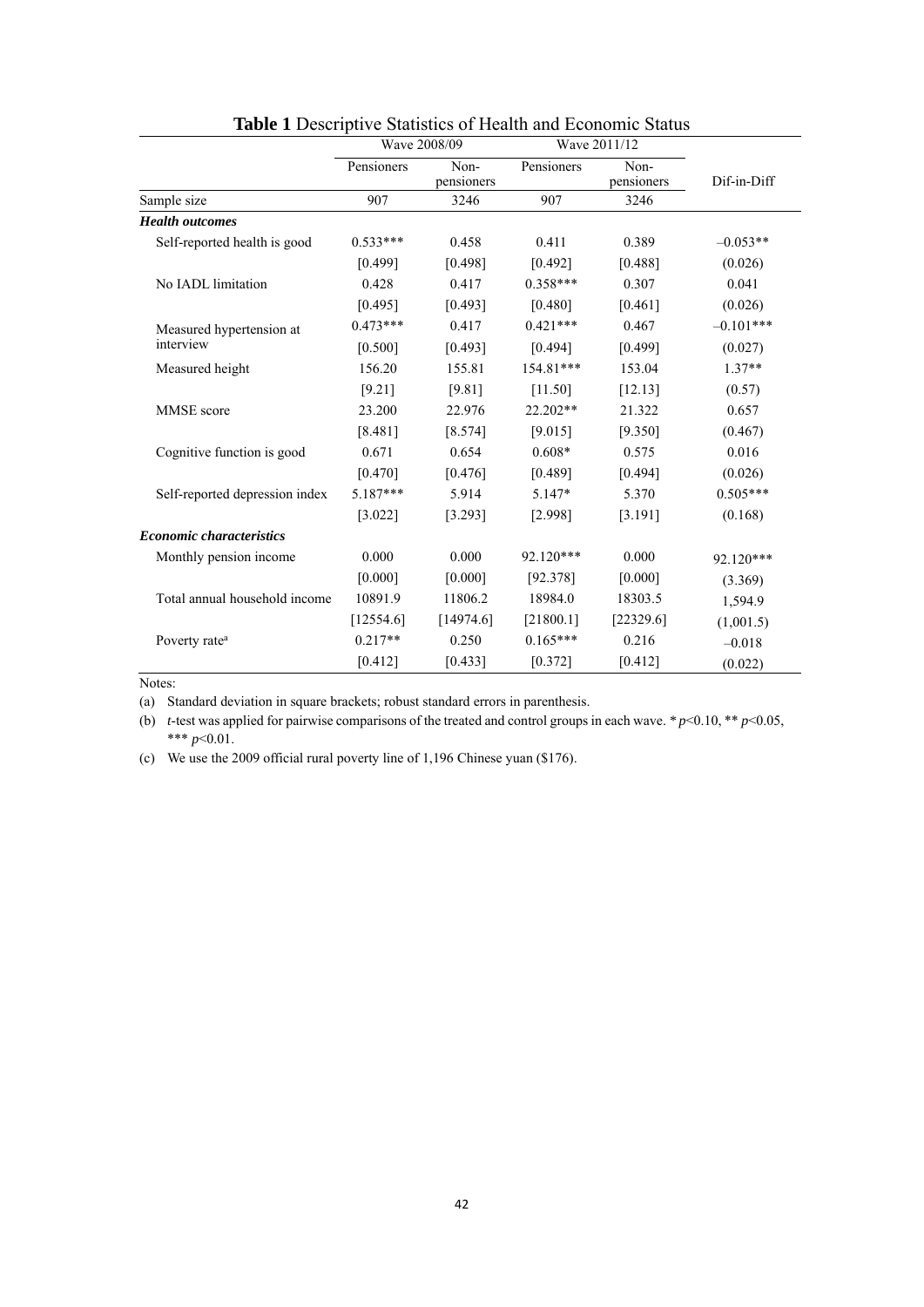| Variable                                 |             |            | Wave 2008      |            | <b>Wave 2011</b> |
|------------------------------------------|-------------|------------|----------------|------------|------------------|
|                                          | Full Sample | Pensioners | Non-pensioners | Pensioners | Non-pensioners   |
| Sample size                              | 8306        | 907        | 3246           | 907        | 3246             |
| Potential channels from income to health |             |            |                |            |                  |
| Have sufficient financial                | 0.736       | $0.762***$ | 0.718          | $0.781***$ | 0.735            |
| support for daily expenses               | [0.441]     | [0.426]    | [0.450]        | [0.414]    | [0.442]          |
| Frequent intake of protein-rich          | 0.531       | 0.535      | 0.515          | 0.540      | 0.543            |
| food                                     | [0.499]     | [0.499]    | [0.500]        | [0.499]    | [0.498]          |
| Frequent intake of vitamin-rich          | 0.591       | $0.701***$ | 0.622          | $0.590***$ | 0.530            |
| food                                     | [0.492]     | [0.458]    | [0.485]        | [0.492]    | [0.499]          |
| Smoking                                  | 0.190       | 0.212      | 0.198          | 0.195      | 0.175            |
|                                          | [0.393]     | [0.409]    | [0.399]        | [0.396]    | [0.380]          |
| Drinking                                 | 0.183       | $0.245***$ | 0.184          | $0.197**$  | 0.161            |
|                                          | [0.387]     | [0.430]    | [0.388]        | [0.398]    | [0.368]          |
| Hours of care received from              | 7.293       | 2.810      | 4.015          | 10.101     | 11.134           |
| children last week                       | [26.948]    | [14.929]   | [20.641]       | [29.810]   | [33.129]         |
| Have someone to talk with in             | 0.946       | 0.953      | 0.945          | $0.964***$ | 0.941            |
| daily life                               | [0.225]     | [0.213]    | [0.228]        | [0.186]    | [0.235]          |
| Get help when having                     | 0.976       | 0.972      | 0.978          | 0.984*     | 0.973            |
| problems/difficulties                    | [0.153]     | [0.164]    | [0.148]        | [0.125]    | [0.163]          |
| Get sufficient medical care              | 0.913       | 0.921      | 0.904          | 0.939**    | 0.914            |
| when sick                                | [0.281]     | [0.271]    | [0.294]        | [0.239]    | [0.281]          |
| Fail to get necessary care due           | 0.044       | $0.042*$   | 0.058          | 0.026      | 0.035            |
| to costs                                 | [0.205]     | [0.201]    | [0.234]        | [0.158]    | [0.185]          |
| Still work                               | 0.162       | $0.197**$  | 0.166          | $0.176**$  | 0.144            |
|                                          | [0.368]     | [0.398]    | [0.372]        | [0.381]    | [0.351]          |
| Do household chores or                   | 0.497       | 0.547      | 0.546          | 0.467      | 0.442            |
| grandchild care everyday                 | [0.500]     | [0.498]    | [0.498]        | [0.499]    | [0.497]          |
| Leisure index                            | 0.661       | 0.677      | 0.659          | $0.740***$ | 0.636            |
|                                          | [0.771]     | [0.736]    | [0.749]        | [0.807]    | [0.790]          |
| Perceived relative economic              | 0.122       | 0.108      | 0.103          | $0.162**$  | 0.133            |
| status is high                           | [0.340]     | [0.311]    | [0.305]        | [0.465]    | [0.340]          |
| Can make decisions on                    | 0.332       | 0.353      | 0.333          | $0.371***$ | 0.314            |
| household spending                       | [0.471]     | [0.478]    | [0.471]        | [0.483]    | [0.464]          |
| <b>Control</b> variables                 |             |            |                |            |                  |
| Age                                      | 84.54       | 82.46      | 83.15          | 85.56      | 86.23            |
|                                          | [11.26]     | [10.93]    | [11.23]        | [10.90]    | [11.21]          |
| Male                                     | 0.411       | 0.430      | 0.406          | 0.430      | 0.406            |
|                                          | [0.492]     | [0.495]    | [0.491]        | [0.495]    | [0.491]          |
| Had a white-collar career                | 0.012       | 0.015      | 0.011          | 0.015      | 0.011            |
| before age 60                            | [0.107]     | [0.123]    | [0.102]        | [0.123]    | [0.102]          |
| Han                                      | 0.920       | $0.957***$ | 0.909          | $0.957***$ | 0.909            |
|                                          | [0.272]     | [0.203]    | [0.288]        | [0.203]    | [0.288]          |
| Married                                  | 0.356       | 0.399      | 0.374          | $0.371***$ | 0.322            |
|                                          | [0.479]     | [0.490]    | [0.484]        | [0.483]    | [0.467]          |
| Years of schooling                       | 1.507       | 1.615      | 1.477          | 1.615      | 1.477            |
|                                          | [2.584]     | [2.596]    | [2.581]        | [2.596]    | [2.581]          |
| Household size                           | 3.304       | 3.159      | 3.209          | 3.370      | 3.424            |
|                                          | [2.045]     | [1.849]    | [1.977]        | $[2.131]$  | $[2.132]$        |
| Owns the home                            | 0.429       | 0.482      | 0.471          | 0.403      | 0.380            |
|                                          | [0.495]     | [0.500]    | [0.499]        | [0.491]    | [0.485]          |
| Number of living children                | 4.003       | 4.138**    | 3.980          | 4.096**    | 3.961            |
|                                          | [1.796]     | [1.806]    | [1.791]        | [1.820]    | [1.791]          |
| Have health insurance                    | 0.824       | $0.808***$ | 0.756          | $0.933***$ | 0.865            |
|                                          | [0.381]     | [0.394]    | [0.430]        | [0.250]    | [0.342]          |

**Table 2** Descriptive Statistics of Individual and Household Characteristics

Notes: Standard deviation in square brackets. *t*-test was applied for pairwise comparisons of the two groups in each wave. \* *p*<0.10, \*\* *p*<0.05, \*\*\* *p*<0.01.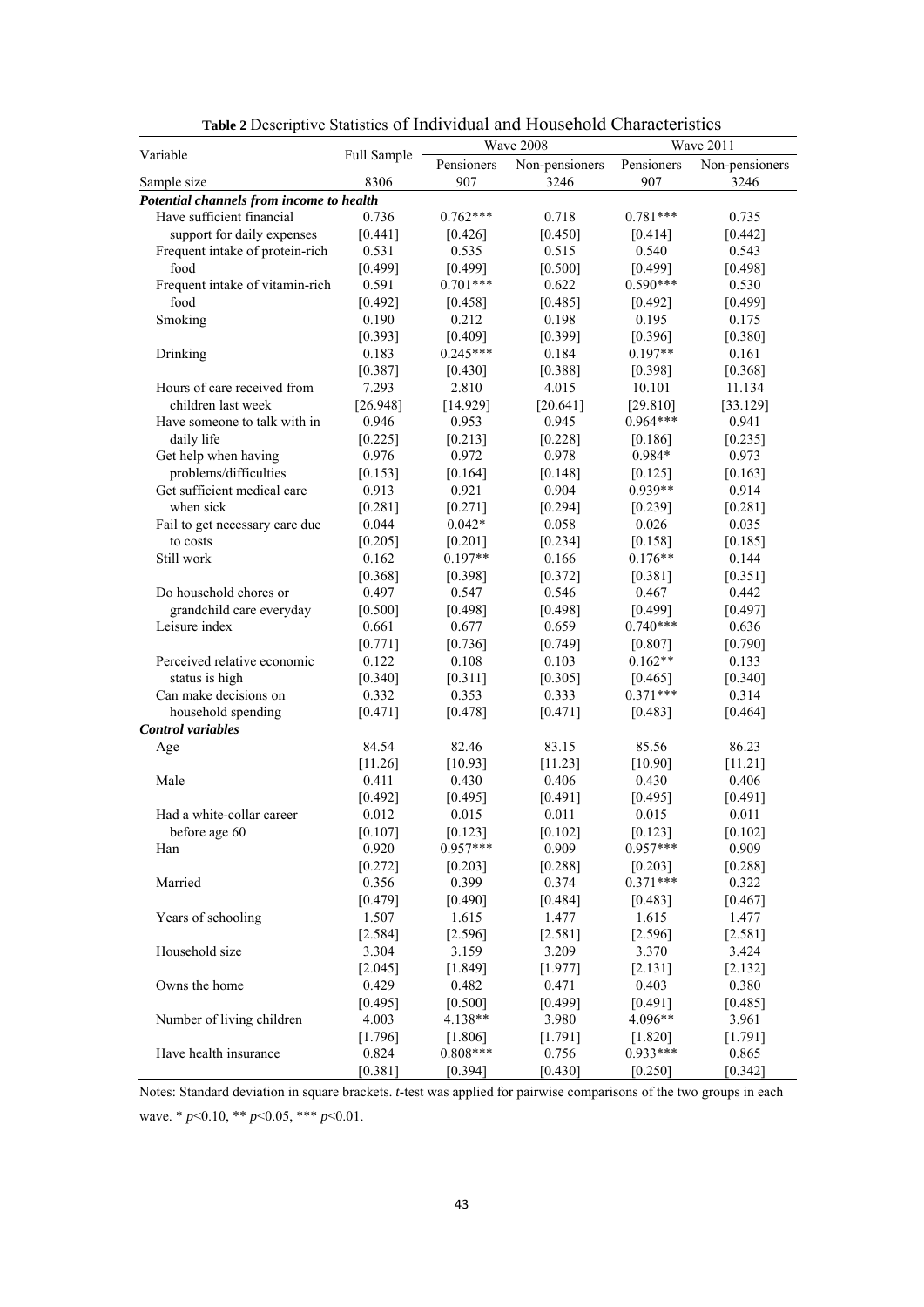|                                |             | Coefficient on NRPS take-up |             |             | Coefficient on ln(NRPS income) |             |
|--------------------------------|-------------|-----------------------------|-------------|-------------|--------------------------------|-------------|
|                                | <b>OLS</b>  | FE                          | FE-IV       | <b>OLS</b>  | FE                             | FE-IV       |
|                                | (1)         | (2)                         | (3)         | (4)         | (5)                            | (6)         |
| Self-reported health is        | $-0.007$    | $-0.047*$                   | $-0.034$    | $-0.001$    | $-0.009$                       | $-0.009$    |
| good                           | (0.019)     | (0.025)                     | (0.057)     | (0.005)     | (0.006)                        | (0.013)     |
| Observations                   | 8,007       | 7,926                       | 7,926       | 7,859       | 7,630                          | 7,630       |
| No IADL limitation             | $0.040***$  | $0.045**$                   | $0.113**$   | $0.011***$  | $0.012**$                      | $0.024**$   |
|                                | (0.015)     | (0.019)                     | (0.046)     | (0.004)     | (0.005)                        | (0.011)     |
| Observations                   | 8,014       | 7,940                       | 7,940       | 7,866       | 7,644                          | 7,644       |
| Measured                       | $-0.067***$ | $-0.091***$                 | $-0.211***$ | $-0.016***$ | $-0.021***$                    | $-0.054***$ |
| hypertension at                |             |                             |             |             |                                |             |
| interview                      | (0.020)     | (0.027)                     | (0.062)     | (0.005)     | (0.007)                        | (0.015)     |
| Observations                   | 7,799       | 7,530                       | 7,530       | 7,653       | 7,252                          | 7,252       |
| Measured height                | $1.043***$  | $1.628***$                  | $3.491***$  | $0.192**$   | $0.331***$                     | $0.798***$  |
|                                | (0.351)     | (0.381)                     | (0.846)     | (0.088)     | (0.094)                        | (0.198)     |
| Observations                   | 7,698       | 7,346                       | 7,346       | 7,565       | 7,082                          | 7,082       |
| MMSE score                     | $0.682**$   | 0.518                       | $2.251***$  | $0.164**$   | $0.159*$                       | $0.572***$  |
|                                | (0.305)     | (0.338)                     | (0.779)     | (0.075)     | (0.082)                        | (0.182)     |
| Observations                   | 8,009       | 7,930                       | 7,930       | 7,861       | 7,634                          | 7,634       |
| Cognitive function is          | 0.023       | 0.011                       | $0.178***$  | 0.006       | 0.005                          | $0.042***$  |
| good                           | (0.017)     | (0.020)                     | (0.047)     | (0.004)     | (0.005)                        | (0.011)     |
| Observations                   | 8,009       | 7,930                       | 7,930       | 7,861       | 7,634                          | 7,634       |
| Self-reported                  | 0.031       | $0.484***$                  | $-1.461***$ | 0.006       | $0.116***$                     | $-0.301***$ |
| depression index               | (0.124)     | (0.164)                     | (0.419)     | (0.031)     | (0.040)                        | (0.099)     |
| Observations                   | 7,468       | 6,992                       | 6,992       | 7,333       | 6,740                          | 6,740       |
| First-stage coefficients on IV |             |                             |             |             |                                |             |
| Program duration in the        |             |                             | $0.021***$  |             |                                | $0.089***$  |
| county (months)                |             |                             | (0.001)     |             |                                | (0.003)     |
| Observations                   |             |                             | 7,940       |             |                                | 7,644       |

| <b>Table 3</b> Effects of Pension Income on Health Outcomes |  |
|-------------------------------------------------------------|--|
|-------------------------------------------------------------|--|

(a) Robust standard errors are reported in parenthesis;  $* p<0.10$ ,  $* p<0.05$ ,  $* * p<0.01$ .

(b) All regressions include age, age squared/100, married, number of living children, household size, health insurance coverage, homeownership, and wave dummies. OLS estimations also include controls for gender, married status, ethnicity, years of schooling, a dummy variable for having a white-collar career before age 60, and province dummies.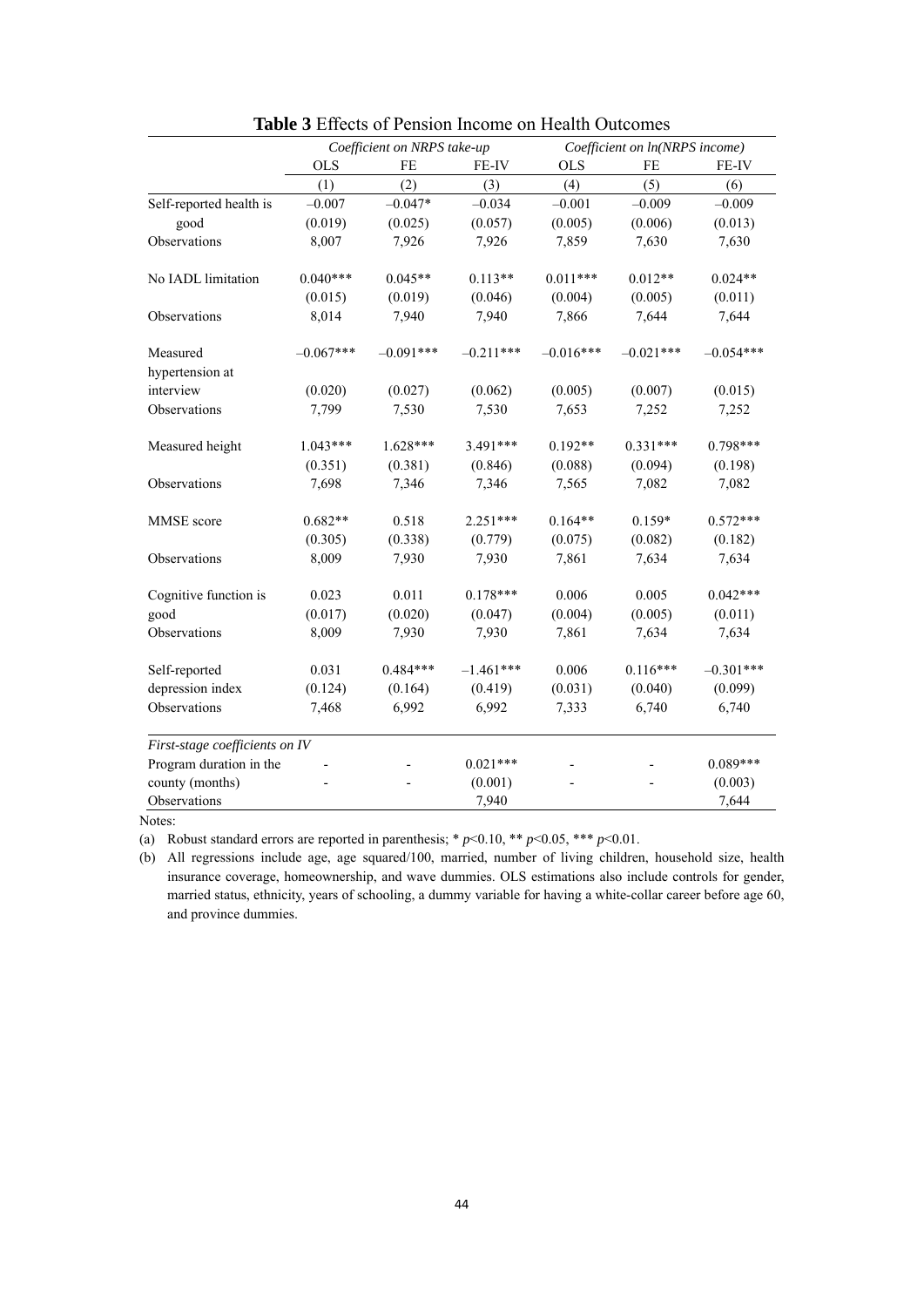|                              | Study sample    |                | Non-target sample with | Study sample before the |                |
|------------------------------|-----------------|----------------|------------------------|-------------------------|----------------|
|                              |                 |                | retirement pension     | introduction of NRPS    |                |
|                              | FE using panel  | OLS using wave | FE using panel         | OLS using wave          | FE using panel |
|                              | 2008/09-2011/12 | 2011/12        | 2008/09-2011/12        | 2008/09                 | 2005-2008/09   |
|                              | (1)             | (2)            | (3)                    | (4)                     | (5)            |
| Self-reported health         | $-0.001$        | $-0.004$       | $-0.004$               | 0.020                   | 0.003          |
| is good                      | (0.001)         | (0.004)        | (0.005)                | (0.014)                 | (0.002)        |
| Observations                 | 6,670           | 269            | 547                    | 9,055                   | 3,014          |
| No IADL limitation           | $0.002*$        | $-0.005$       | $-0.004$               | $-0.001$                | 0.001          |
|                              | (0.001)         | (0.003)        | (0.004)                | (0.010)                 | (0.002)        |
| Observations                 | 6,682           | 269            | 547                    | 9,055                   | 3,074          |
| Measured                     | $-0.006***$     | 0.004          | $-0.003$               | $0.025*$                | $-0.003$       |
| hypertension at<br>interview | (0.001)         | (0.004)        | (0.005)                | (0.013)                 | (0.002)        |
| Observations                 | 6,376           | 268            | 536                    | 8,543                   | 3,022          |
| Measured height              | $0.072***$      | 0.057          | 0.105                  | $-0.163$                | 0.001          |
|                              | (0.019)         | (0.083)        | (0.075)                | (0.206)                 | (0.026)        |
| Observations                 | 6,216           | 253            | 524                    | 8,788                   | 3,044          |
| MMSE score                   | $0.048***$      | 0.015          | $-0.006$               | 0.229                   | 0.032          |
|                              | (0.017)         | (0.052)        | (0.056)                | (0.228)                 | (0.023)        |
| Observations                 | 6,674           | 269            | 547                    | 9,055                   | 3,074          |
| Cognitive function is        | $0.004***$      | $-0.002$       | 0.002                  | 0.003                   | 0.001          |
| good                         | (0.001)         | (0.003)        | (0.004)                | (0.012)                 | (0.002)        |
| Observations                 | 6,674           | 269            | 547                    | 9,055                   | 3,074          |
| Self-reported                | $-0.031***$     | $-0.013$       | $-0.026$               | $-0.014$                | $-0.012$       |
| depression index             | (0.009)         | (0.022)        | (0.028)                | (0.094)                 | (0.014)        |
| Observations                 | 5,892           | 257            | 519                    | 7,832                   | 2,876          |

|  |  | <b>Table 4</b> Tests of the Validity of the Identification Assumption |
|--|--|-----------------------------------------------------------------------|
|--|--|-----------------------------------------------------------------------|

(a) Robust standard errors are reported in parenthesis;  $* p<0.10, ** p<0.05, *** p<0.01$ .

(b) In each cell of columns  $(1)$ –(3) and (5), we report the estimates for program duration of the NRPS in the county (months). In each cell of column (4), we report the estimates for the indicator variable for 2009–2010 pilot counties.

(c) All regressions include age, age squared/100, married, number of living children, household size, health insurance coverage, homeownership, and wave dummies. OLS estimations also include controls for gender, married status, ethnicity, years of schooling, a dummy variable for having a white-collar career before age 60, and province dummies.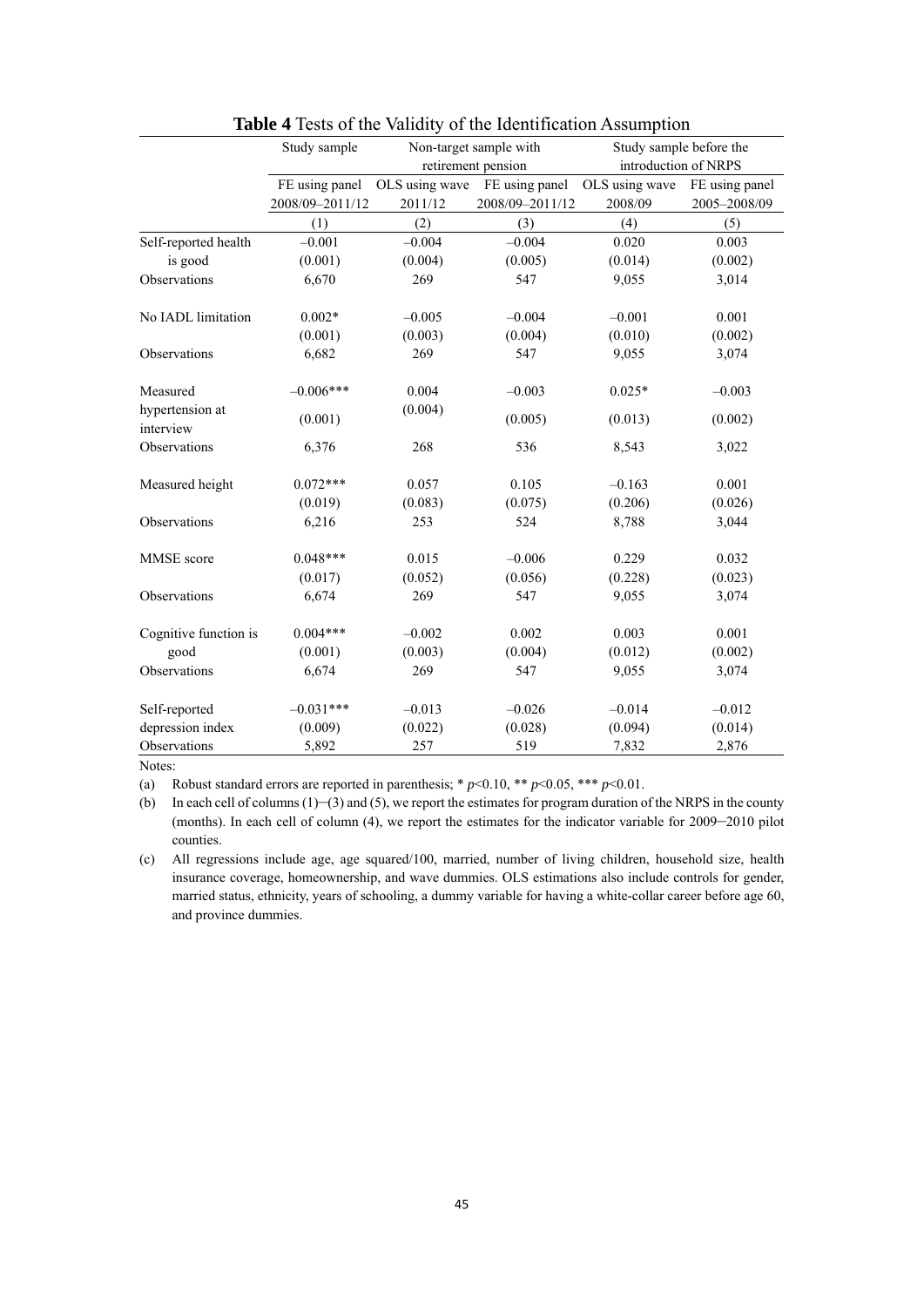|                          |             |                  | Dependent variable is whether individual died between 2011/12 and 2014 |             |
|--------------------------|-------------|------------------|------------------------------------------------------------------------|-------------|
|                          |             |                  | surveys                                                                |             |
|                          | Probit      | <b>IV</b> Probit | Probit                                                                 | IV Probit   |
|                          | (1)         | (2)              | (3)                                                                    | (4)         |
| NRPS enrollment          | 0.021       | $-0.061*$        |                                                                        |             |
|                          | (0.016)     | (0.037)          |                                                                        |             |
| In(pension income)       |             |                  | 0.005                                                                  | $-0.014*$   |
|                          |             |                  | (0.004)                                                                | (0.008)     |
| Age                      | $0.037***$  | $0.038***$       | $0.038***$                                                             | $0.039***$  |
|                          | (0.010)     | (0.010)          | (0.010)                                                                | (0.010)     |
| Age squared/100          | $-0.015***$ | $-0.016***$      | $-0.015***$                                                            | $-0.016***$ |
|                          | (0.006)     | (0.006)          | (0.006)                                                                | (0.006)     |
| Married                  | $-0.056***$ | $-0.054***$      | $-0.060***$                                                            | $-0.058***$ |
|                          | (0.017)     | (0.016)          | (0.017)                                                                | (0.017)     |
| Number of adult children | $-0.003$    | $-0.003$         | $-0.002$                                                               | $-0.002$    |
|                          | (0.003)     | (0.003)          | (0.003)                                                                | (0.003)     |
| Household size           | $0.006*$    | $0.006**$        | $0.006**$                                                              | $0.007**$   |
|                          | (0.003)     | (0.003)          | (0.003)                                                                | (0.003)     |
| Owns the home            | 0.000       | 0.000            | 0.005                                                                  | 0.006       |
|                          | (0.015)     | (0.015)          | (0.015)                                                                | (0.015)     |
| Have health insurance    | $-0.047**$  | $-0.041**$       | $-0.049**$                                                             | $-0.042**$  |
|                          | (0.020)     | (0.019)          | (0.020)                                                                | (0.019)     |
| No IADL impairment       | $-0.142***$ | $-0.139***$      | $-0.143***$                                                            | $-0.139***$ |
|                          | (0.017)     | (0.017)          | (0.018)                                                                | (0.017)     |
| MMSE score               | $-0.009***$ | $-0.009***$      | $-0.009***$                                                            | $-0.009***$ |
|                          | (0.001)     | (0.001)          | (0.001)                                                                | (0.001)     |
| Male                     | $0.121***$  | $0.120***$       | $0.121***$                                                             | $0.119***$  |
|                          | (0.015)     | (0.015)          | (0.015)                                                                | (0.015)     |
| Han                      | $-0.032$    | $-0.025$         | $-0.033$                                                               | $-0.026$    |
|                          | (0.026)     | (0.026)          | (0.026)                                                                | (0.026)     |
| Had a white-collar job   | 0.048       | 0.050            | 0.031                                                                  | 0.033       |
| before age 60            | (0.063)     | (0.060)          | (0.065)                                                                | (0.062)     |
| Years of schooling       | $0.006**$   | $0.007**$        | $0.007**$                                                              | $0.007**$   |
|                          | (0.003)     | (0.003)          | (0.003)                                                                | (0.003)     |
| Province dummy           | Yes         | Yes              | Yes                                                                    | Yes         |
| Observations             | 4,322       | 4,573            | 4,180                                                                  | 4,424       |

### **Table 5** Effects of Pension Income on Mortality

Notes:

(a) Marginal effects are reported with robust standard errors in parenthesis; \*  $p$  < 0.10, \*\*  $p$  < 0.05, \*\*\*  $p$  < 0.01.

(b) We use data from wave 2011/12 and restrict the sample to the rural elderly without any non-NRPS pension.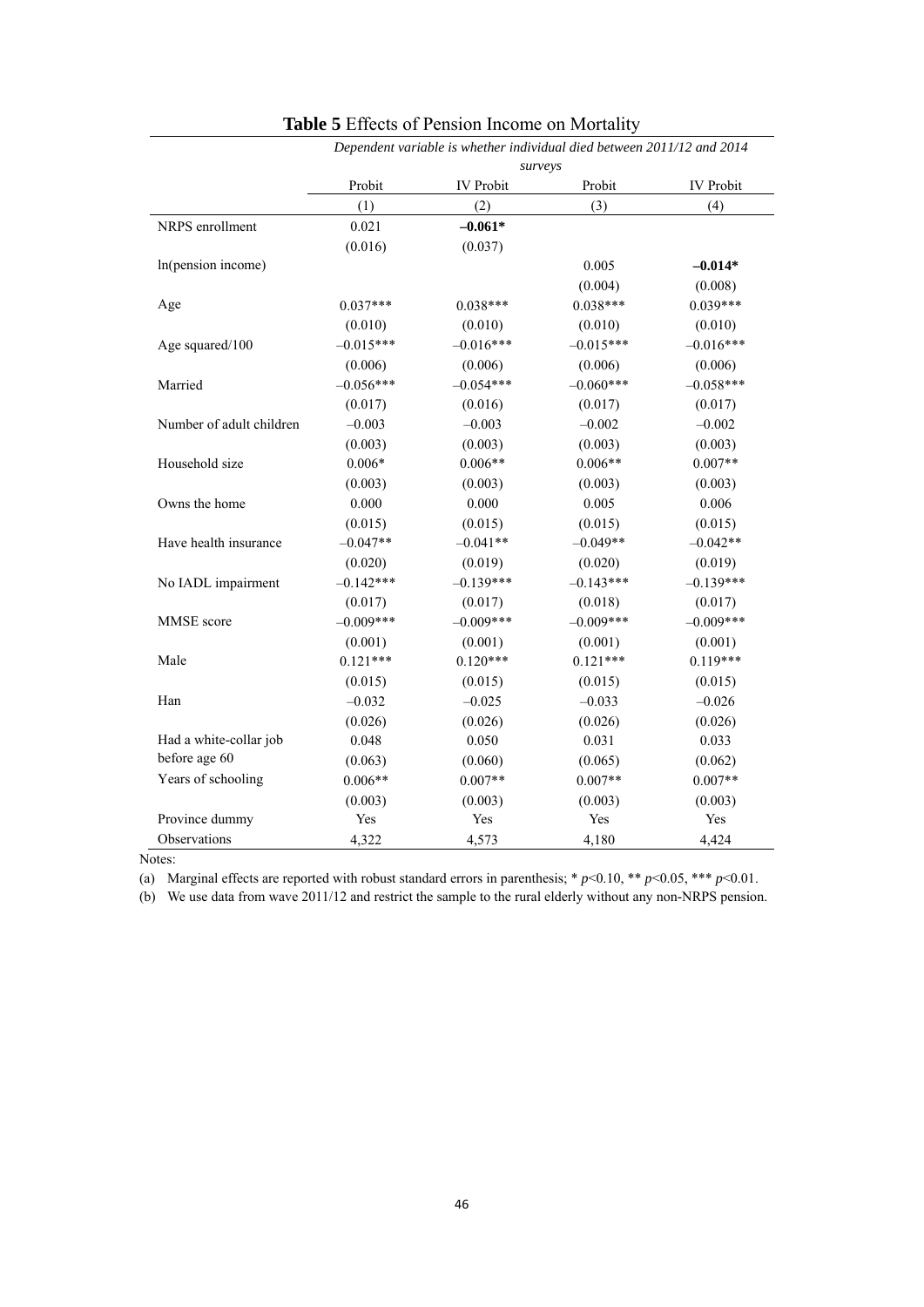|                                  | Treated: target sample | Control: retired pensioners |
|----------------------------------|------------------------|-----------------------------|
| 3-year mortality rate<br>A.      |                        |                             |
| Respondents in wave 2005         | 0.426                  | 0.189                       |
|                                  | $[N=6,209]$            | $[N=254]$                   |
| Respondents in wave 2008/09      | 0.443                  | 0.253                       |
|                                  | $[N=7,742]$            | $[N=372]$                   |
| Respondents in wave 2011/12      | 0.339                  | 0.198                       |
|                                  | $[N=4,870]$            | $[N=353]$                   |
| <b>B. DID estimation results</b> |                        |                             |
| Wave 2008/09*treatment status    | $-0.047$               | $-0.028$                    |
|                                  | (0.034)                | (0.032)                     |
| Wave 2011/12*treatment status    | $-0.096***$            | $-0.055*$                   |
|                                  | (0.034)                | (0.032)                     |
| Wave 2008/09                     | $0.064*$               | 0.019                       |
|                                  | (0.033)                | (0.031)                     |
| Wave 2011/12                     | 0.009                  | $-0.015$                    |
|                                  | (0.033)                | (0.031)                     |
| <b>Treatment status</b>          | $0.237***$             | $0.111***$                  |
|                                  | (0.025)                | (0.025)                     |
| Age                              |                        | 0.000                       |
|                                  |                        | (0.004)                     |
| Age squared/100                  |                        | $0.008***$                  |
|                                  |                        | (0.002)                     |
| Married                          |                        | $-0.030***$                 |
|                                  |                        | (0.008)                     |
| Number of adult children         |                        | $-0.003*$                   |
|                                  |                        | (0.002)                     |
| Household size                   |                        | $0.004**$                   |
|                                  |                        | (0.002)                     |
| Owns the home                    |                        | $-0.011$                    |
|                                  |                        | (0.007)                     |
| Have health insurance            |                        | $-0.002$                    |
|                                  |                        | (0.009)                     |
| No IADL impairment               |                        | $-0.108***$                 |
|                                  |                        | (0.008)                     |
| MMSE score                       |                        | $-0.009***$                 |
|                                  |                        | (0.000)                     |
| Male                             |                        | $0.097***$                  |
|                                  |                        | (0.007)                     |
| Han                              |                        | $-0.010$                    |
|                                  |                        | (0.013)                     |
| Had a white-collar job before    |                        | 0.003                       |
| age 60                           |                        | (0.020)                     |
| Years of schooling               |                        | $0.004***$                  |
|                                  |                        | 0.000                       |
| Constant                         |                        | $-0.034$                    |
|                                  |                        | (0.178)                     |
| Province dummy                   | $\rm No$               | Yes                         |
| Observations                     | 19,800                 | 18,459                      |

**Table 6** Intent-to-treat effect of the NRPS on Mortality

Notes: Clustered-robust standard errors are reported in parenthesis; \* *p*<0.10, \*\* *p*<0.05, \*\*\* *p*<0.01.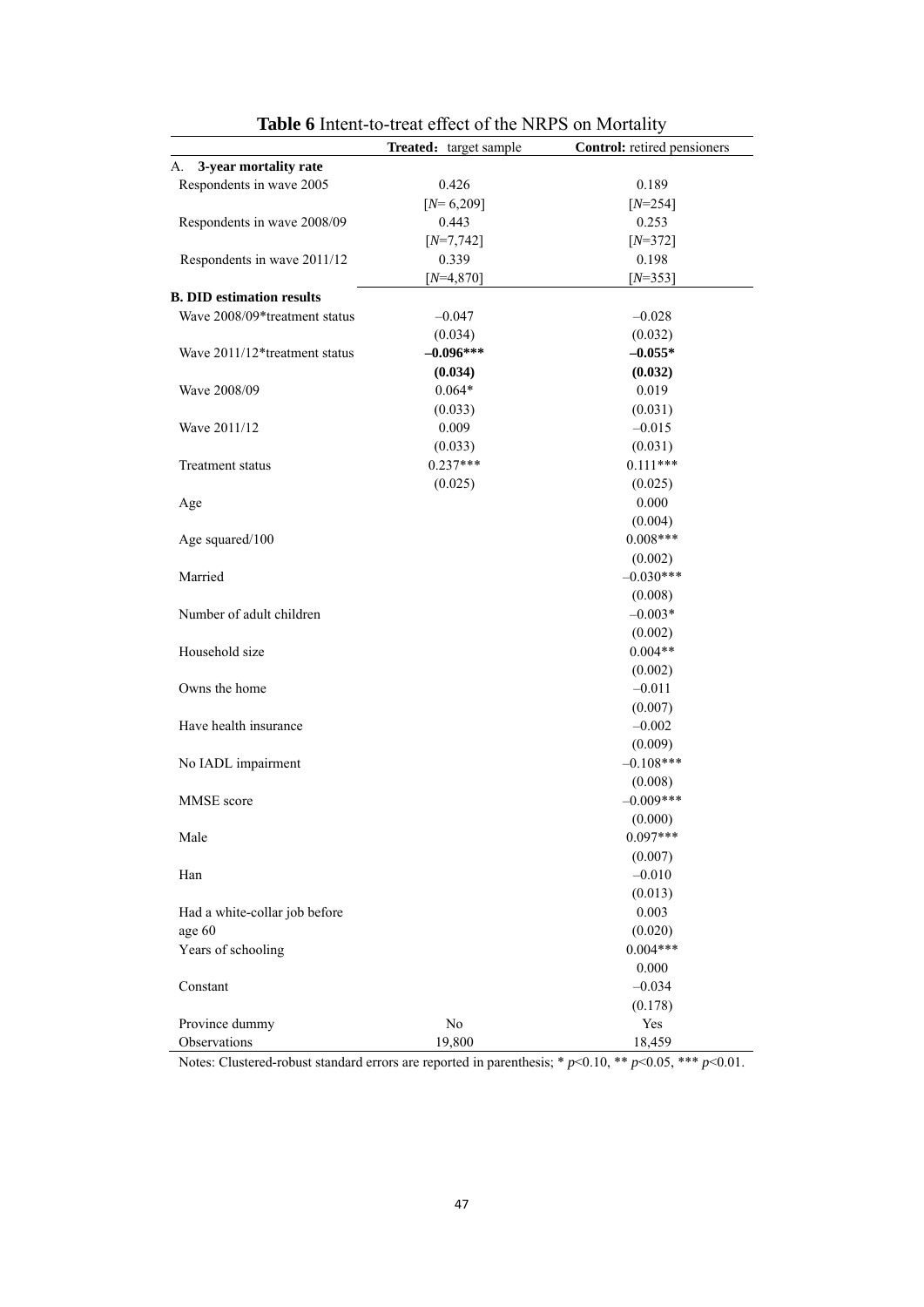|                                                      |            | $\alpha$ . Receipt, and Health Care Heeess<br>Coefficient on NRPS take-up |            |            |                                |            |
|------------------------------------------------------|------------|---------------------------------------------------------------------------|------------|------------|--------------------------------|------------|
|                                                      |            |                                                                           |            |            | Coefficient on ln(NRPS income) |            |
|                                                      | <b>OLS</b> | FE                                                                        | FE-IV      | <b>OLS</b> | FE                             | FE-IV      |
|                                                      | (1)        | (2)                                                                       | (3)        | (4)        | (5)                            | (6)        |
| <b>Food Consumption</b><br>Have sufficient financial | 0.011      | 0.008                                                                     | $0.255***$ | 0.001      | 0.002                          | $0.060***$ |
| support for daily expenses                           | (0.016)    | (0.022)                                                                   | (0.055)    | (0.004)    | (0.005)                        | (0.013)    |
| Observations                                         | 8,003      | 7,408                                                                     | 7,918      | 7,855      | 7,622                          | 7,622      |
|                                                      |            |                                                                           |            |            |                                |            |
| Frequent intake of protein-                          | $-0.028$   | $-0.033$                                                                  | $0.117**$  | $-0.011**$ | $-0.016**$                     | $0.024*$   |
| rich food                                            | (0.019)    | (0.026)                                                                   | (0.058)    | (0.005)    | (0.006)                        | (0.014)    |
| Observations                                         | 8,005      | 7,922                                                                     | 7,922      | 7,857      | 7,626                          | 7,626      |
|                                                      |            |                                                                           |            |            |                                |            |
| Frequent intake of vitamin-                          | 0.021      | $-0.013$                                                                  | 0.007      | 0.006      | 0.000                          | 0.001      |
| rich food                                            | (0.019)    | (0.025)                                                                   | (0.059)    | (0.005)    | (0.006)                        | (0.014)    |
| Observations                                         | 8,006      | 7,924                                                                     | 7,924      | 7,858      | 7,628                          | 7,628      |
|                                                      |            |                                                                           |            |            |                                |            |
| <b>Tobacco and Alcohol Use</b>                       |            |                                                                           |            |            |                                |            |
| Smoking                                              | 0.015      | 0.012                                                                     | 0.030      | 0.003      | 0.003                          | 0.005      |
|                                                      | (0.014)    | (0.013)                                                                   | (0.030)    | (0.003)    | (0.003)                        | (0.007)    |
| Observations                                         | 7,998      | 7,908                                                                     | 7,908      | 7,850      | 7,612                          | 7,612      |
| Drinking                                             | 0.022      | $-0.022$                                                                  | $-0.044$   | 0.005      | $-0.007*$                      | $-0.014$   |
|                                                      | (0.015)    | (0.016)                                                                   | (0.037)    | (0.004)    | (0.004)                        | (0.009)    |
| Observations                                         | 7,977      | 7,866                                                                     | 7,866      | 7,830      | 7,572                          | 7,572      |
| <b>Informal Care Receipt</b>                         |            |                                                                           |            |            |                                |            |
| Hours of care received from                          | $-1.288$   | 0.607                                                                     | 3.585      | $-0.343$   | 0.148                          | 0.902      |
| children last week                                   | (1.159)    | (1.189)                                                                   | (2.954)    | (0.275)    | (0.286)                        | (0.708)    |
| Observations                                         | 7,909      | 7,730                                                                     | 7,730      | 7,763      | 7,440                          | 7,440      |
|                                                      |            |                                                                           |            |            |                                |            |
| Have someone to talk with                            | $0.018**$  | 0.014                                                                     | $0.063**$  | $0.005***$ | $0.005*$                       | $0.017***$ |
| in daily life                                        | (0.008)    | (0.010)                                                                   | (0.026)    | (0.002)    | (0.003)                        | (0.006)    |
| Observations                                         | 7,919      | 7,748                                                                     | 7,748      | 7,774      | 7,458                          | 7,458      |
|                                                      |            |                                                                           |            |            |                                |            |
| Get help when having                                 | 0.005      | $0.017**$                                                                 | $0.034*$   | 0.001      | $0.004**$                      | $0.008*$   |
| problems/difficulties                                | (0.005)    | (0.008)                                                                   | (0.019)    | (0.001)    | (0.002)                        | (0.004)    |
| Observations                                         | 7,883      | 7,676                                                                     | 7,676      | 7,738      | 7,386                          | 7,386      |
| <b>Perceived Access to Health Care</b>               |            |                                                                           |            |            |                                |            |
| Get sufficient medical care                          | 0.015      | 0.011                                                                     | $0.118***$ | $0.005**$  | 0.003                          | $0.028***$ |
| when sick                                            | (0.010)    | (0.014)                                                                   | (0.034)    | (0.002)    | (0.003)                        | (0.008)    |
| Observations                                         | 7,993      | 7,898                                                                     | 7,898      | 7,846      | 7,604                          | 7,604      |
| Fail to get necessary care due                       | $-0.002$   | 0.004                                                                     | $-0.055**$ | $-0.001$   | $-0.000$                       | $-0.013**$ |
| to costs                                             | (0.006)    | (0.010)                                                                   | (0.025)    | (0.001)    | (0.002)                        | (0.006)    |
| Observations                                         | 7,995      | 7,902                                                                     | 7,902      | 7,847      | 7,606                          | 7,606      |
|                                                      |            |                                                                           |            |            |                                |            |

**Table 7** Pension income and Food Consumption, Tobacco and Alcohol Use, Informal Care Receipt, and Health Care Access

(a) Robust standard errors are reported in parenthesis;  $* p<0.10, ** p<0.05, *** p<0.01$ .

(b) All regressions include age, age squared/100, married, number of living children, household size, health insurance coverage, homeownership, and wave dummies. OLS estimations also include controls for gender, married status, ethnicity, years of schooling, a dummy variable for having a white-collar career before age 60, and province dummies.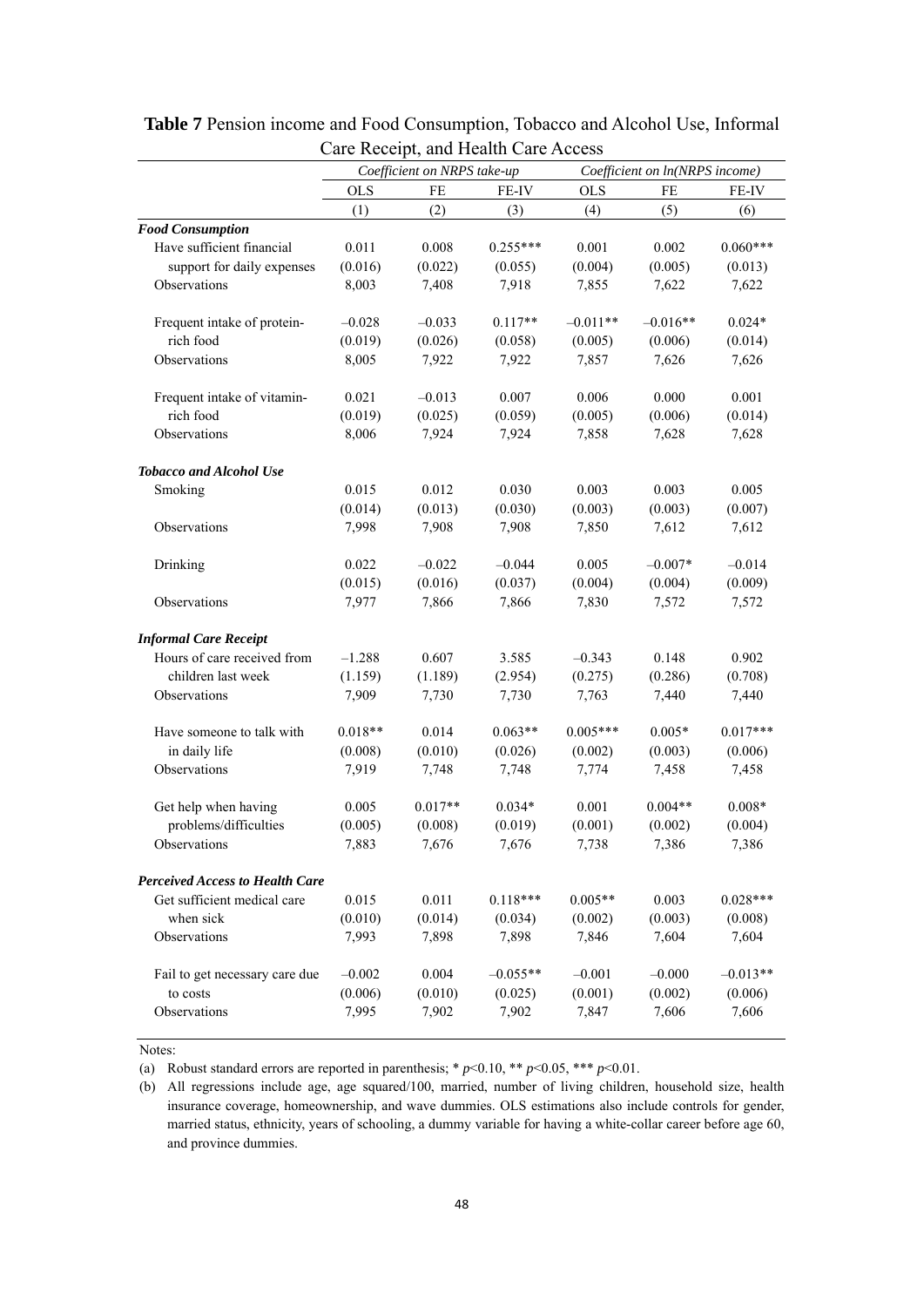|                                            |            | Coefficient on NRPS enrollment | <b>NUTALIVE L'UNIVILITÉ STATUS</b> |            | Coefficient on ln(NRPS income) |            |
|--------------------------------------------|------------|--------------------------------|------------------------------------|------------|--------------------------------|------------|
|                                            | <b>OLS</b> | FE                             | FE-IV                              | <b>OLS</b> | FE                             | FE-IV      |
|                                            | (1)        | (2)                            | (3)                                | (4)        | (5)                            | (6)        |
| <b>Labor Supply and Leisure Activities</b> |            |                                |                                    |            |                                |            |
| Still work                                 | 0.011      | 0.003                          | $0.079***$                         | 0.002      | 0.001                          | $0.018***$ |
|                                            | (0.014)    | (0.008)                        | (0.021)                            | (0.003)    | (0.002)                        | (0.005)    |
| Observations                               | 7,430      | 7,236                          | 7,236                              | 7,289      | 6,958                          | 6,958      |
| Do household chores or                     | $0.036**$  | 0.030                          | 0.061                              | $0.009**$  | 0.008                          | 0.014      |
| grandchild care everyday                   | (0.017)    | (0.021)                        | (0.050)                            | (0.004)    | (0.005)                        | (0.012)    |
| Observations                               | 8,010      | 7,932                          | 7,932                              | 7,863      | 7,638                          | 7,638      |
| Plant flowers or raise pets                | 0.008      | 0.014                          | 0.031                              | 0.002      | 0.003                          | 0.006      |
|                                            | (0.012)    | (0.015)                        | (0.035)                            | (0.003)    | (0.004)                        | (0.008)    |
| Observations                               | 8,011      | 7,934                          | 7,934                              | 7,863      | 7,638                          | 7,638      |
|                                            | $-0.001$   | 0.004                          | 0.008                              | 0.000      | 0.002                          | 0.001      |
| Read newspapers or books                   | (0.008)    | (0.009)                        | (0.022)                            | (0.002)    | (0.002)                        | (0.005)    |
| Observations                               | 8,008      | 7,928                          | 7,928                              | 7,861      | 7,634                          | 7,634      |
| Watch TV or listen to radio                | $0.044**$  | $0.052**$                      | $0.095*$                           | $0.012***$ | $0.015***$                     | $0.021*$   |
|                                            | (0.018)    | (0.023)                        | (0.052)                            | (0.005)    | (0.006)                        | (0.012)    |
| Observations                               | 8,011      | 7,934                          | 7,934                              | 7,863      | 7,638                          | 7,638      |
| Play cards or mah-jong                     | 0.007      | 0.006                          | 0.021                              | 0.002      | 0.001                          | 0.003      |
|                                            | (0.009)    | (0.010)                        | (0.026)                            | (0.002)    | (0.003)                        | (0.006)    |
| Observations                               | 8,010      | 7,932                          | 7,932                              | 7,862      | 7,636                          | 7,636      |
| Participate social activities              | 0.001      | 0.007                          | $0.056***$                         | $-0.000$   | 0.001                          | $0.011***$ |
|                                            | (0.006)    | (0.007)                        | (0.019)                            | (0.001)    | (0.002)                        | (0.004)    |
| Observations                               | 8,008      | 7,928                          | 7,928                              | 7,860      | 7,632                          | 7,632      |
| Leisure index                              | $0.060**$  | $0.084**$                      | $0.213**$                          | $0.016**$  | $0.022***$                     | $0.043**$  |
|                                            | (0.029)    | (0.035)                        | (0.086)                            | (0.007)    | (0.009)                        | (0.020)    |
| Observations                               | 8,012      | 7,936                          | 7,936                              | 7,864      | 7,640                          | 7,640      |
| <b>Relative Economic Status</b>            |            |                                |                                    |            |                                |            |
| Perceived relative economic                | 0.012      | 0.024                          | $0.074*$                           | $-0.000$   | 0.003                          | 0.013      |
| status is high                             | (0.017)    | (0.020)                        | (0.039)                            | (0.004)    | (0.005)                        | (0.009)    |
| Observations                               | 7,978      | 7,868                          | 7,868                              | 7,832      | 7,576                          | 7,576      |
| Can make decisions on                      | 0.022      | 0.029                          | 0.001                              | $0.008**$  | 0.006                          | $-0.001$   |
| household spending                         | (0.015)    | (0.020)                        | (0.046)                            | (0.004)    | (0.005)                        | (0.011)    |
| Observations                               | 8,001      | 7,914                          | 7,914                              | 7,856      | 7,624                          | 7,624      |

**Table 8** Pension income and Labor Supply, Leisure Activities, and Self-Perceived Relative Economic Status

(a) Robust standard errors are reported in parenthesis;  $* p \le 0.10$ ,  $** p \le 0.05$ ,  $** p \le 0.01$ .

(b) All regressions include age, age squared/100, married, number of living children, household size, health insurance coverage, homeownership, and wave dummies. OLS estimations also include controls for gender, married status, ethnicity, years of schooling, a dummy variable for having a white-collar career before age 60, and province dummies.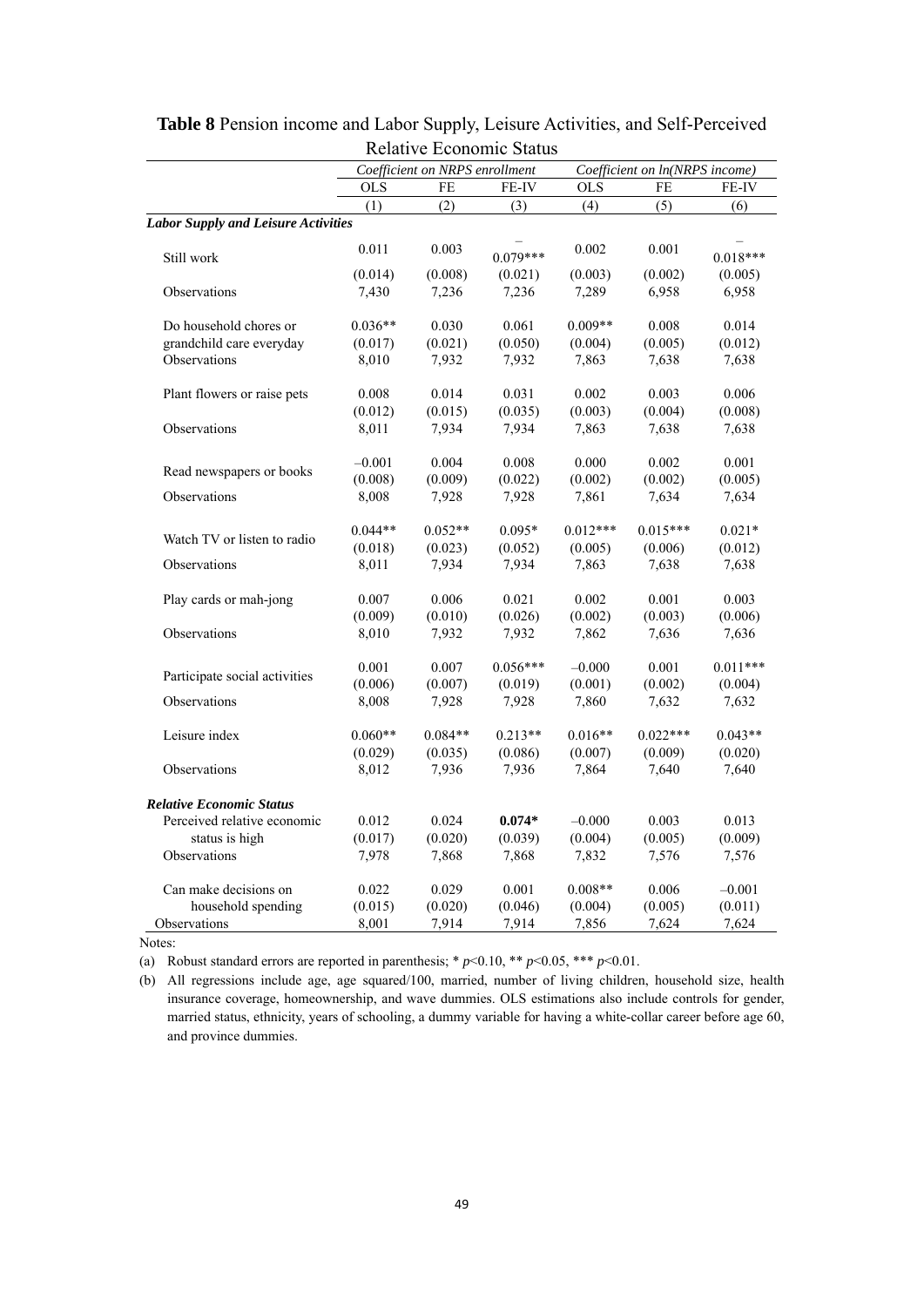|                             | (1)         | (2)         | (3)                                                | (4)                            | (5)         | (6)         | (7)         |
|-----------------------------|-------------|-------------|----------------------------------------------------|--------------------------------|-------------|-------------|-------------|
|                             |             |             | Dependent variable: No IADL limitation             |                                |             |             |             |
| NRPS enrollment             | $0.113**$   | $0.109**$   | $0.116**$                                          | $0.100**$                      | $0.105**$   | $0.109**$   | $0.087*$    |
|                             | (0.046)     | (0.046)     | (0.047)                                            | (0.046)                        | (0.046)     | (0.047)     | (0.047)     |
| Frequent intake of protein- |             | 0.030       |                                                    |                                |             |             | 0.016       |
| rich food                   |             | (0.021)     |                                                    |                                |             |             | (0.021)     |
| Have someone to talk with   |             |             | $-0.025$                                           |                                |             |             | $-0.023$    |
| in daily life               |             |             | (0.021)                                            |                                |             |             | (0.021)     |
| Get sufficient medical care |             |             |                                                    | $0.051**$                      |             |             | $0.055***$  |
| when sick                   |             |             |                                                    | (0.021)                        |             |             | (0.021)     |
| Leisure index               |             |             |                                                    |                                | $0.040***$  |             | $0.040***$  |
|                             |             |             |                                                    |                                | (0.010)     |             | (0.010)     |
| Perceived relative          |             |             |                                                    |                                |             | $0.036**$   | $0.033**$   |
| economic status is high     |             |             |                                                    |                                |             | (0.016)     | (0.016)     |
| Observations                | 7,940       | 7,928       | 7,748                                              | 7,898                          | 7,936       | 7,868       | 7,628       |
|                             |             |             |                                                    | Dependent variable: MMSE score |             |             |             |
| NRPS enrollment             | 2.251***    | $2.114***$  | 1.926**                                            | 2.191***                       | $2.040***$  | 2.212***    | $1.615**$   |
|                             | (0.779)     | (0.779)     | (0.757)                                            | (0.781)                        | (0.778)     | (0.774)     | (0.752)     |
| Frequent intake of protein- |             | $0.921**$   |                                                    |                                |             |             | 0.614       |
| rich food                   |             | (0.403)     |                                                    |                                |             |             | (0.390)     |
| Have someone to talk with   |             |             | $-4.948***$                                        |                                |             |             | $-4.652***$ |
| in daily life               |             |             | (0.609)                                            |                                |             |             | (0.607)     |
| Get sufficient medical care |             |             |                                                    | $1.072**$                      |             |             | $0.896**$   |
| when sick                   |             |             |                                                    | (0.422)                        |             |             | (0.403)     |
| Leisure index               |             |             |                                                    |                                | $1.081***$  |             | $0.865***$  |
|                             |             |             |                                                    |                                | (0.158)     |             | (0.152)     |
| Perceived relative          |             |             |                                                    |                                |             | 0.102       | $-0.133$    |
| economic status is high     |             |             |                                                    |                                |             | (0.304)     | (0.288)     |
| Observations                | 7,930       | 7.918       | 7,744                                              | 7,888                          | 7.926       | 7,858       | 7,624       |
|                             |             |             | Dependent variable: Self-reported depression index |                                |             |             |             |
| NRPS enrollment             | $-1.461***$ | $-1.296***$ | $-1.389***$                                        | $-1.271***$                    | $-1.366***$ | $-1.356***$ | $-0.902**$  |
|                             | (0.419)     | (0.412)     | (0.419)                                            | (0.413)                        | (0.420)     | (0.419)     | (0.408)     |
| Frequent intake of protein- |             | $-1.262***$ |                                                    |                                |             |             | $-1.120***$ |
| rich food                   |             | (0.191)     |                                                    |                                |             |             | (0.187)     |
| Have someone to talk with   |             |             | 0.444                                              |                                |             |             | 0.289       |
| in daily life               |             |             | (0.289)                                            |                                |             |             | (0.283)     |
| Get sufficient medical care |             |             |                                                    | $-1.689***$                    |             |             | $-1.534***$ |
| when sick                   |             |             |                                                    | (0.211)                        |             |             | (0.209)     |
| Leisure index               |             |             |                                                    |                                | $-0.336***$ |             | $-0.273***$ |
|                             |             |             |                                                    |                                | (0.077)     |             | (0.075)     |
| Perceived relative          |             |             |                                                    |                                |             | $-0.599**$  | $-0.516**$  |
| economic status is high     |             |             |                                                    |                                |             | (0.236)     | (0.225)     |
| Observations                | 6,992       | 6,984       | 6,960                                              | 6,956                          | 6,990       | 6,950       | 6,876       |

|--|

(a) Robust standard errors are reported in parenthesis;  $* p<0.10$ ,  $** p<0.05$ ,  $*** p<0.01$ .

(b) All regressions include age, age squared/100, married, number of living children, household size, health insurance coverage, homeownership, and wave dummies.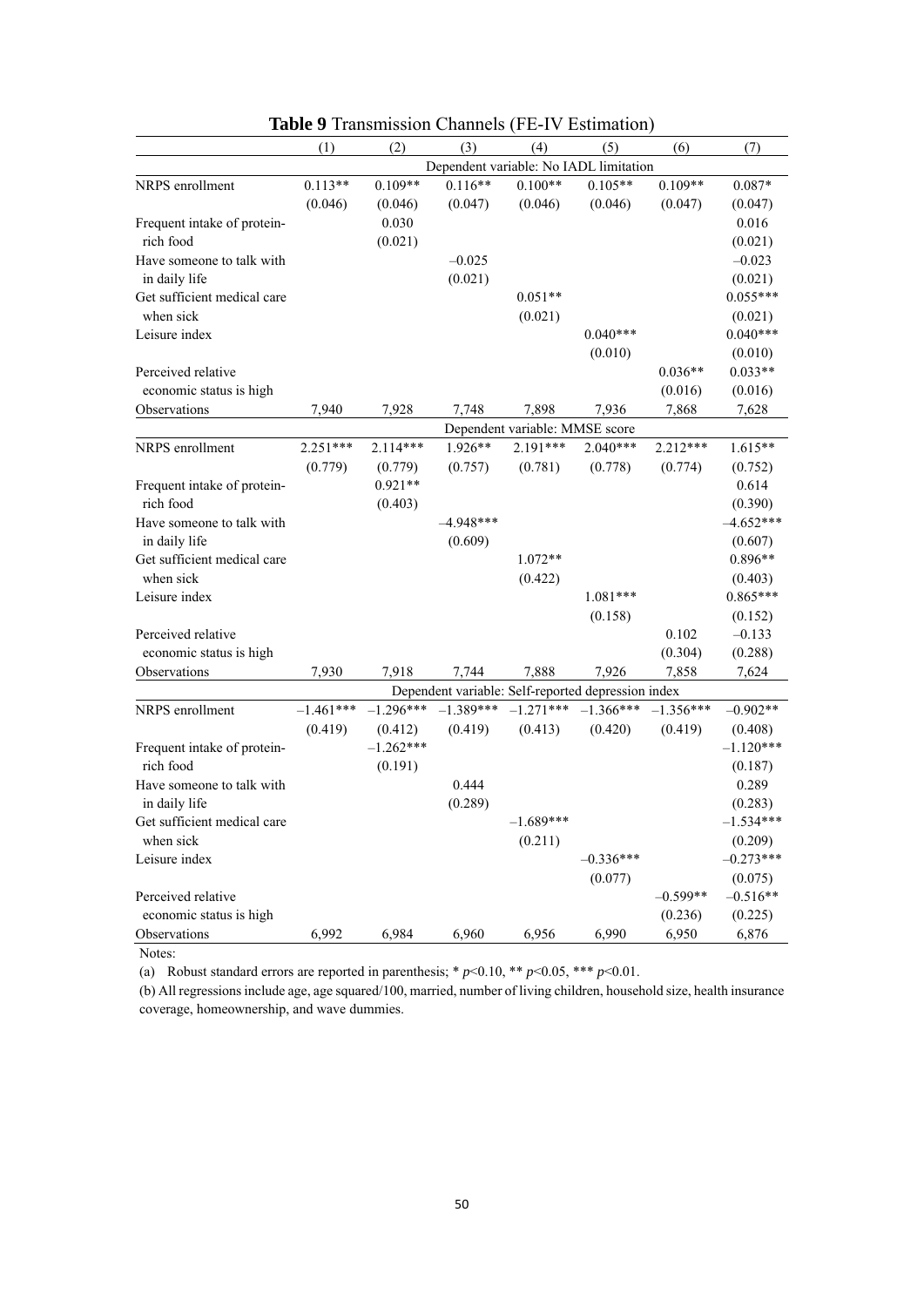|                          | Male        | Female      | 85 and above | $60 - 85$   |  |
|--------------------------|-------------|-------------|--------------|-------------|--|
|                          | (1)         | (2)         | (3)          | (4)         |  |
| Self-reported health is  | 0.067       | $-0.119$    | $-0.180**$   | 0.088       |  |
| good                     | (0.083)     | (0.078)     | (0.083)      | (0.079)     |  |
| Observations             | 3,212       | 4,714       | 3,546        | 4,380       |  |
| No IADL limitation       | 0.022       | $0.167***$  | $-0.029$     | $0.219***$  |  |
|                          | (0.071)     | (0.061)     | (0.059)      | (0.069)     |  |
| Observations             | 3,218       | 4,722       | 3,556        | 4,384       |  |
| Measured hypertension at | $-0.256***$ | $-0.169*$   | $-0.040$     | $-0.331***$ |  |
| interview                | (0.090)     | (0.087)     | (0.095)      | (0.083)     |  |
| Observations             | 3,086       | 4,444       | 3,296        | 4,234       |  |
| Measured height          | $3.192***$  | $3.680***$  | 5.005***     | $2.383**$   |  |
|                          | (1.193)     | (1.197)     | (1.496)      | (0.976)     |  |
| Observations             | 3,070       | 4,276       | 3,098        | 4,248       |  |
| MMSE score               | $2.544**$   | 2.057*      | 1.726        | 2.549***    |  |
|                          | (1.036)     | (1.138)     | (1.482)      | (0.755)     |  |
| Observations             | 3,212       | 4,718       | 3,548        | 4,382       |  |
| Cognitive function is    | $0.167**$   | $0.191***$  | $0.236***$   | $0.131**$   |  |
| good                     | (0.066)     | (0.068)     | (0.081)      | (0.055)     |  |
| Observations             | 3,212       | 4,718       | 3,548        | 4,382       |  |
| Self-reported depression | $-1.461**$  | $-1.550***$ | $-0.432$     | $-2.159***$ |  |
| index                    | (0.598)     | (0.583)     | (0.665)      | (0.544)     |  |
| Observations             | 2,986       | 4,006       | 2,748        | 4,244       |  |

|--|

(a) Robust standard errors are reported in parenthesis;  $* p<0.10, ** p<0.05, *** p<0.01$ .

(b) In each cell, we report the estimates for individual NRPS enrollment.

(c) All regressions include age, age squared/100, married, number of living children, household size, health insurance coverage, homeownership, and wave dummies.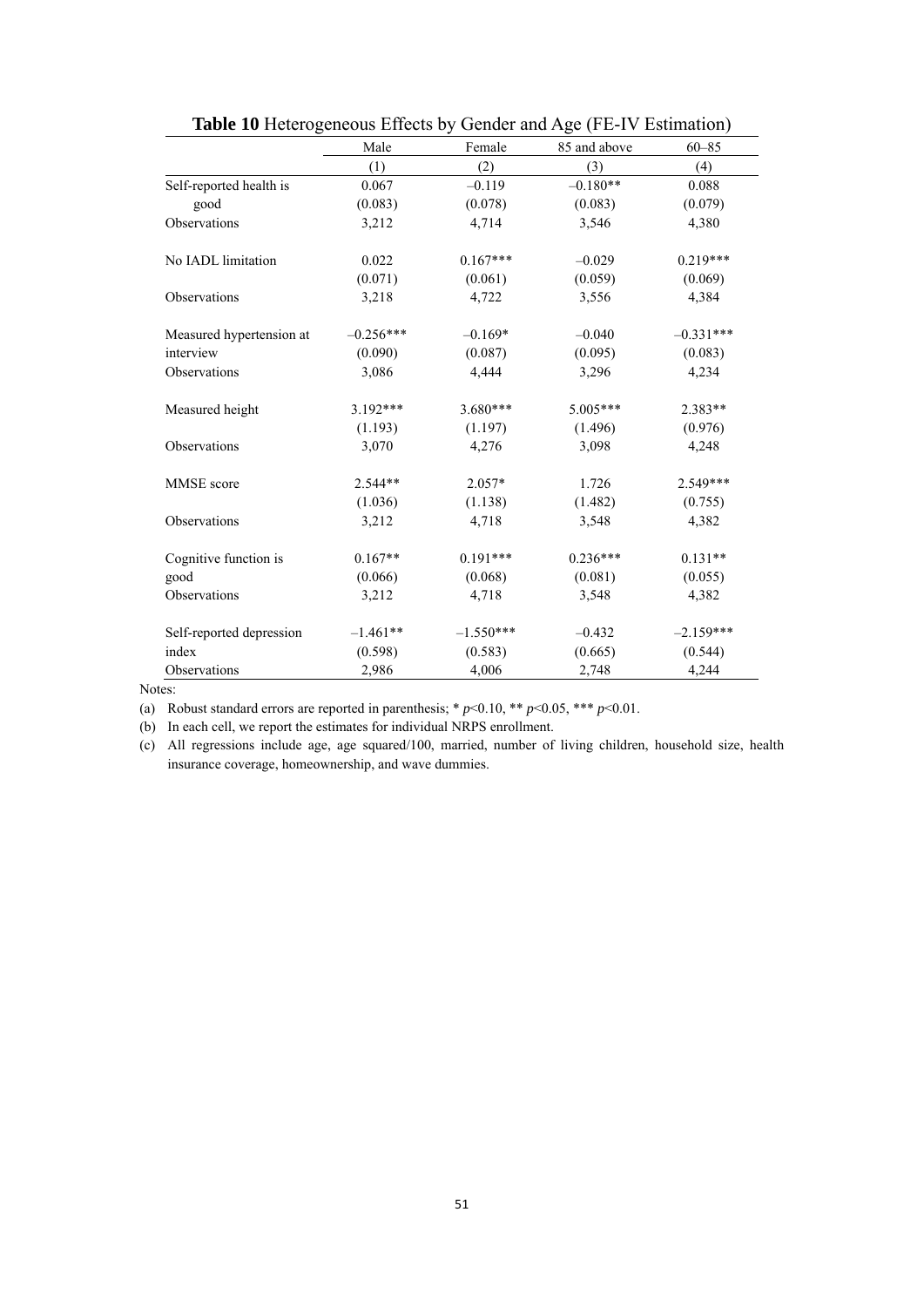|                              |             | Lournation <i>J</i><br>Living | Above mean | Below the mean |
|------------------------------|-------------|-------------------------------|------------|----------------|
|                              | Coresidence | independently                 | HH income  | HH income      |
|                              | (1)         | (2)                           | (3)        | (4)            |
| Self-reported health is good | $-0.115$    | 0.178                         | 0.011      | $-0.049$       |
|                              | (0.078)     | (0.110)                       | (0.116)    | (0.069)        |
| Observations                 | 4,322       | 2,210                         | 2,242      | 5,072          |
| No IADL limitation           | 0.075       | $0.177*$                      | 0.007      | $0.139**$      |
|                              | (0.058)     | (0.095)                       | (0.089)    | (0.058)        |
| Observations                 | 4,332       | 2,210                         | 2,244      | 5,082          |
| Measured hypertension at     | $-0.249***$ | $-0.387***$                   | $-0.187$   | $-0.239***$    |
| interview                    | (0.072)     | (0.127)                       | (0.119)    | (0.077)        |
| Observations                 | 4,124       | 2,108                         | 2,146      | 4,836          |
| Measured height              | 4.031***    | 1.528                         | 3.394**    | $3.527***$     |
|                              | (1.208)     | (1.369)                       | (1.637)    | (1.038)        |
| Observations                 | 3,912       | 2,140                         | 2,056      | 4,744          |
| MMSE score                   | 0.939       | 3.568***                      | 1.234      | 2.973***       |
|                              | (1.172)     | (1.057)                       | (1.563)    | (0.950)        |
| Observations                 | 4,324       | 2,210                         | 2,242      | 5,076          |
| Cognitive function is good   | $0.141**$   | $0.220***$                    | 0.113      | $0.207***$     |
|                              | (0.066)     | (0.081)                       | (0.094)    | (0.058)        |
| Observations                 | 4,324       | 2,210                         | 2,242      | 5,076          |
| Self-reported depression     | $-1.261**$  | $-2.267***$                   | $-1.512*$  | $-1.454***$    |
| index                        | (0.549)     | (0.822)                       | (0.813)    | (0.521)        |
| Observations                 | 3,630       | 2,124                         | 2,024      | 4,432          |

**Table 11** Heterogeneous Effects by Living Arrangement and Income (FE-IV Estimation)

(a) Robust standard errors are reported in parenthesis;  $* p<0.10$ ,  $** p<0.05$ ,  $*** p<0.01$ .

(b) In each cell, we report the estimates for individual NRPS enrollment.

(c) All regressions include age, age squared/100, married, number of living children, household size, health insurance coverage, homeownership, and wave dummies.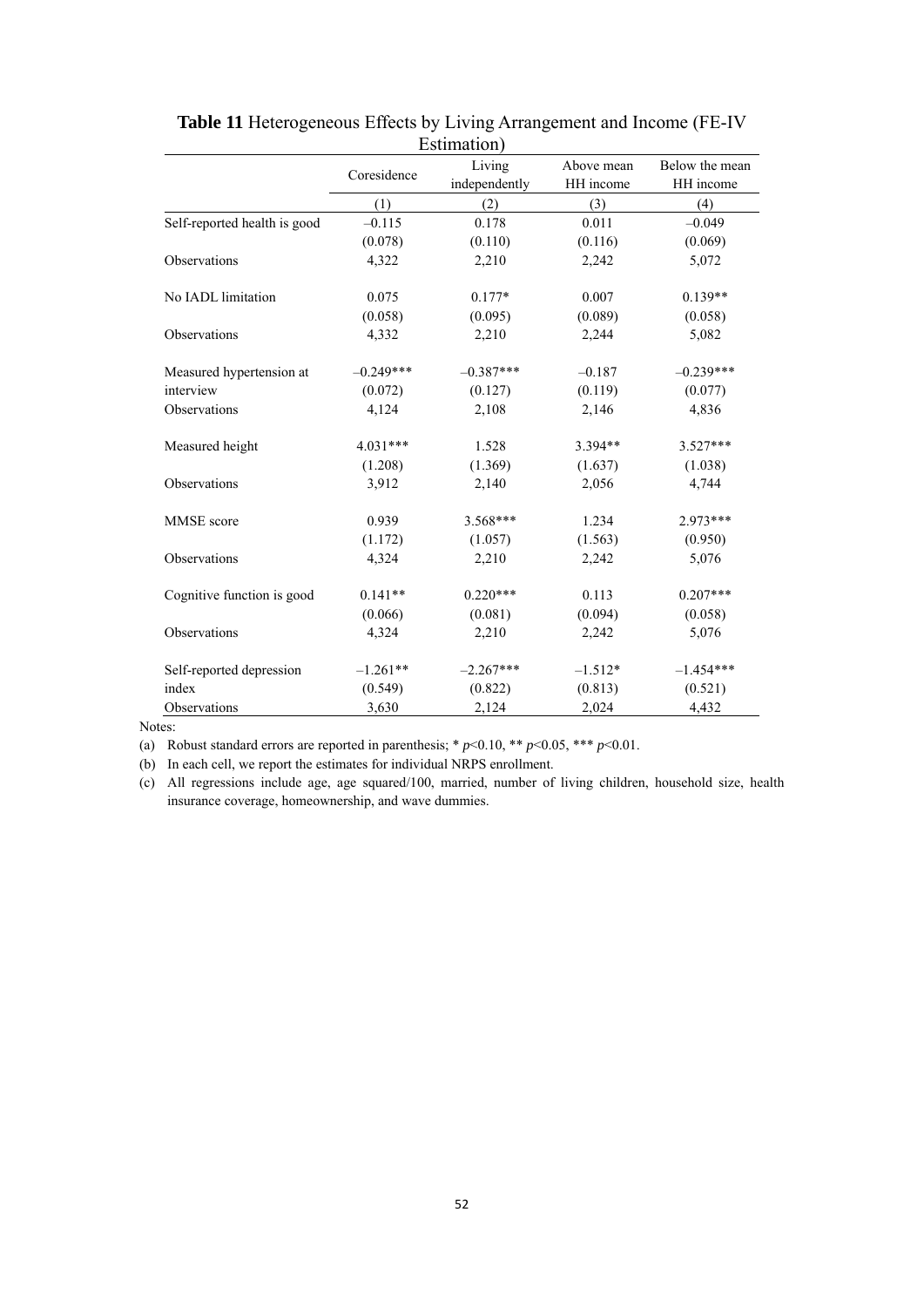### **Table A1** Number of Respondents

| Main analysis                                                  | Number excluded | Number remaining |
|----------------------------------------------------------------|-----------------|------------------|
| <b>CLHLS 2008/09</b>                                           |                 | 16950            |
| Rural elderly aged 60 and above                                | 6755            | 10195            |
| Exclude respondents with missing values for social pension     | 225             | 9970             |
| Exclude respondents with any other types of pension, including | 1287            | 8683             |
|                                                                |                 |                  |
| Respondents lost to follow-up in 2011/12 survey                |                 | 1168             |
| Respondents deceased before 2011/12 survey                     |                 | 3362             |
| Participated in NRPS                                           |                 | 270 (8.03%)      |
| Did not participate in NRPS                                    |                 | 3092 (91.97%)    |
| Respondents re-interviewed in 2011/12 survey                   |                 | 4153             |
| Participated in NRPS                                           |                 | 907 (21.84%)     |
| Did not participate in NRPS                                    |                 | 3246 (77.45%)    |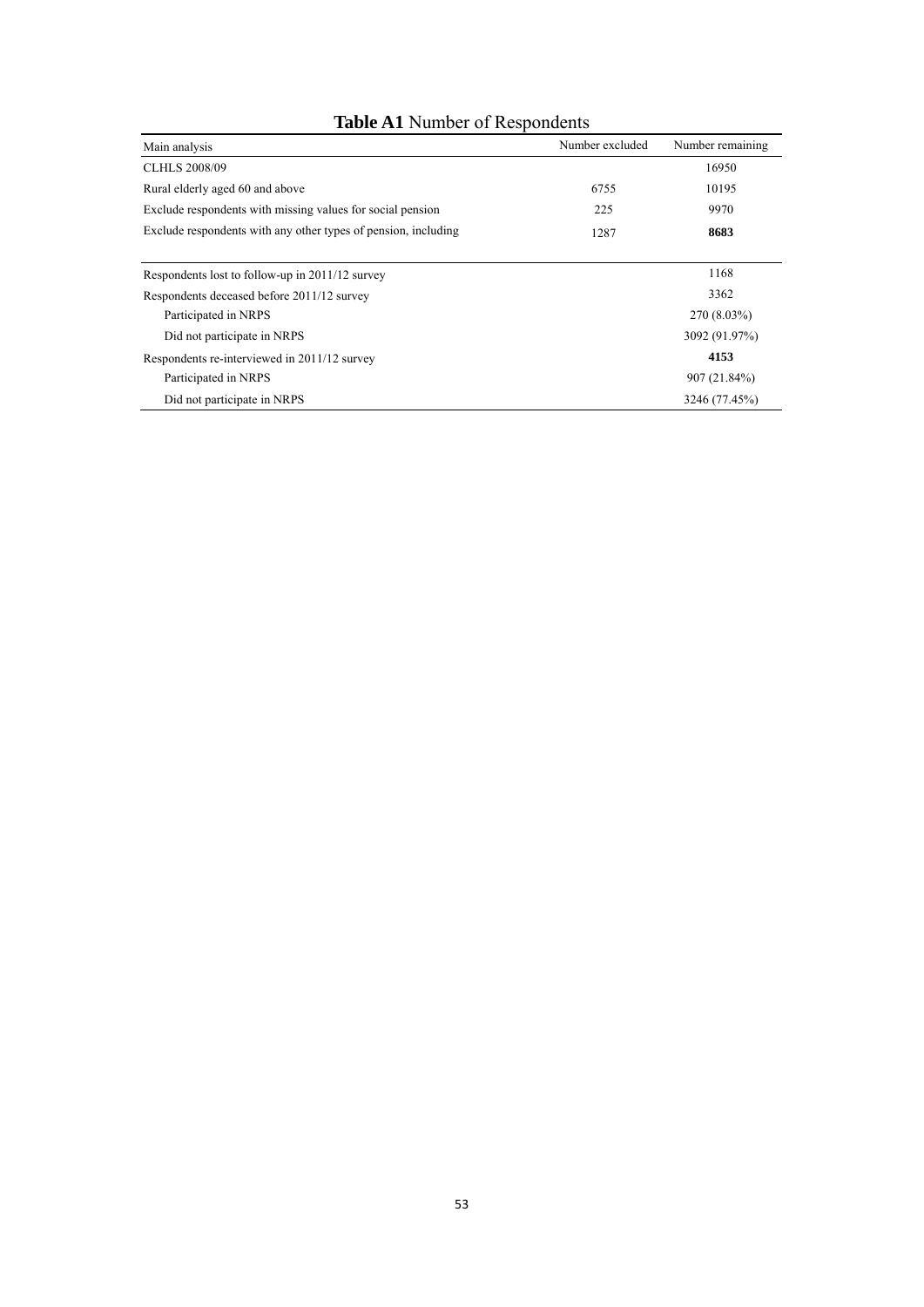|                      | First stage estimates<br>ln(NRPS)<br>NRPS take-up<br>income) |             |                              |            |             |                    |             |                                       |             |                 |             |             |                            |            |                                   |             |
|----------------------|--------------------------------------------------------------|-------------|------------------------------|------------|-------------|--------------------|-------------|---------------------------------------|-------------|-----------------|-------------|-------------|----------------------------|------------|-----------------------------------|-------------|
|                      |                                                              |             | Self-reported health is good |            |             | No IADL limitation |             | Measured hypertension at<br>interview |             | Measured height |             | MMSE score  | Cognitive function is good |            | Self-reported depression<br>index |             |
|                      | (1)                                                          | (2)         | (3)                          | (4)        | (5)         | (6)                | (7)         | (8)                                   | (9)         | (10)            | (11)        | (12)        | (13)                       | (14)       | (15)                              | (16)        |
| NRPS take-up         |                                                              |             | $-0.034$                     |            | $0.113**$   |                    | $-0.211***$ |                                       | $3.491***$  |                 | $2.251***$  |             | $0.178***$                 |            | $-1.461***$                       |             |
|                      |                                                              |             | (0.057)                      |            | (0.046)     |                    | (0.062)     |                                       | (0.846)     |                 | (0.779)     |             | (0.047)                    |            | (0.419)                           |             |
|                      |                                                              |             |                              | $-0.009$   |             | $0.024**$          |             | $-0.054***$                           |             | $0.798***$      |             | $0.572***$  |                            | $0.042***$ |                                   | $-0.301***$ |
| ln(NRPS income)      |                                                              |             |                              | (0.013)    |             | (0.011)            |             | (0.015)                               |             | (0.198)         |             | (0.182)     |                            | (0.011)    |                                   | (0.099)     |
| Program duration in  | $0.021***$                                                   | $0.089***$  |                              |            |             |                    |             |                                       |             |                 |             |             |                            |            |                                   |             |
| the county (months)  | (0.001)                                                      | (0.003)     |                              |            |             |                    |             |                                       |             |                 |             |             |                            |            |                                   |             |
| Age                  | $-0.066***$                                                  | $-0.292***$ | 0.042                        | 0.048      | $-0.130***$ | $-0.132***$        | 0.028       | 0.040                                 | 0.709       | 0.714           | $1.095**$   | $1.040**$   | $0.063**$                  | $0.054*$   | 0.359                             | 0.293       |
|                      | (0.023)                                                      | (0.093)     | (0.037)                      | (0.038)    | (0.025)     | (0.025)            | (0.040)     | (0.042)                               | (0.636)     | (0.657)         | (0.497)     | (0.511)     | (0.027)                    | (0.028)    | (0.241)                           | (0.246)     |
| Age squared/100      | $-0.004$                                                     | $-0.033$    | 0.002                        | $-0.005$   | $0.068***$  | $0.069***$         | $-0.038**$  | $-0.041**$                            | $-0.796***$ | $-0.783***$     | $-0.623***$ | $-0.629***$ | $-0.026**$                 | $-0.025**$ | $-0.426***$                       | $-0.427***$ |
|                      | (0.009)                                                      | (0.036)     | (0.015)                      | (0.015)    | (0.010)     | (0.010)            | (0.016)     | (0.017)                               | (0.264)     | (0.271)         | (0.220)     | (0.226)     | (0.011)                    | (0.012)    | (0.107)                           | (0.110)     |
| Married              | 0.021                                                        | 0.067       | 0.054                        | $0.058*$   | 0.027       | 0.022              | 0.005       | 0.009                                 | $-0.330$    | $-0.150$        | 0.251       | 0.151       | 0.003                      | $-0.003$   | $-0.383*$                         | $-0.444*$   |
|                      | (0.017)                                                      | (0.069)     | (0.033)                      | (0.034)    | (0.027)     | (0.027)            | (0.038)     | (0.039)                               | (0.457)     | (0.453)         | (0.457)     | (0.465)     | (0.031)                    | (0.031)    | (0.225)                           | (0.227)     |
| Number of living     | $-0.007$                                                     | $-0.015$    | $0.063**$                    | $0.068**$  | 0.008       | 0.009              | $-0.054**$  | $-0.052*$                             | 0.470       | 0.480           | 0.054       | 0.068       | 0.024                      | 0.023      | $-0.126$                          | $-0.113$    |
| children             | (0.018)                                                      | (0.073)     | (0.028)                      | (0.028)    | (0.024)     | (0.025)            | (0.026)     | (0.027)                               | (0.375)     | (0.380)         | (0.383)     | (0.395)     | (0.020)                    | (0.021)    | (0.186)                           | (0.188)     |
| Household size       | 0.003                                                        | 0.017       | 0.003                        | 0.003      | $-0.004$    | $-0.004$           | $-0.003$    | $-0.005$                              | $-0.062$    | $-0.045$        | $-0.078$    | $-0.080$    | $-0.009**$                 | $-0.010**$ | $-0.114***$                       | $-0.112***$ |
|                      | (0.003)                                                      | (0.011)     | (0.005)                      | (0.005)    | (0.004)     | (0.004)            | (0.005)     | (0.005)                               | (0.079)     | (0.080)         | (0.070)     | (0.071)     | (0.004)                    | (0.004)    | (0.035)                           | (0.035)     |
| Owns the home        | 0.009                                                        | 0.053       | $-0.017$                     | $-0.020$   | $0.029*$    | $0.031**$          | $-0.042*$   | $-0.039*$                             | $0.559*$    | $0.512*$        | $0.793***$  | $0.796***$  | $0.047***$                 | $0.048***$ | 0.136                             | 0.203       |
|                      | (0.010)                                                      | (0.042)     | (0.019)                      | (0.019)    | (0.015)     | (0.016)            | (0.022)     | (0.023)                               | (0.304)     | (0.309)         | (0.263)     | (0.269)     | (0.016)                    | (0.016)    | (0.132)                           | (0.134)     |
| Have health          | $-0.033***$                                                  | $-0.129***$ | $-0.002$                     | 0.003      | $-0.025$    | $-0.024$           | 0.021       | 0.021                                 | 0.371       | 0.332           | $1.668***$  | $1.700***$  | $0.077***$                 | $0.079***$ | 0.020                             | 0.032       |
| insurance            | (0.011)                                                      | (0.044)     | (0.020)                      | (0.021)    | (0.015)     | (0.016)            | (0.020)     | (0.021)                               | (0.346)     | (0.350)         | (0.300)     | (0.307)     | (0.018)                    | (0.018)    | (0.145)                           | (0.148)     |
| Wave 2011/12         | $0.274***$                                                   | $1.150***$  | $-0.206**$                   | $-0.185**$ | $-0.077$    | $-0.067$           | $0.187*$    | $0.167*$                              | $-1.416$    | $-1.447$        | $-2.263*$   | $-2.035$    | $-0.176**$                 | $-0.148**$ | 0.987*                            | $1.103*$    |
|                      | (0.055)                                                      | (0.223)     | (0.085)                      | (0.087)    | (0.059)     | (0.061)            | (0.096)     | (0.100)                               | (1.387)     | (1.425)         | (1.218)     | (1.247)     | (0.068)                    | (0.070)    | (0.574)                           | (0.583)     |
| Weak instrument test | 779.78***                                                    | 757.16***   |                              |            |             |                    |             |                                       |             |                 |             |             |                            |            |                                   |             |
| Observations         | 7,940                                                        | 7,644       | 7,926                        | 7,630      | 7,940       | 7,644              | 7,530       | 7,252                                 | 7,346       | 7,082           | 7,930       | 7,634       | 7,930                      | 7,634      | 6.992                             | 6,740       |

Notes: Robust standard errors are reported in parentheses; \* *p*<0.10, \*\* *p*<0.05, \*\*\* *p*<0.01.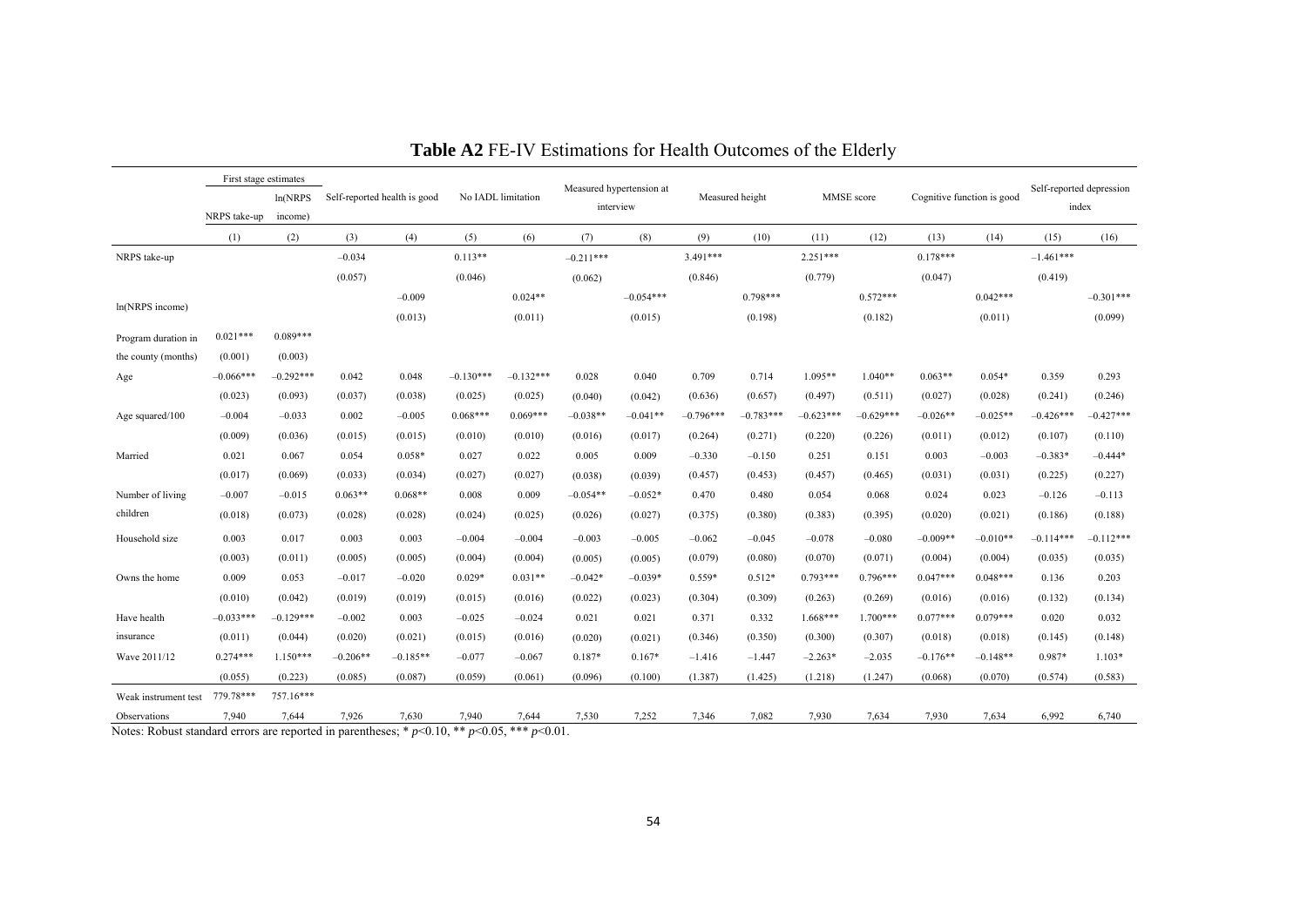| <b>Radic AS</b> 2006/07 Characteristics by |                          |                        | AUTHOIL DIAIUS III $\angle 011/12$ |                                     |                       |                 |
|--------------------------------------------|--------------------------|------------------------|------------------------------------|-------------------------------------|-----------------------|-----------------|
| The elderly sample in wave 2008/09         | Full sample<br>$N=8,683$ | Attritors<br>$N=1,168$ | All<br>$N=7,515$                   | Non-Attritors<br>Alive<br>$N=4,153$ | Deceased<br>$N=3,362$ | Diff. $(3)-(2)$ |
|                                            | (1)                      | (2)                    | (3)                                | (4)                                 | (5)                   |                 |
| Self-reported health is good               | 0.406                    | 0.364                  | 0.413                              | 0.474                               | 0.337                 | $0.049***$      |
|                                            | 0.491                    | 0.481                  | 0.492                              | 0.499                               | 0.473                 |                 |
| No IADL limitation                         | 0.282                    | 0.283                  | 0.282                              | 0.420                               | 0.112                 | 0.000           |
|                                            | 0.450                    | 0.450                  | 0.450                              | 0.494                               | 0.316                 |                 |
| Measured hypertension at interview         | 0.410                    | 0.388                  | 0.414                              | 0.429                               | 0.395                 | 0.026           |
|                                            | 0.492                    | 0.488                  | 0.493                              | 0.495                               | 0.489                 |                 |
| Measured height                            | 155.132                  | 156.469                | 154.923                            | 155.892                             | 153.675               | $-1.546***$     |
|                                            | 10.148                   | 10.046                 | 10.148                             | 9.684                               | 10.588                |                 |
| MMSE score                                 | 19.581                   | 19.960                 | 19.522                             | 23.025                              | 15.194                | $-0.438$        |
|                                            | 10.474                   | 10.291                 | 10.502                             | 8.553                               | 11.059                |                 |
| Cognitive function is good                 | 0.508                    | 0.524                  | 0.506                              | 0.658                               | 0.317                 | $-0.018$        |
|                                            | 0.500                    | 0.500                  | 0.500                              | 0.474                               | 0.466                 |                 |
| Self-reported depression index             | 6.076                    | 6.550                  | 6.001                              | 5.755                               | 6.371                 | $-0.549***$     |
|                                            | 3.356                    | 3.485                  | 3.329                              | 3.249                               | 3.414                 |                 |
| Age                                        | 87.742                   | 87.303                 | 87.810                             | 82.997                              | 93.756                | 0.507           |
|                                            | 11.733                   | 13.279                 | 11.474                             | 11.163                              | 8.740                 |                 |
| Male                                       | 0.384                    | 0.386                  | 0.384                              | 0.411                               | 0.351                 | $-0.002$        |
|                                            | 0.487                    | 0.487                  | 0.486                              | 0.492                               | 0.477                 |                 |
| Had a white-collar career before age       | 0.013                    | 0.021                  | 0.012                              | 0.012                               | 0.012                 | $-0.009**$      |
| 60                                         | 0.112                    | 0.142                  | 0.107                              | 0.107                               | 0.107                 |                 |
| Han                                        | 0.922                    | 0.953                  | 0.917                              | 0.920                               | 0.914                 | $-0.036$        |
|                                            | 0.268                    | 0.212                  | 0.276                              | 0.272                               | 0.280                 |                 |
| Married                                    | 0.273                    | 0.251                  | 0.276                              | 0.380                               | 0.148                 | $0.025*$        |
|                                            | 0.445                    | 0.434                  | 0.447                              | 0.485                               | 0.356                 |                 |
| Years of schooling                         | 1.252                    | 1.327                  | 1.241                              | 1.507                               | 0.912                 | $-0.086$        |
|                                            | 2.453                    | 2.544                  | 2.439                              | 2.584                               | 2.202                 |                 |
| Household size                             | 3.335                    | 3.185                  | 3.358                              | 3.198                               | 3.556                 | $0.173***$      |
|                                            | 1.962                    | 1.818                  | 1.983                              | 1.950                               | 2.005                 |                 |
| Owns the home                              | 0.388                    | 0.442                  | 0.380                              | 0.473                               | 0.264                 | $-0.062***$     |
|                                            | 0.487                    | 0.497                  | 0.485                              | 0.499                               | 0.441                 |                 |
| Number of living children                  | 3.806                    | 3.585                  | 3.840                              | 4.015                               | 3.626                 | $0.255***$      |
|                                            | 1.826                    | 1.741                  | 1.837                              | 1.795                               | 1.866                 |                 |
| Have health insurance                      | 0.730                    | 0.624                  | 0.746                              | 0.767                               | 0.720                 | $0.122***$      |
|                                            | 0.444                    | 0.485                  | 0.435                              | 0.423                               | 0.449                 |                 |

| <b>Table A3</b> 2008/09 Characteristics by Attrition Status in 2011/12 |  |  |
|------------------------------------------------------------------------|--|--|
|                                                                        |  |  |

Notes: *t*-test was applied to test the significance of the difference between columns (3) and (2) . \*\* *p*<0.01, \*\* *p*<0.05, \* *p*<0.1.